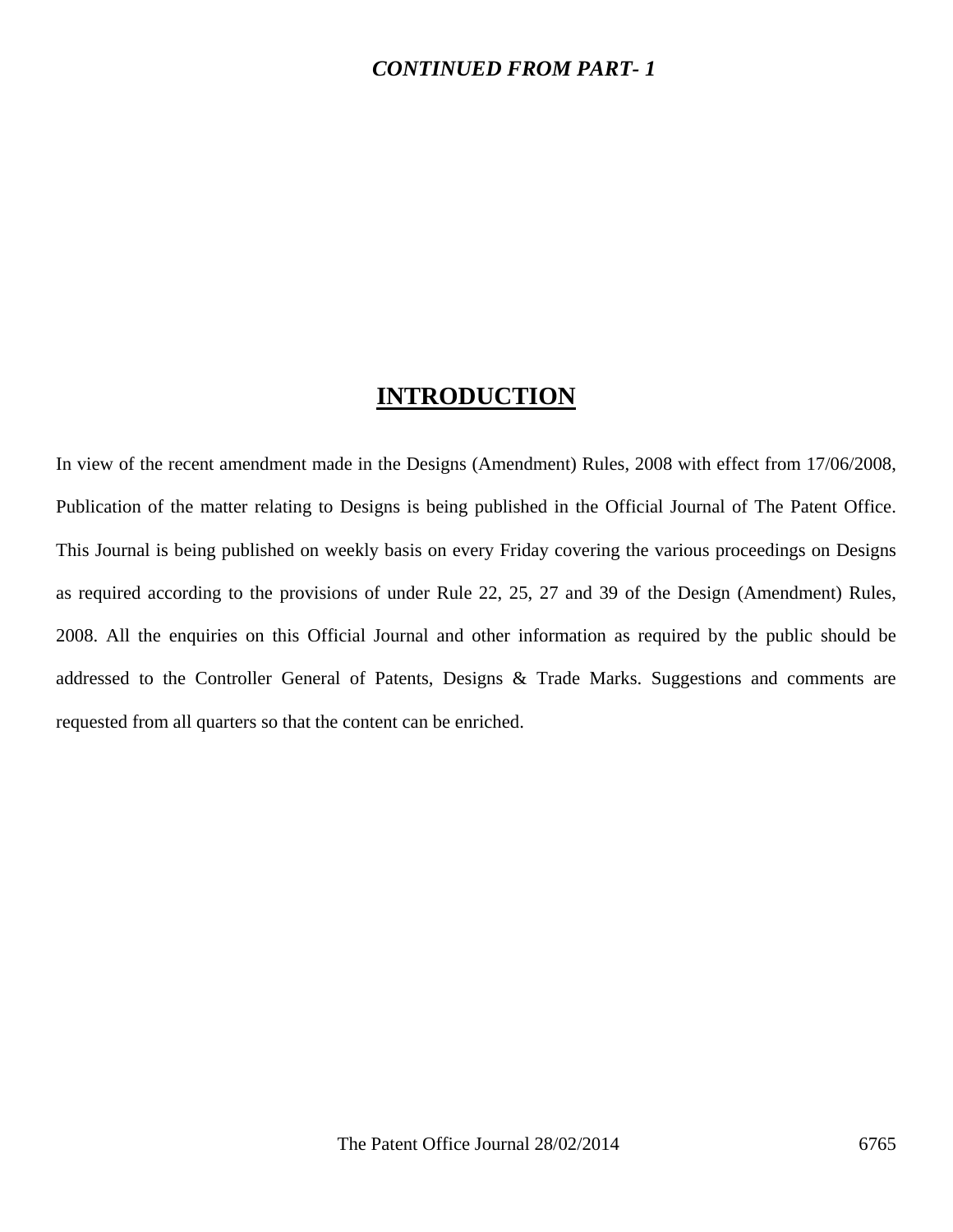# **COPYRIGHT PUBLICATION**

| <b>SL NO</b>     | <b>CASE NUMBERS</b> | <b>RENEWED ON</b> |
|------------------|---------------------|-------------------|
| 1.               | 244703              | 13.02.2014        |
| 2.               | 247609              | 13.02.2014        |
| 3.               | 248085              | 13.02.2014        |
| $\overline{4}$ . | 248281              | 13.02.2014        |
| 5.               | 249330              | 13.02.2014        |
| 6.               | 250556              | 13.02.2014        |
| 7.               | 250557              | 13.02.2014        |
| 8.               | 250558              | 13.02.2014        |
| 9.               | 250559              | 13.02.2014        |
| 10.              | 252127              | 13.02.2014        |
| 11.              | 195341              | 14.02.2014        |
| 12.              | 186841              | 13.02.2014        |
| 13.              | 225476              | 14.02.2014        |
| 14.              | 197537              | 13.02.2014        |
| 15.              | 199573              | 13.02.2014        |
| 16.              | 199524              | 14.02.2014        |
| 17.              | 195575              | 14.02.2014        |
| 18.              | 195574              | 14.02.2014        |
| 19.              | 195577              | 14.02.2014        |
| 20.              | 195576              | 14.02.2014        |
| 21.              | 195219              | 14.02.2014        |
| 22.              | 195218              | 14.02.2014        |
| 23.              | 195220              | 14.02.2014        |
| 24.              | 192227              | 14.02.2014        |
| 25.              | 192023              | 13.02.2014        |
| 26.              | 194662              | 13.02.2014        |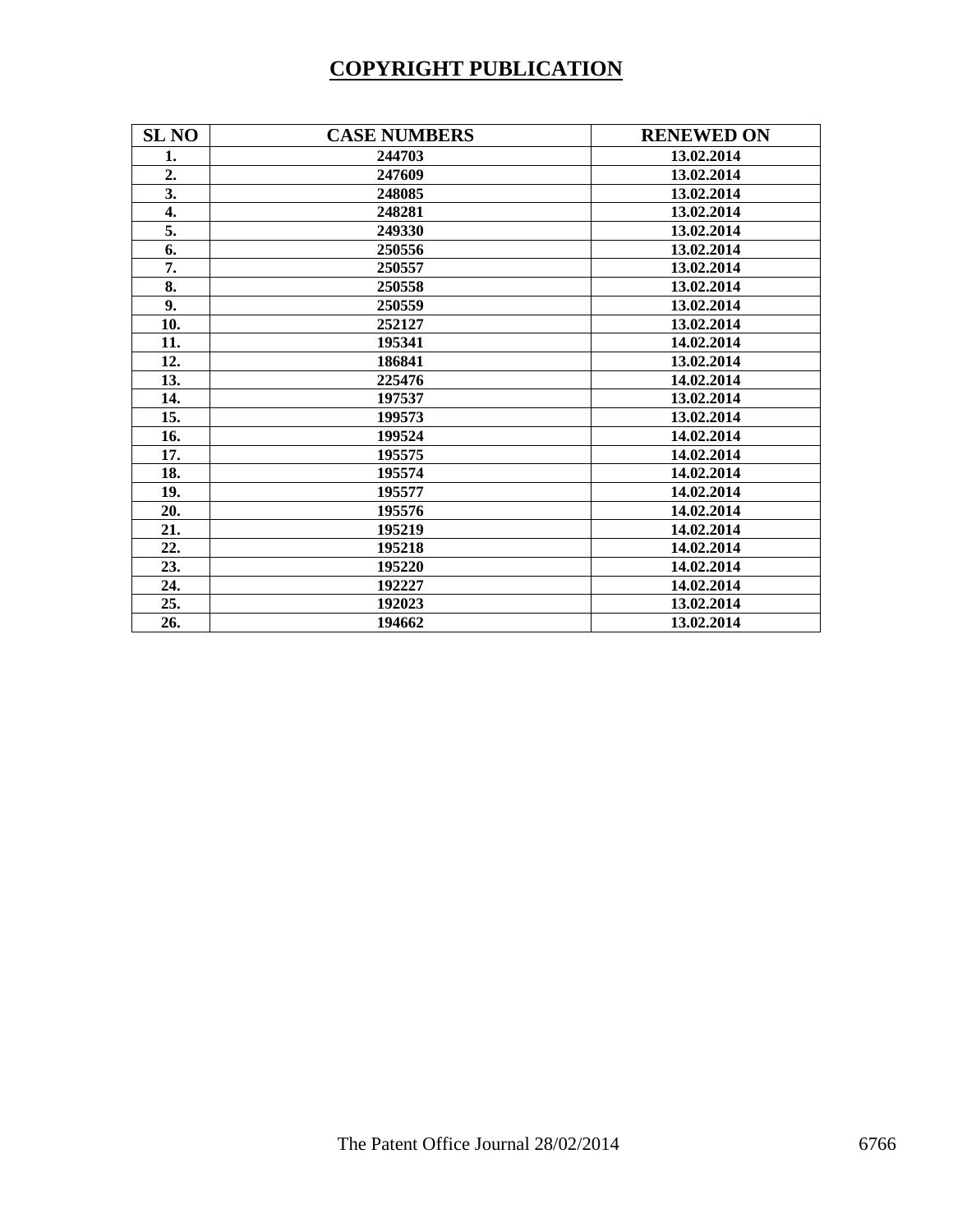## **THE DESIGNS ACT 2000 SECTION 30 DESIGN ASSIGNMENT**

**The Design stands in the name of KROSAKI HARIMA CORPORATION registered under the Designs Act, 2000 has been assigned in the Register of Designs along with co-proprietor's name is as follows:-** 

| Design No. | Class   | <b>Name</b>                                                                                                                                          |
|------------|---------|------------------------------------------------------------------------------------------------------------------------------------------------------|
| 252186     | $23-03$ | NIPPON STEEL & SUMIKIN ENGINEERING CO.,<br>LTD., A JAPANESE COMPNY OF OSAKI CENTER<br>BUILDING, 1-5-1, OSAKI, SHINAGAWA-KU, TOKYO<br>141-8604, JAPAN |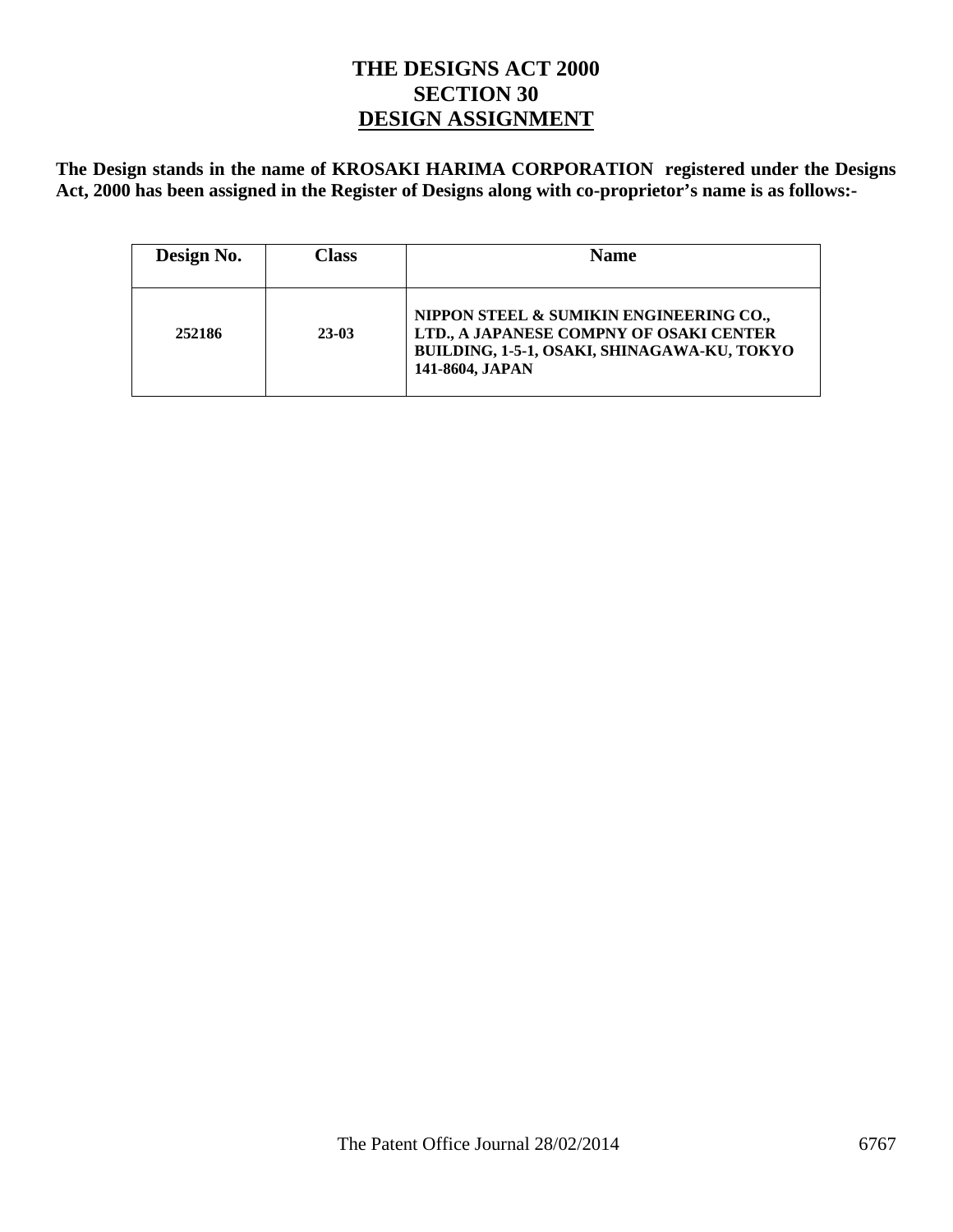#### **REGISTRATION OF DESIGNS**

**The following designs have been registered. They are now open for public inspection. In the following each entry the Date of Registration is shown. The Priority Number, Priority Date and Priority Country are also shown**

| <b>DESIGN NUMBER</b>                                                                                                                                                                                                                                                                                                                                                             |             | 254732                                    |  |
|----------------------------------------------------------------------------------------------------------------------------------------------------------------------------------------------------------------------------------------------------------------------------------------------------------------------------------------------------------------------------------|-------------|-------------------------------------------|--|
| <b>CLASS</b>                                                                                                                                                                                                                                                                                                                                                                     |             | $07-03$                                   |  |
| 1) MA DESIGN INDIA PRIVATE LIMITED, A COMPANY INCORPORATED IN<br><b>INDIA HAVING ITS PRINCIPAL PLACE OF BUSINESS AT</b><br>A-41, SECTOR-80, PHASE-II, NOIDA-201305, U.P. INDIA                                                                                                                                                                                                   |             |                                           |  |
| <b>DATE OF REGISTRATION</b>                                                                                                                                                                                                                                                                                                                                                      |             | 25/06/2013                                |  |
| <b>TITLE</b>                                                                                                                                                                                                                                                                                                                                                                     |             | <b>CHEESE KNIFE</b>                       |  |
| <b>PRIORITY NA</b>                                                                                                                                                                                                                                                                                                                                                               |             |                                           |  |
| <b>DESIGN NUMBER</b>                                                                                                                                                                                                                                                                                                                                                             |             | 254359                                    |  |
| <b>CLASS</b>                                                                                                                                                                                                                                                                                                                                                                     |             | $12 - 16$                                 |  |
| UNDER THE LAWS OF UNITED STATES OF AMERICA, HAVING ITS OFFICE<br>AT DEARBORN, COUNTY OF WAYNE, STATE OF MICHIGAN, UNITED STATES<br>OF AMERICA, AND FORD OTOMOTIV SANAYI ANONIM SIRKETI A<br><b>COMPANY ORGANIZED AND EXISTING UNDER THE LAWS OF REPUBLIC OF</b><br>TURKEY, HAVING ITS OFFICE AT<br>AKPINAR MAHALLESI, HASAN BASRI CADDESI NO. 2, SANCAKTEPE,<br>ISTANBUL, TURKEY |             |                                           |  |
| <b>DATE OF REGISTRATION</b>                                                                                                                                                                                                                                                                                                                                                      |             | 06/06/2013                                |  |
| <b>TITLE</b>                                                                                                                                                                                                                                                                                                                                                                     |             | VEHICLE BUMPER STEP                       |  |
| <b>PRIORITY</b>                                                                                                                                                                                                                                                                                                                                                                  |             |                                           |  |
| PRIORITY NUMBER                                                                                                                                                                                                                                                                                                                                                                  | <b>DATE</b> | <b>COUNTRY</b>                            |  |
| 29/443,888                                                                                                                                                                                                                                                                                                                                                                       | 23/01/2013  | U.S.A.                                    |  |
| <b>DESIGN NUMBER</b>                                                                                                                                                                                                                                                                                                                                                             |             | 254885                                    |  |
| <b>CLASS</b>                                                                                                                                                                                                                                                                                                                                                                     |             | 10-04                                     |  |
| 1) CADENCE ELECTRONIC SYSTEMS,<br>PLOT NO 4, LUXMI NAGAR, OPP. SECTOR-9, AMBALA CITY, HARYANA,<br><b>INDIA</b>                                                                                                                                                                                                                                                                   |             |                                           |  |
| DATE OF REGISTRATION                                                                                                                                                                                                                                                                                                                                                             | 01/07/2013  |                                           |  |
| <b>TITLE</b>                                                                                                                                                                                                                                                                                                                                                                     |             | <b>COMPRESSION UNIT OF MOISTURE METER</b> |  |
| <b>PRIORITY NA</b>                                                                                                                                                                                                                                                                                                                                                               |             |                                           |  |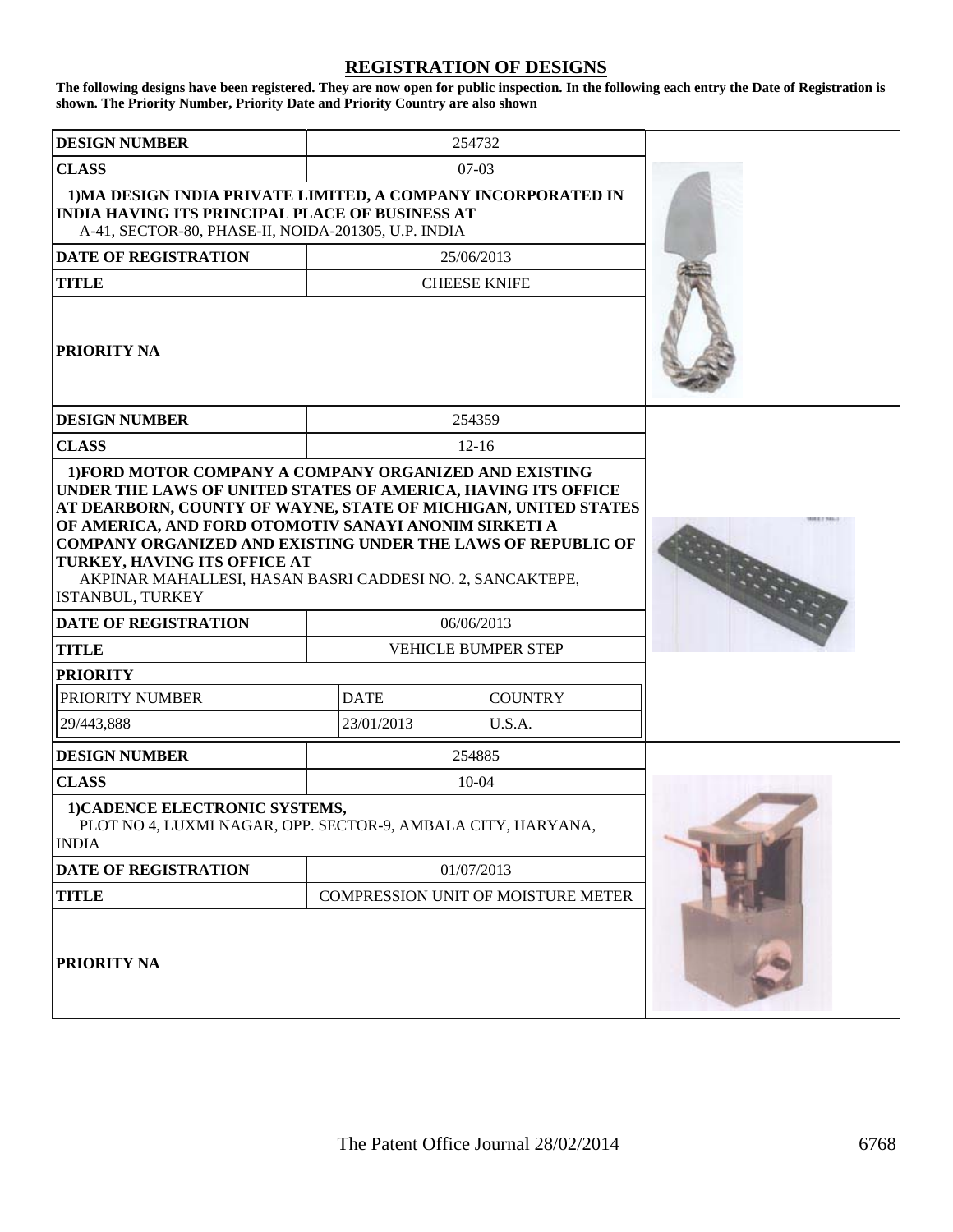| <b>DESIGN NUMBER</b>                                                                                                     | 254982                                                                                                                                                                                                                                                                                                                                           |  |
|--------------------------------------------------------------------------------------------------------------------------|--------------------------------------------------------------------------------------------------------------------------------------------------------------------------------------------------------------------------------------------------------------------------------------------------------------------------------------------------|--|
| <b>CLASS</b>                                                                                                             |                                                                                                                                                                                                                                                                                                                                                  |  |
| NATIONAL),<br>UNDIVIDED FIRM) ALL ARE HAVING ABOVE ADDRESS                                                               | 1) JOSHI PLASTIC INDUSTRIES (A PARTNERSHIP FIRM REGISTERED<br>UNDER INDIAN PARTNERSHIP ACT, 1932), AT JOSHI BUILDING, SAKI - VIHAR<br>ROAD, POWAI, MUMBAI - 400072 MAHARASHTRA, INDIA. WHOSE PARTNERS<br>ARE (1) DEEPAK JOSHI (INDIAN NATIONAL), (2) PAVAN JOSHI (INDIAN<br>(3) MRS. SHOBA JOSHI INDIAN NATIONAL) & (4) B. D. JOSHI HUF (A HINDU |  |
| <b>DATE OF REGISTRATION</b>                                                                                              | 04/07/2013                                                                                                                                                                                                                                                                                                                                       |  |
| <b>TITLE</b>                                                                                                             | <b>BRUSHES FOR CLEANING</b>                                                                                                                                                                                                                                                                                                                      |  |
| PRIORITY NA                                                                                                              |                                                                                                                                                                                                                                                                                                                                                  |  |
| <b>DESIGN NUMBER</b>                                                                                                     | 256947                                                                                                                                                                                                                                                                                                                                           |  |
| <b>CLASS</b>                                                                                                             | $05-05$                                                                                                                                                                                                                                                                                                                                          |  |
| ACT, 1956, AND HAVING ITS'S REGISTERED OFFICE AT<br>INDIA.<br>DATE OF REGISTRATION<br><b>TITLE</b><br><b>PRIORITY NA</b> | RELIABLE HOUSE, SITUATED AT HANUMAN SILK MILL COMPOUND,<br>KANJURMARG (WEST), OPP. HUMA MALL, MUMBAI-400078 MAHARASHTRA,<br>30/09/2013<br><b>TEXTILE FABRIC</b>                                                                                                                                                                                  |  |
| <b>DESIGN NUMBER</b>                                                                                                     | 257073                                                                                                                                                                                                                                                                                                                                           |  |
| <b>CLASS</b>                                                                                                             | $05-05$                                                                                                                                                                                                                                                                                                                                          |  |
| ACT, 1956, AND HAVING ITS'S REGISTERED OFFICE AT<br><b>INDIA</b>                                                         | 1) M/S. BIBA APPARELS PRIVATE LIMITED, AN INDIAN PRIVATE LIMITED<br><b>COMPANY INCORPORATED UNDER THE PROVISION OF THE COMPANIES</b><br>RELIABLE HOUSE, SITUATED AT HANUMAN SILK MILL COMPOUND,<br>KANJURMARG (WEST), OPP. HUMA MALL, MUMBAI-400078 MAHARASHTRA,                                                                                 |  |
| <b>DATE OF REGISTRATION</b>                                                                                              | 30/09/2013                                                                                                                                                                                                                                                                                                                                       |  |
| <b>TITLE</b>                                                                                                             | <b>TEXTILE FABRIC</b>                                                                                                                                                                                                                                                                                                                            |  |
| <b>PRIORITY NA</b>                                                                                                       |                                                                                                                                                                                                                                                                                                                                                  |  |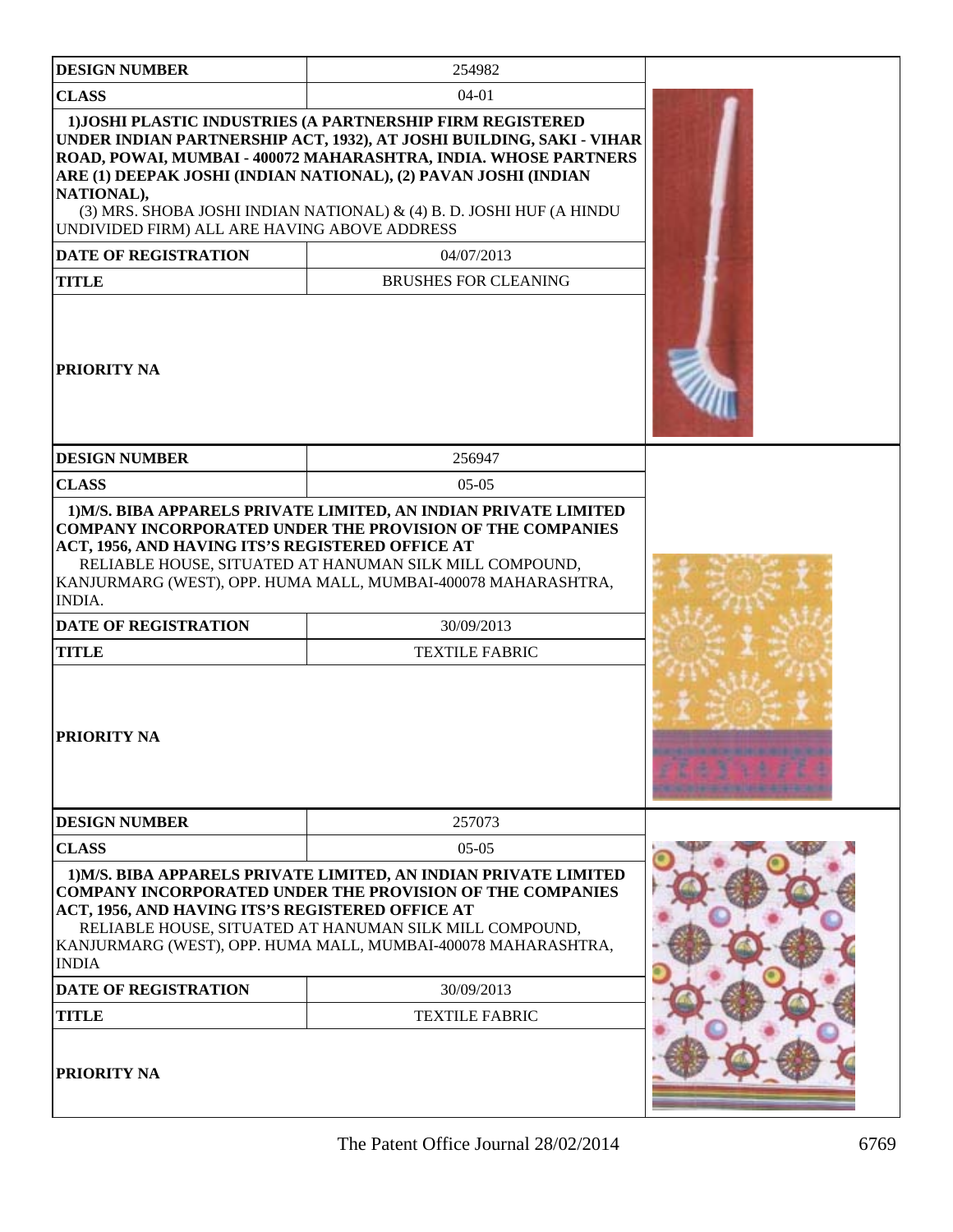| <b>DESIGN NUMBER</b>                                                                                                                                                           |             | 255155                         |  |
|--------------------------------------------------------------------------------------------------------------------------------------------------------------------------------|-------------|--------------------------------|--|
| <b>CLASS</b>                                                                                                                                                                   |             |                                |  |
| 1) VOLVO TRUCK CORPORATION,<br>OF 405 08 GÖTEBORG, SWEDEN                                                                                                                      |             |                                |  |
| <b>DATE OF REGISTRATION</b>                                                                                                                                                    |             | 11/07/2013                     |  |
| <b>TITLE</b>                                                                                                                                                                   |             | <b>LAMP PANEL FOR VEHICLES</b> |  |
| <b>PRIORITY</b>                                                                                                                                                                |             |                                |  |
| PRIORITY NUMBER                                                                                                                                                                | <b>DATE</b> | <b>COUNTRY</b>                 |  |
| 002179382-0005                                                                                                                                                                 | 06/02/2013  | <b>OHIM</b>                    |  |
| <b>DESIGN NUMBER</b>                                                                                                                                                           |             | 250408                         |  |
| <b>CLASS</b>                                                                                                                                                                   |             | $21 - 01$                      |  |
| 1) INNOVATION FIRST, INC. ADDRESS AT<br>1519 INTERSTATE 30 WEST GREENVILLE, TEXAS 75402, UNITED STATES OF<br><b>AMERICA</b>                                                    |             |                                |  |
| <b>DATE OF REGISTRATION</b>                                                                                                                                                    |             | 21/12/2012                     |  |
| <b>TITLE</b>                                                                                                                                                                   |             | <b>TOY</b>                     |  |
| <b>PRIORITY</b>                                                                                                                                                                |             |                                |  |
| PRIORITY NUMBER                                                                                                                                                                | <b>DATE</b> | <b>COUNTRY</b>                 |  |
| 29/426,515                                                                                                                                                                     | 06/07/2012  | U.S.A.                         |  |
| <b>DESIGN NUMBER</b>                                                                                                                                                           |             | 254733                         |  |
| <b>CLASS</b>                                                                                                                                                                   |             | $07-03$                        |  |
| 1) MA DESIGN INDIA PRIVATE LIMITED, A COMPANY INCORPORATED IN<br><b>INDIA HAVING ITS PRINCIPAL PLACE OF BUSINESS AT</b><br>A-41, SECTOR-80, PHASE-II, NOIDA-201305, U.P. INDIA |             |                                |  |
| <b>DATE OF REGISTRATION</b>                                                                                                                                                    |             | 25/06/2013                     |  |
| <b>TITLE</b>                                                                                                                                                                   |             | <b>CHEESE KNIFE</b>            |  |
| PRIORITY NA                                                                                                                                                                    |             |                                |  |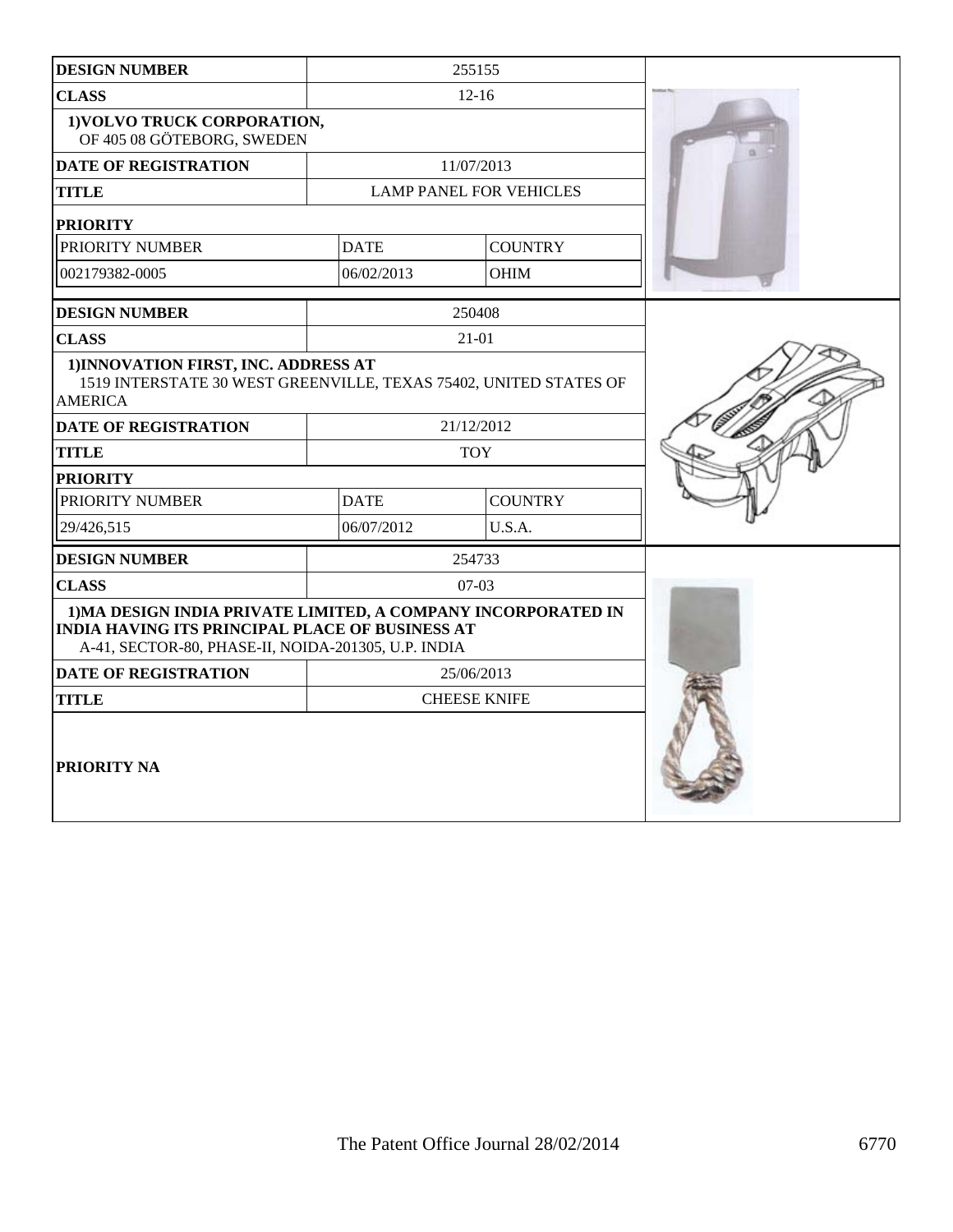| <b>DESIGN NUMBER</b>                                                                                                                                                                                                                                            | 254983                                                                                                                                                                                                                                                                                                                                           |  |
|-----------------------------------------------------------------------------------------------------------------------------------------------------------------------------------------------------------------------------------------------------------------|--------------------------------------------------------------------------------------------------------------------------------------------------------------------------------------------------------------------------------------------------------------------------------------------------------------------------------------------------|--|
| <b>CLASS</b>                                                                                                                                                                                                                                                    |                                                                                                                                                                                                                                                                                                                                                  |  |
| NATIONAL),<br>UNDIVIDED FIRM) ALL ARE HAVING ABOVE ADDRESS                                                                                                                                                                                                      | 1) JOSHI PLASTIC INDUSTRIES (A PARTNERSHIP FIRM REGISTERED<br>UNDER INDIAN PARTNERSHIP ACT, 1932), AT JOSHI BUILDING, SAKI - VIHAR<br>ROAD, POWAI, MUMBAI - 400072 MAHARASHTRA, INDIA. WHOSE PARTNERS<br>ARE (1) DEEPAK JOSHI (INDIAN NATIONAL), (2) PAVAN JOSHI (INDIAN<br>(3) MRS. SHOBA JOSHI INDIAN NATIONAL) & (4) B. D. JOSHI HUF (A HINDU |  |
| <b>DATE OF REGISTRATION</b>                                                                                                                                                                                                                                     | 04/07/2013                                                                                                                                                                                                                                                                                                                                       |  |
| TITLE                                                                                                                                                                                                                                                           | <b>BRUSH FOR CLEANING</b>                                                                                                                                                                                                                                                                                                                        |  |
| PRIORITY NA                                                                                                                                                                                                                                                     |                                                                                                                                                                                                                                                                                                                                                  |  |
| <b>DESIGN NUMBER</b>                                                                                                                                                                                                                                            | 255088                                                                                                                                                                                                                                                                                                                                           |  |
| <b>CLASS</b>                                                                                                                                                                                                                                                    | $02-04$                                                                                                                                                                                                                                                                                                                                          |  |
| 1) ALPINE POLYRUB PVT. LTD. A-20, MANGOLPURI INDUSTRIAL AREA,<br>PHASE-2, DELHI-110034, INDIA.<br>(AN INDIAN COMPANY DULY REGISTERED UNDER THE COMPANIES ACT,<br>1956)                                                                                          |                                                                                                                                                                                                                                                                                                                                                  |  |
| <b>DATE OF REGISTRATION</b>                                                                                                                                                                                                                                     | 09/07/2013                                                                                                                                                                                                                                                                                                                                       |  |
| <b>TITLE</b>                                                                                                                                                                                                                                                    | <b>FOOTWEAR</b>                                                                                                                                                                                                                                                                                                                                  |  |
| PRIORITY NA                                                                                                                                                                                                                                                     |                                                                                                                                                                                                                                                                                                                                                  |  |
| <b>DESIGN NUMBER</b>                                                                                                                                                                                                                                            | 254123                                                                                                                                                                                                                                                                                                                                           |  |
| <b>CLASS</b>                                                                                                                                                                                                                                                    | $09-07$                                                                                                                                                                                                                                                                                                                                          |  |
| 1) NAYASA WORLD OF SURVEY NO. 655/1C NEAR SOMNANATH<br>CO.OP.SOCIETY, DABHEL NANI DAMAN, DAMAN-396310, (UNION<br>TERRITORIES) DAMAN, INDIA,<br>INDIAN PARTNERSHIP FIRM, WHOSE PARTNERS ARE RUPA SACHDEV,<br>MANASI SACHDEV & KISHOR MALIK, ALL INDIAN NATIONALS |                                                                                                                                                                                                                                                                                                                                                  |  |
| <b>DATE OF REGISTRATION</b>                                                                                                                                                                                                                                     | 28/05/2013                                                                                                                                                                                                                                                                                                                                       |  |
| <b>TITLE</b>                                                                                                                                                                                                                                                    | <b>CAP FOR BOTTLE</b>                                                                                                                                                                                                                                                                                                                            |  |
| PRIORITY NA                                                                                                                                                                                                                                                     |                                                                                                                                                                                                                                                                                                                                                  |  |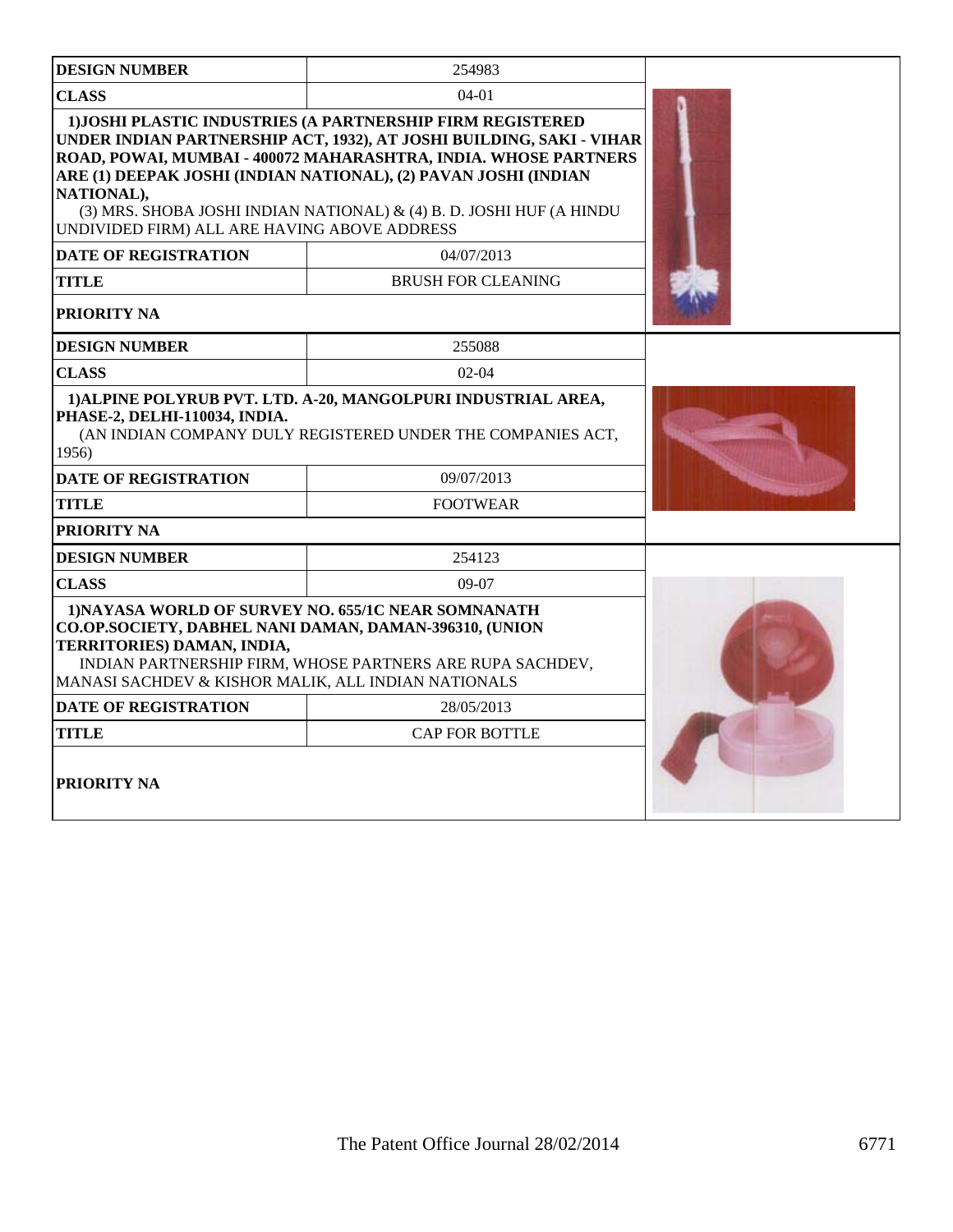| <b>DESIGN NUMBER</b>                                                                                                                                                           |             | 255156                      |  |
|--------------------------------------------------------------------------------------------------------------------------------------------------------------------------------|-------------|-----------------------------|--|
| <b>CLASS</b><br>$12 - 16$                                                                                                                                                      |             |                             |  |
| 1) VOLVO TRUCK CORPORATION,<br>OF 405 08 GÖTEBORG, SWEDEN                                                                                                                      |             |                             |  |
| <b>DATE OF REGISTRATION</b>                                                                                                                                                    |             | 11/07/2013                  |  |
| <b>TITLE</b>                                                                                                                                                                   |             | <b>BULLBAR FOR VEHICLES</b> |  |
| <b>PRIORITY</b>                                                                                                                                                                |             |                             |  |
| PRIORITY NUMBER                                                                                                                                                                | <b>DATE</b> | <b>COUNTRY</b>              |  |
| 002179523-0001                                                                                                                                                                 | 06/02/2013  | <b>OHIM</b>                 |  |
| <b>DESIGN NUMBER</b>                                                                                                                                                           |             | 250409                      |  |
| <b>CLASS</b>                                                                                                                                                                   |             | 21-01                       |  |
| 1) INNOVATION FIRST, INC. ADDRESS AT<br>1519 INTERSTATE 30 WEST GREENVILLE, TEXAS 75402, UNITED STATES OF<br>AMERICA.                                                          |             |                             |  |
| <b>DATE OF REGISTRATION</b>                                                                                                                                                    |             | 21/12/2012                  |  |
| <b>TITLE</b>                                                                                                                                                                   |             | <b>TOY</b>                  |  |
| <b>PRIORITY</b>                                                                                                                                                                |             |                             |  |
| PRIORITY NUMBER                                                                                                                                                                | <b>DATE</b> | <b>COUNTRY</b>              |  |
| 29/426,513                                                                                                                                                                     | 06/07/2012  | U.S.A.                      |  |
| <b>DESIGN NUMBER</b>                                                                                                                                                           |             | 254734                      |  |
| <b>CLASS</b>                                                                                                                                                                   |             | $07-03$                     |  |
| 1) MA DESIGN INDIA PRIVATE LIMITED, A COMPANY INCORPORATED IN<br><b>INDIA HAVING ITS PRINCIPAL PLACE OF BUSINESS AT</b><br>A-41, SECTOR-80, PHASE-II, NOIDA-201305, U.P. INDIA |             |                             |  |
| <b>DATE OF REGISTRATION</b>                                                                                                                                                    |             | 25/06/2013                  |  |
| <b>TITLE</b>                                                                                                                                                                   |             | <b>CHEESE KNIFE</b>         |  |
| PRIORITY NA                                                                                                                                                                    |             |                             |  |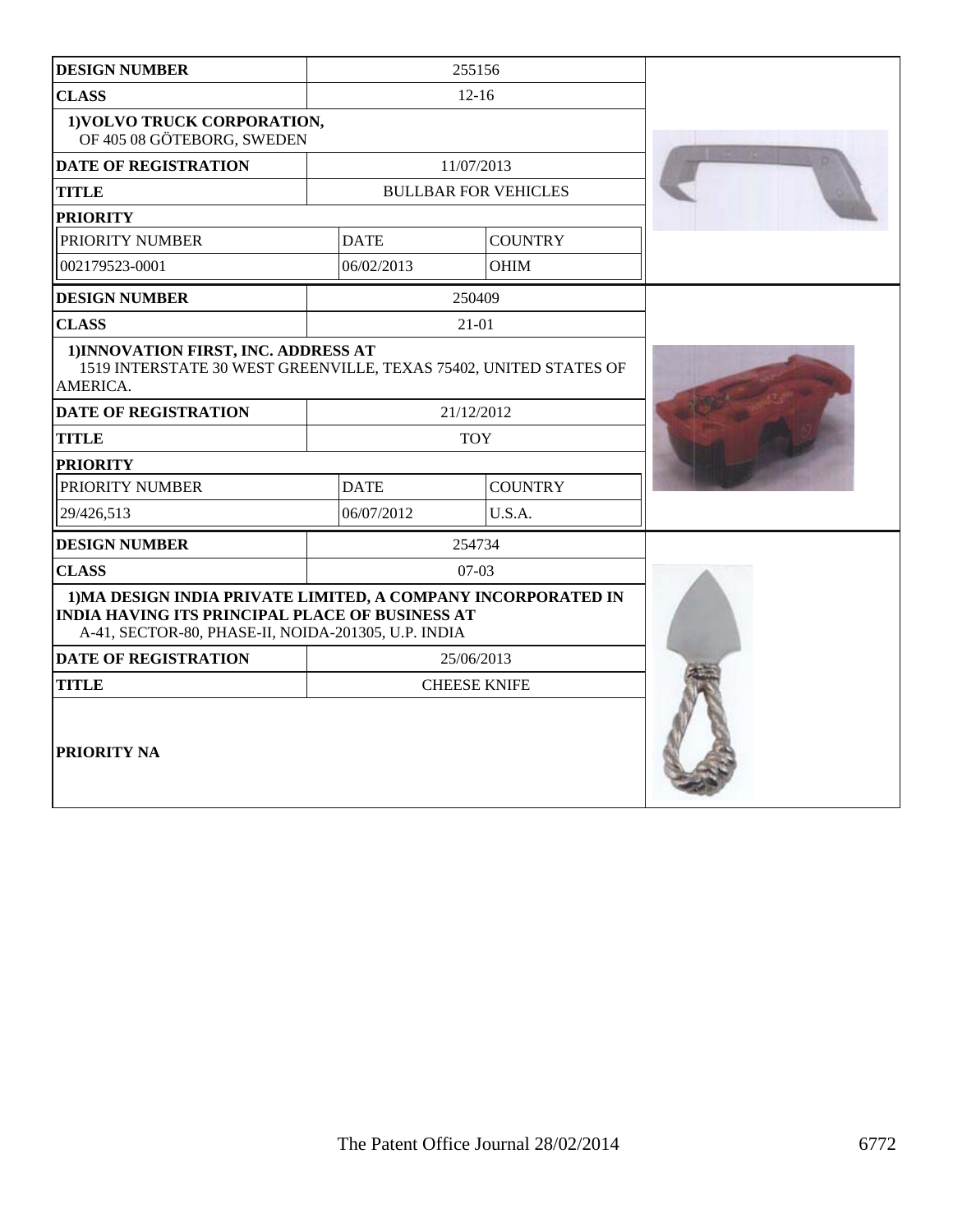| <b>DESIGN NUMBER</b>                                                                                                                                                     |                                                                                                   | 255089          |                |  |
|--------------------------------------------------------------------------------------------------------------------------------------------------------------------------|---------------------------------------------------------------------------------------------------|-----------------|----------------|--|
| <b>CLASS</b>                                                                                                                                                             | $02 - 04$                                                                                         |                 |                |  |
| 1) ALPINE POLYRUB PVT. LTD. A-20, MANGOLPURI INDUSTRIAL AREA,<br>PHASE-2, DELHI-110034, INDIA.<br>(AN INDIAN COMPANY DULY REGISTERED UNDER THE COMPANIES ACT,<br>1956)   |                                                                                                   |                 |                |  |
| <b>DATE OF REGISTRATION</b>                                                                                                                                              |                                                                                                   | 09/07/2013      |                |  |
| <b>TITLE</b>                                                                                                                                                             |                                                                                                   | <b>FOOTWEAR</b> |                |  |
| <b>PRIORITY NA</b>                                                                                                                                                       |                                                                                                   |                 |                |  |
| <b>DESIGN NUMBER</b>                                                                                                                                                     |                                                                                                   | 251387          |                |  |
| <b>CLASS</b>                                                                                                                                                             | 02-06                                                                                             |                 |                |  |
| 1) LINCOLN GLOBAL INC., A COMPANY EXISTING UNDER THE LAWS OF<br>USA.,<br>UNITED STATES OF AMERICA<br><b>DATE OF REGISTRATION</b><br><b>TITLE</b><br><b>PRIORITY</b>      | 17721 RAILROAD STREET, CITY OF INDUSTRY, CALIFORNIA 91748,<br>04/02/2013<br><b>WELDER'S GLOVE</b> |                 |                |  |
| PRIORITY NUMBER                                                                                                                                                          | <b>DATE</b>                                                                                       |                 | <b>COUNTRY</b> |  |
| 29/428,659                                                                                                                                                               | 02/08/2012                                                                                        |                 | U.S.A.         |  |
|                                                                                                                                                                          |                                                                                                   |                 |                |  |
| <b>DESIGN NUMBER</b>                                                                                                                                                     |                                                                                                   | 250282          |                |  |
| <b>CLASS</b>                                                                                                                                                             | $09-03$                                                                                           |                 |                |  |
| 1) BECTON DICKINSON FRANCE S.A.S., A COMPANY INCORPORATED<br>UNDER THE LAWS OF FRANCE, OF<br>RUE ARISTIDE BERGES, 38800 LE PONT-DE-CLAIX, FRANCE<br>DATE OF REGISTRATION |                                                                                                   | 18/12/2012      |                |  |
| <b>TITLE</b>                                                                                                                                                             | PACKAGING FOR A MEDICAL INJECTOR                                                                  |                 |                |  |
| <b>PRIORITY</b>                                                                                                                                                          |                                                                                                   |                 |                |  |
| PRIORITY NUMBER                                                                                                                                                          | <b>DATE</b>                                                                                       |                 | <b>COUNTRY</b> |  |
| 29/424,955                                                                                                                                                               | 18/06/2012                                                                                        |                 | U.S.A.         |  |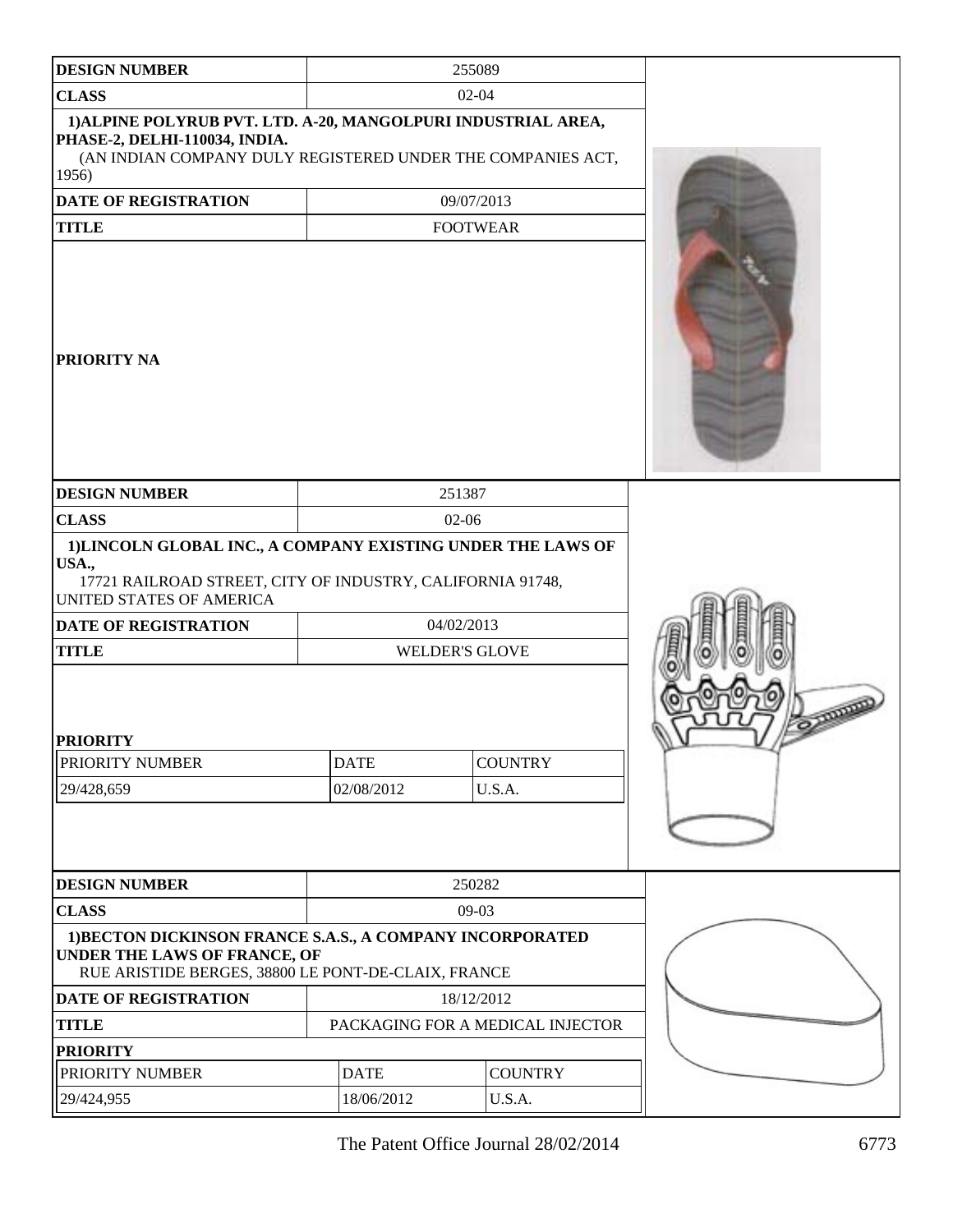| <b>DESIGN NUMBER</b>                                                                                                                                                                                                           |               | 255157                            |  |
|--------------------------------------------------------------------------------------------------------------------------------------------------------------------------------------------------------------------------------|---------------|-----------------------------------|--|
| <b>CLASS</b>                                                                                                                                                                                                                   |               | $12 - 16$                         |  |
| 1) VOLVO TRUCK CORPORATION,<br>OF 405 08 GÖTEBORG, SWEDEN                                                                                                                                                                      |               |                                   |  |
| <b>DATE OF REGISTRATION</b>                                                                                                                                                                                                    |               | 11/07/2013                        |  |
| <b>TITLE</b>                                                                                                                                                                                                                   |               | <b>BUMPER CORNER FOR VEHICLES</b> |  |
| <b>PRIORITY</b>                                                                                                                                                                                                                |               |                                   |  |
| PRIORITY NUMBER                                                                                                                                                                                                                | <b>DATE</b>   | <b>COUNTRY</b>                    |  |
| 002179523-0002                                                                                                                                                                                                                 | 06/02/2013    | <b>OHIM</b>                       |  |
| <b>DESIGN NUMBER</b>                                                                                                                                                                                                           |               | 254039                            |  |
| <b>CLASS</b>                                                                                                                                                                                                                   |               | $08-06$                           |  |
| PROPRIETOR OF PAL ENTERPRISE (INDIAN PROPRIETORSHIP CONCERN)<br><b>HAVING PLACE OF BUSINESS AT:</b><br>6, PARSANA SOCIETY, 50 FEET ROAD, KOTHARIA ROAD, RAJKOT-GUJARAT<br>(INDIA)<br><b>DATE OF REGISTRATION</b><br>23/05/2013 |               |                                   |  |
| <b>TITLE</b>                                                                                                                                                                                                                   | <b>HANDLE</b> |                                   |  |
| PRIORITY NA                                                                                                                                                                                                                    |               |                                   |  |
| <b>DESIGN NUMBER</b>                                                                                                                                                                                                           |               | 254742                            |  |
| <b>CLASS</b>                                                                                                                                                                                                                   |               | $07-06$                           |  |
| 1) MA DESIGN INDIA PRIVATE LIMITED, A COMPANY INCORPORATED IN<br><b>INDIA HAVING ITS PRINCIPAL PLACE OF BUSINESS AT</b><br>A-41, SECTOR-80, PHASE-II, NOIDA-201305, U.P. INDIA                                                 |               |                                   |  |
| <b>DATE OF REGISTRATION</b>                                                                                                                                                                                                    |               | 25/06/2013                        |  |
| <b>TITLE</b>                                                                                                                                                                                                                   |               | HOLDER (FOR WINE BOTTLE)          |  |
| <b>PRIORITY NA</b>                                                                                                                                                                                                             |               |                                   |  |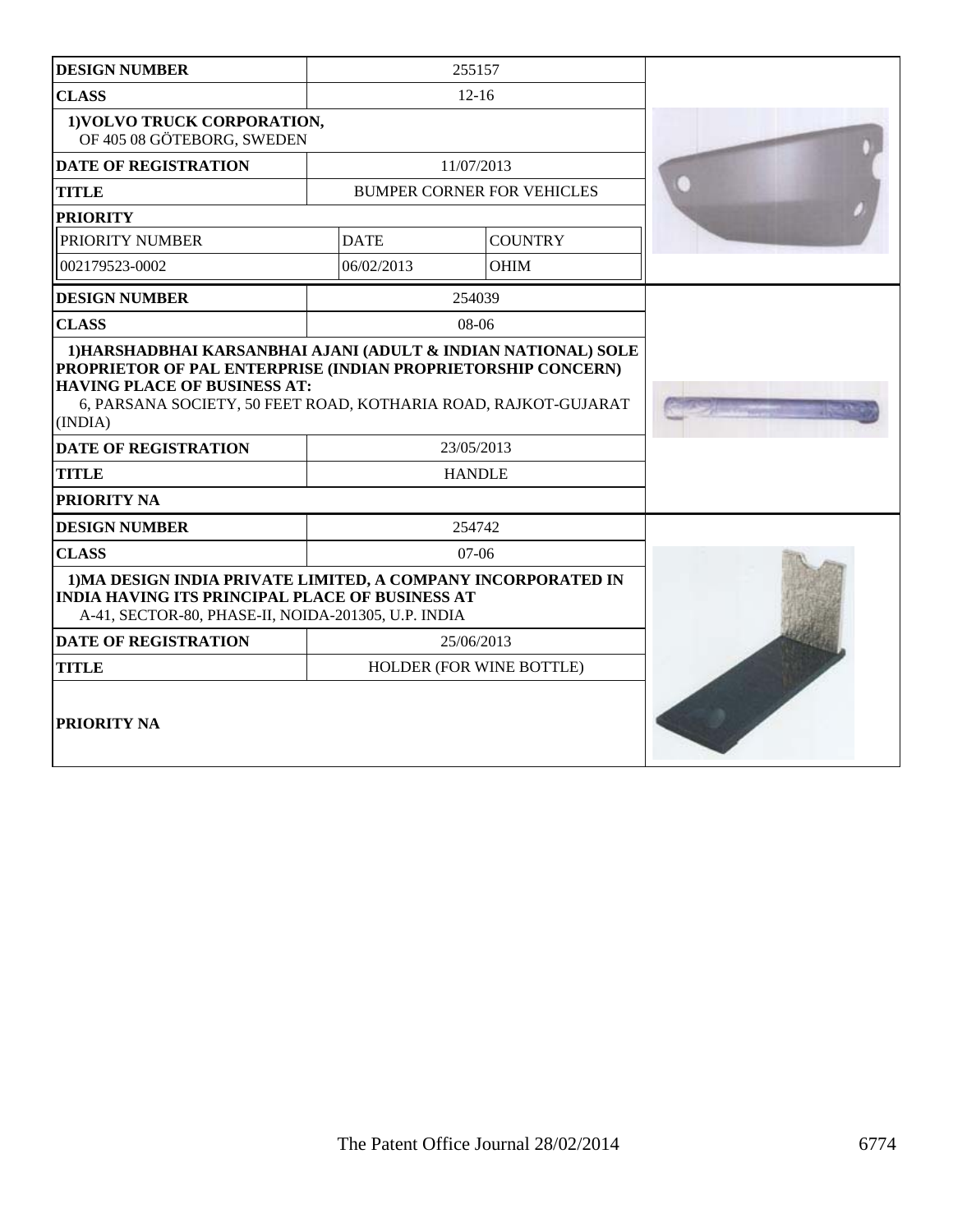| <b>DESIGN NUMBER</b>                                                                                                                                                                                                                                                                                                                 | 255868                                                                      |  |
|--------------------------------------------------------------------------------------------------------------------------------------------------------------------------------------------------------------------------------------------------------------------------------------------------------------------------------------|-----------------------------------------------------------------------------|--|
| <b>CLASS</b>                                                                                                                                                                                                                                                                                                                         |                                                                             |  |
| 1) PARRY MURRAY & CO. LTD., COMPANY REGISTERED UNDER THE LAWS<br>OF ENGLAND AND WALES, HAVING ITS PRINCIPAL PLACE OF BUSINESS AT<br>3RD FLOOR, SIMPSON HOUSE, 6 CHERRY ORCHARD ROAD, CROYDON, CRO<br>6BA, UNITED KINGDOM                                                                                                             |                                                                             |  |
| <b>DATE OF REGISTRATION</b>                                                                                                                                                                                                                                                                                                          | 16/08/2013                                                                  |  |
| <b>TITLE</b>                                                                                                                                                                                                                                                                                                                         | <b>TEXTILE FABRIC</b>                                                       |  |
| PRIORITY NA                                                                                                                                                                                                                                                                                                                          |                                                                             |  |
| <b>DESIGN NUMBER</b>                                                                                                                                                                                                                                                                                                                 | 255529                                                                      |  |
| <b>CLASS</b>                                                                                                                                                                                                                                                                                                                         | $09-03$                                                                     |  |
| <b>INDIAN COMPANIES ACT, 1956),</b><br>A-31/4, MAYAPURI INDUSTRIAL AREA, PHASE-1, DELHI-110064                                                                                                                                                                                                                                       | 1) M/S. KAP CONES PVT. LTD. (A COMPANY INCORPORATED UNDER THE<br>30/07/2013 |  |
| <b>DATE OF REGISTRATION</b>                                                                                                                                                                                                                                                                                                          |                                                                             |  |
| <b>CONTAINER</b><br><b>TITLE</b>                                                                                                                                                                                                                                                                                                     |                                                                             |  |
| <b>PRIORITY NA</b>                                                                                                                                                                                                                                                                                                                   |                                                                             |  |
| <b>DESIGN NUMBER</b>                                                                                                                                                                                                                                                                                                                 | 257077                                                                      |  |
| <b>CLASS</b>                                                                                                                                                                                                                                                                                                                         | $05-05$                                                                     |  |
| 1) M/S. BIBA APPARELS PRIVATE LIMITED, AN INDIAN PRIVATE LIMITED<br><b>COMPANY INCORPORATED UNDER THE PROVISION OF THE COMPANIES</b><br>ACT, 1956, AND HAVING ITS'S REGISTERED OFFICE AT<br>RELIABLE HOUSE, SITUATED AT HANUMAN SILK MILL COMPOUND,<br>KANJURMARG (WEST), OPP. HUMA MALL, MUMBAI-400078 MAHARASHTRA,<br><b>INDIA</b> |                                                                             |  |
| <b>DATE OF REGISTRATION</b>                                                                                                                                                                                                                                                                                                          |                                                                             |  |
| <b>TITLE</b>                                                                                                                                                                                                                                                                                                                         |                                                                             |  |
| PRIORITY NA                                                                                                                                                                                                                                                                                                                          |                                                                             |  |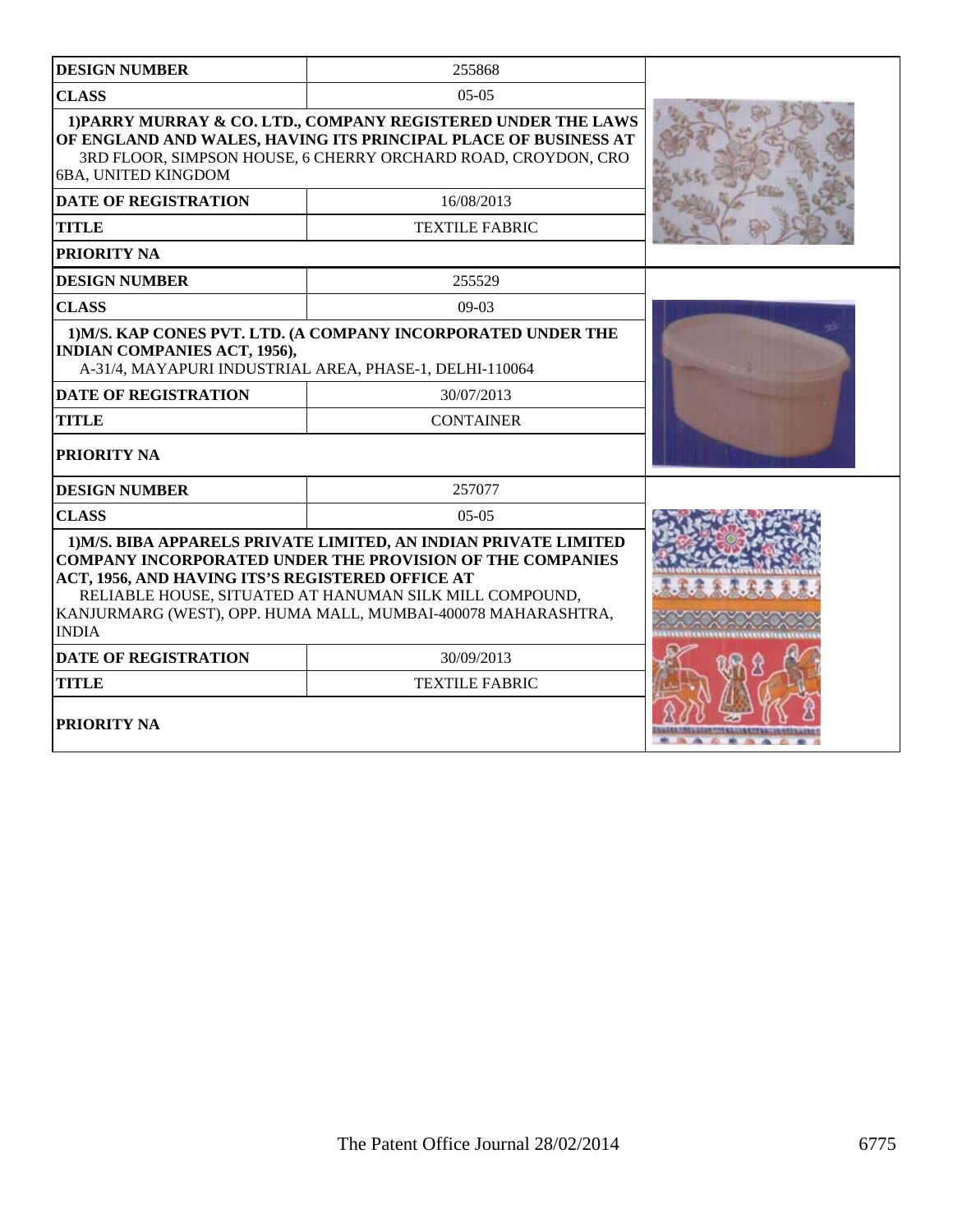| <b>DESIGN NUMBER</b>                                                                                                                                                                                                     |             |                              |  |
|--------------------------------------------------------------------------------------------------------------------------------------------------------------------------------------------------------------------------|-------------|------------------------------|--|
| <b>CLASS</b>                                                                                                                                                                                                             |             |                              |  |
| 1) VOLVO TRUCK CORPORATION,<br>OF 405 08 GÖTEBORG, SWEDEN                                                                                                                                                                |             |                              |  |
| <b>DATE OF REGISTRATION</b>                                                                                                                                                                                              |             | 11/07/2013                   |  |
| <b>TITLE</b>                                                                                                                                                                                                             |             | <b>GRILLE FOR VEHICLES</b>   |  |
| <b>PRIORITY</b>                                                                                                                                                                                                          |             |                              |  |
| PRIORITY NUMBER                                                                                                                                                                                                          | <b>DATE</b> | <b>COUNTRY</b>               |  |
| 002179523-0004                                                                                                                                                                                                           | 06/02/2013  | <b>OHIM</b>                  |  |
| <b>DESIGN NUMBER</b>                                                                                                                                                                                                     |             | 254662                       |  |
| <b>CLASS</b>                                                                                                                                                                                                             |             | 10-99                        |  |
| 1)A-GRAIN (INDIA),<br>PLOT NO 27, SHIVAJI PARK, OPP. SECTOR-9, AMBALA CITY, HARYANA,<br><b>INDIA</b>                                                                                                                     |             |                              |  |
| <b>DATE OF REGISTRATION</b>                                                                                                                                                                                              | 21/06/2013  |                              |  |
| <b>TITLE</b>                                                                                                                                                                                                             |             | <b>GRAIN MOISTURE TESTER</b> |  |
| PRIORITY NA                                                                                                                                                                                                              |             |                              |  |
| <b>DESIGN NUMBER</b>                                                                                                                                                                                                     |             | 255870                       |  |
| <b>CLASS</b>                                                                                                                                                                                                             |             | $0.5 - 0.5$                  |  |
| 1) PARRY MURRAY & CO. LTD., COMPANY REGISTERED UNDER THE LAWS<br>OF ENGLAND AND WALES, HAVING ITS PRINCIPAL PLACE OF BUSINESS AT<br>3RD FLOOR, SIMPSON HOUSE, 6 CHERRY ORCHARD ROAD, CROYDON, CRO<br>6BA, UNITED KINGDOM |             |                              |  |
| <b>DATE OF REGISTRATION</b>                                                                                                                                                                                              |             | 16/08/2013                   |  |
| <b>TITLE</b><br><b>TEXTILE FABRIC</b>                                                                                                                                                                                    |             |                              |  |
| PRIORITY NA                                                                                                                                                                                                              |             |                              |  |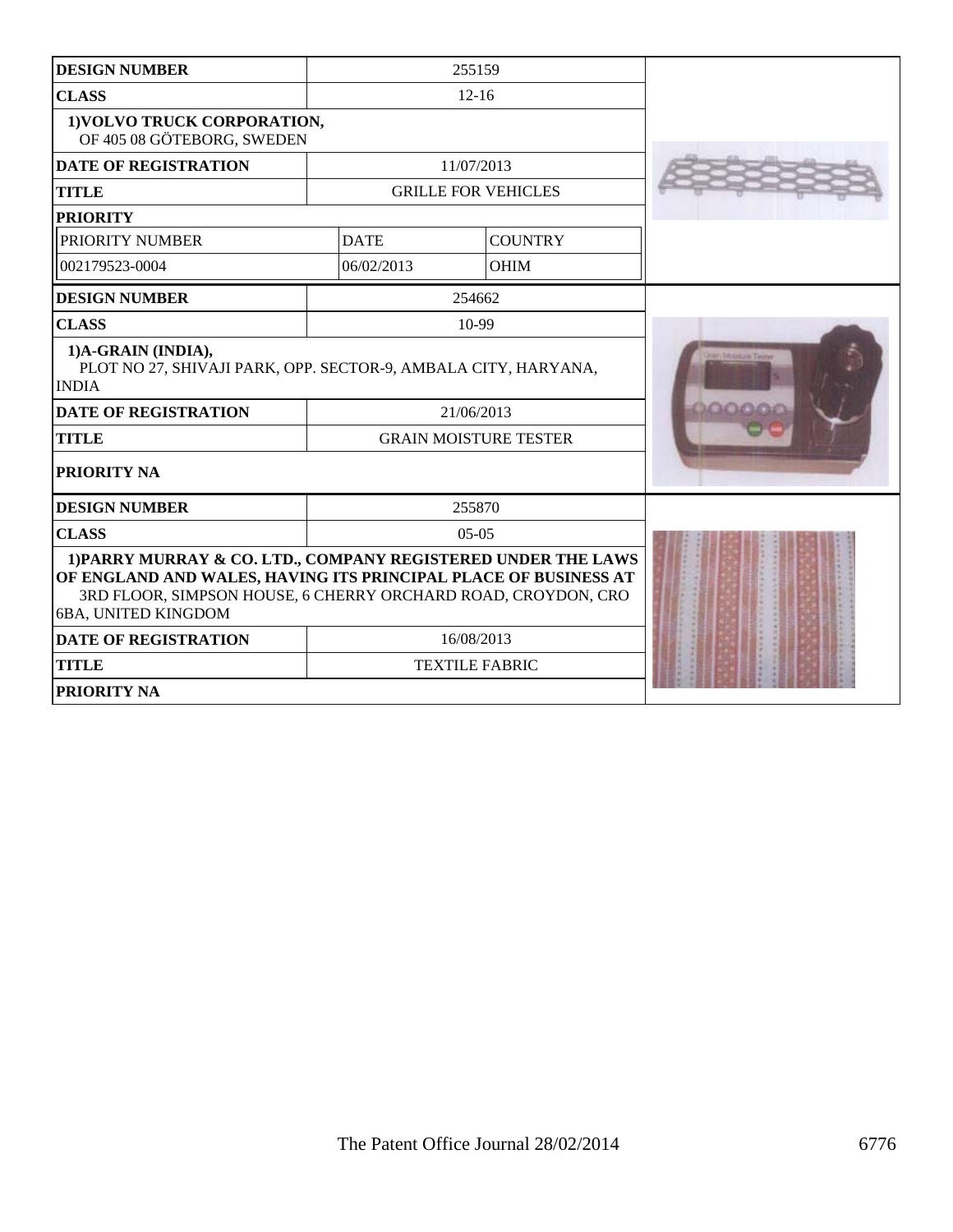| <b>DESIGN NUMBER</b>                                                                                                                                                                                                                                                                                                                                                                                                                   |                           | 254367                        |                                |  |  |
|----------------------------------------------------------------------------------------------------------------------------------------------------------------------------------------------------------------------------------------------------------------------------------------------------------------------------------------------------------------------------------------------------------------------------------------|---------------------------|-------------------------------|--------------------------------|--|--|
| <b>CLASS</b>                                                                                                                                                                                                                                                                                                                                                                                                                           | $12 - 16$                 |                               |                                |  |  |
| 1) FORD MOTOR COMPANY A COMPANY ORGANIZED AND<br>EXISTING UNDER THE LAWS OF UNITED STATES OF AMERICA,<br>HAVING ITS OFFICE AT DEARBORN, COUNTY OF WAYNE, STATE OF<br>MICHIGAN, UNITED STATES OF AMERICA, AND FORD OTOMOTIV<br>SANAYI ANONIM SIRKETI A COMPANY ORGANIZED AND EXISTING<br>UNDER THE LAWS OF REPUBLIC OF TURKEY, HAVING ITS OFFICE<br>AT<br>AKPINAR MAHALLESI, HASAN BASRI CADDESI NO. 2, SANCAKTEPE,<br>ISTANBUL, TURKEY |                           |                               |                                |  |  |
| <b>DATE OF REGISTRATION</b>                                                                                                                                                                                                                                                                                                                                                                                                            |                           | 06/06/2013                    |                                |  |  |
| <b>TITLE</b>                                                                                                                                                                                                                                                                                                                                                                                                                           |                           | <b>VEHICLE BUMPER</b>         |                                |  |  |
| <b>PRIORITY</b>                                                                                                                                                                                                                                                                                                                                                                                                                        |                           |                               |                                |  |  |
| PRIORITY NUMBER                                                                                                                                                                                                                                                                                                                                                                                                                        | <b>DATE</b>               |                               | <b>COUNTRY</b>                 |  |  |
| 29/443,888                                                                                                                                                                                                                                                                                                                                                                                                                             | 23/01/2013                | U.S.A.                        |                                |  |  |
| <b>DESIGN NUMBER</b>                                                                                                                                                                                                                                                                                                                                                                                                                   |                           |                               | 255098                         |  |  |
| <b>CLASS</b>                                                                                                                                                                                                                                                                                                                                                                                                                           |                           |                               | $09-03$                        |  |  |
| 1) DONG-MYUNG KIM,<br>1225-101 HANYANG MOKRYEON APT., 25, SANBON-RO, 432BEON-GIL,<br>GUNPO-SI, GYEONGGI-DO 435-040, REPUBLIC OF KOREA, NATIONALITY:<br><b>REPUBLIC OF KOREA</b>                                                                                                                                                                                                                                                        |                           |                               |                                |  |  |
| <b>DATE OF REGISTRATION</b>                                                                                                                                                                                                                                                                                                                                                                                                            |                           | 09/07/2013                    |                                |  |  |
| <b>TITLE</b>                                                                                                                                                                                                                                                                                                                                                                                                                           |                           | <b>FOOD STORAGE CONTAINER</b> |                                |  |  |
| <b>PRIORITY</b>                                                                                                                                                                                                                                                                                                                                                                                                                        |                           |                               |                                |  |  |
| PRIORITY NUMBER                                                                                                                                                                                                                                                                                                                                                                                                                        | <b>DATE</b>               | <b>COUNTRY</b>                |                                |  |  |
| 30-2013-0001651                                                                                                                                                                                                                                                                                                                                                                                                                        | 10/01/2013                |                               | <b>REPUBLIC OF KOREA</b>       |  |  |
| <b>DESIGN NUMBER</b>                                                                                                                                                                                                                                                                                                                                                                                                                   |                           |                               | 255161                         |  |  |
| <b>CLASS</b>                                                                                                                                                                                                                                                                                                                                                                                                                           |                           |                               | $12 - 16$                      |  |  |
| 1) VOLVO TRUCK CORPORATION,<br>OF 405 08 GÖTEBORG, SWEDEN                                                                                                                                                                                                                                                                                                                                                                              |                           |                               |                                |  |  |
| <b>DATE OF REGISTRATION</b>                                                                                                                                                                                                                                                                                                                                                                                                            |                           |                               | 11/07/2013                     |  |  |
| <b>TITLE</b>                                                                                                                                                                                                                                                                                                                                                                                                                           |                           |                               | <b>LAMP PANEL FOR VEHICLES</b> |  |  |
| <b>PRIORITY</b><br>PRIORITY NUMBER<br>002179523-0006                                                                                                                                                                                                                                                                                                                                                                                   | <b>DATE</b><br>06/02/2013 |                               | <b>COUNTRY</b><br><b>OHIM</b>  |  |  |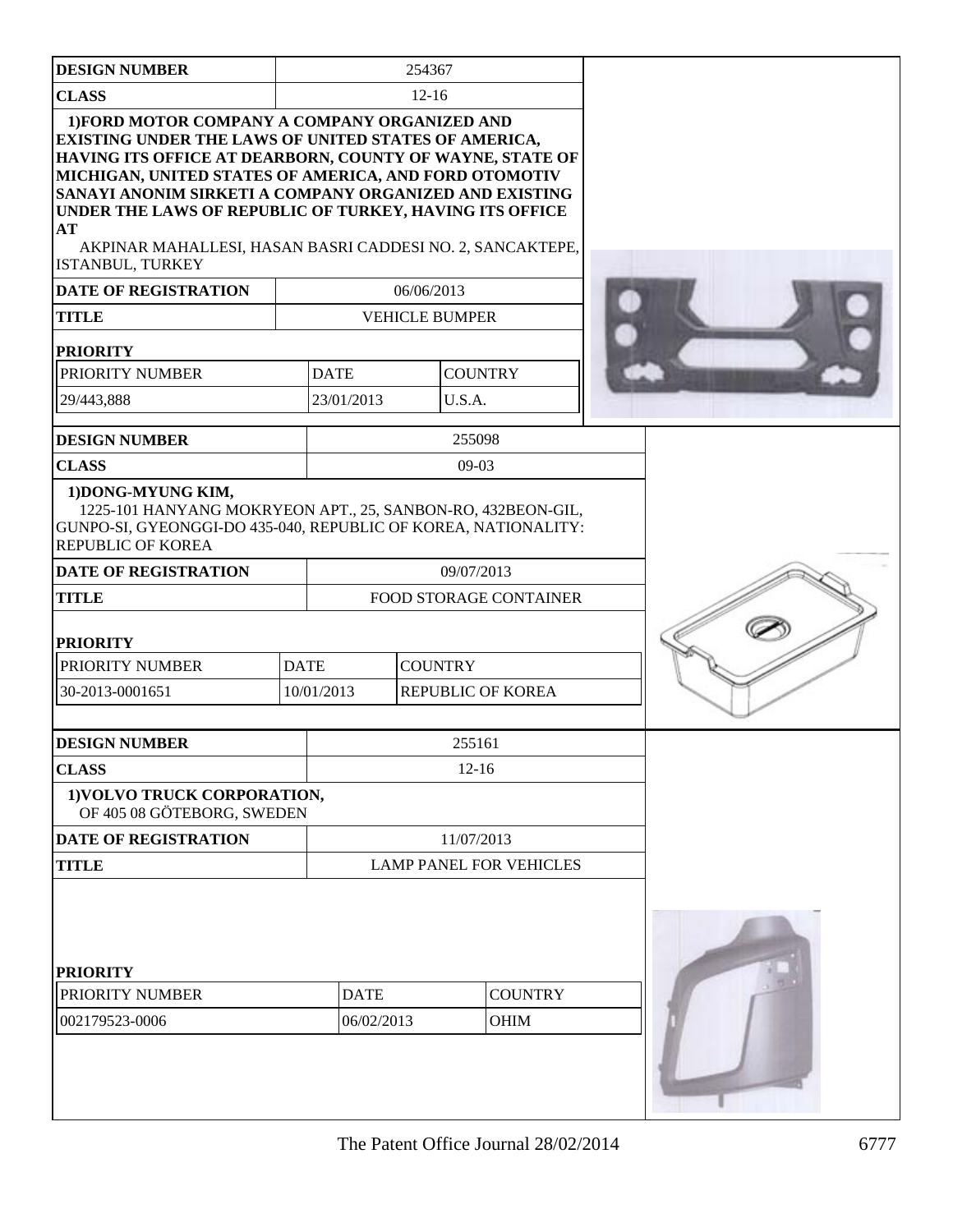| <b>DESIGN NUMBER</b>                                                                                                                                                                                                     |                               | 254757                   |  |
|--------------------------------------------------------------------------------------------------------------------------------------------------------------------------------------------------------------------------|-------------------------------|--------------------------|--|
| <b>CLASS</b>                                                                                                                                                                                                             |                               | $03-01$                  |  |
| 1) MA DESIGN INDIA PRIVATE LIMITED, A COMPANY INCORPORATED IN<br><b>INDIA HAVING ITS PRINCIPAL PLACE OF BUSINESS AT</b><br>A-41, SECTOR-80, PHASE-II, NOIDA-201305, U.P. INDIA                                           |                               |                          |  |
| <b>DATE OF REGISTRATION</b>                                                                                                                                                                                              |                               | 25/06/2013               |  |
| <b>TITLE</b>                                                                                                                                                                                                             |                               | <b>BOX FOR JEWELLERY</b> |  |
| <b>PRIORITY NA</b>                                                                                                                                                                                                       |                               |                          |  |
| <b>DESIGN NUMBER</b>                                                                                                                                                                                                     |                               | 255869                   |  |
| <b>CLASS</b>                                                                                                                                                                                                             |                               | $0.5 - 0.5$              |  |
| 1) PARRY MURRAY & CO. LTD., COMPANY REGISTERED UNDER THE LAWS<br>OF ENGLAND AND WALES, HAVING ITS PRINCIPAL PLACE OF BUSINESS AT<br>3RD FLOOR, SIMPSON HOUSE, 6 CHERRY ORCHARD ROAD, CROYDON, CRO<br>6BA, UNITED KINGDOM |                               |                          |  |
| <b>DATE OF REGISTRATION</b>                                                                                                                                                                                              | 16/08/2013                    |                          |  |
| <b>TITLE</b>                                                                                                                                                                                                             |                               | <b>TEXTILE FABRIC</b>    |  |
| <b>PRIORITY NA</b>                                                                                                                                                                                                       |                               |                          |  |
| <b>DESIGN NUMBER</b>                                                                                                                                                                                                     |                               | 255096                   |  |
| <b>CLASS</b>                                                                                                                                                                                                             | $09-01$                       |                          |  |
| 1) UNILEVER PLC, A COMPANY REGISTERED IN ENGLAND AND WALES<br><b>UNDER COMPANY NO. 41424</b><br>OF UNILEVER HOUSE, 100 VICTORIA EMBANKMENT, LONDON, EC4Y 0DY,<br><b>UNITED KINGDOM</b>                                   |                               |                          |  |
| <b>DATE OF REGISTRATION</b>                                                                                                                                                                                              | 09/07/2013                    |                          |  |
| <b>TITLE</b>                                                                                                                                                                                                             | <b>AEROSOL DISPENSER</b>      |                          |  |
| <b>PRIORITY</b>                                                                                                                                                                                                          |                               |                          |  |
| PRIORITY NUMBER                                                                                                                                                                                                          | <b>COUNTRY</b><br><b>DATE</b> |                          |  |
| 002163774-0001                                                                                                                                                                                                           | 09/01/2013<br><b>OHIM</b>     |                          |  |
|                                                                                                                                                                                                                          |                               |                          |  |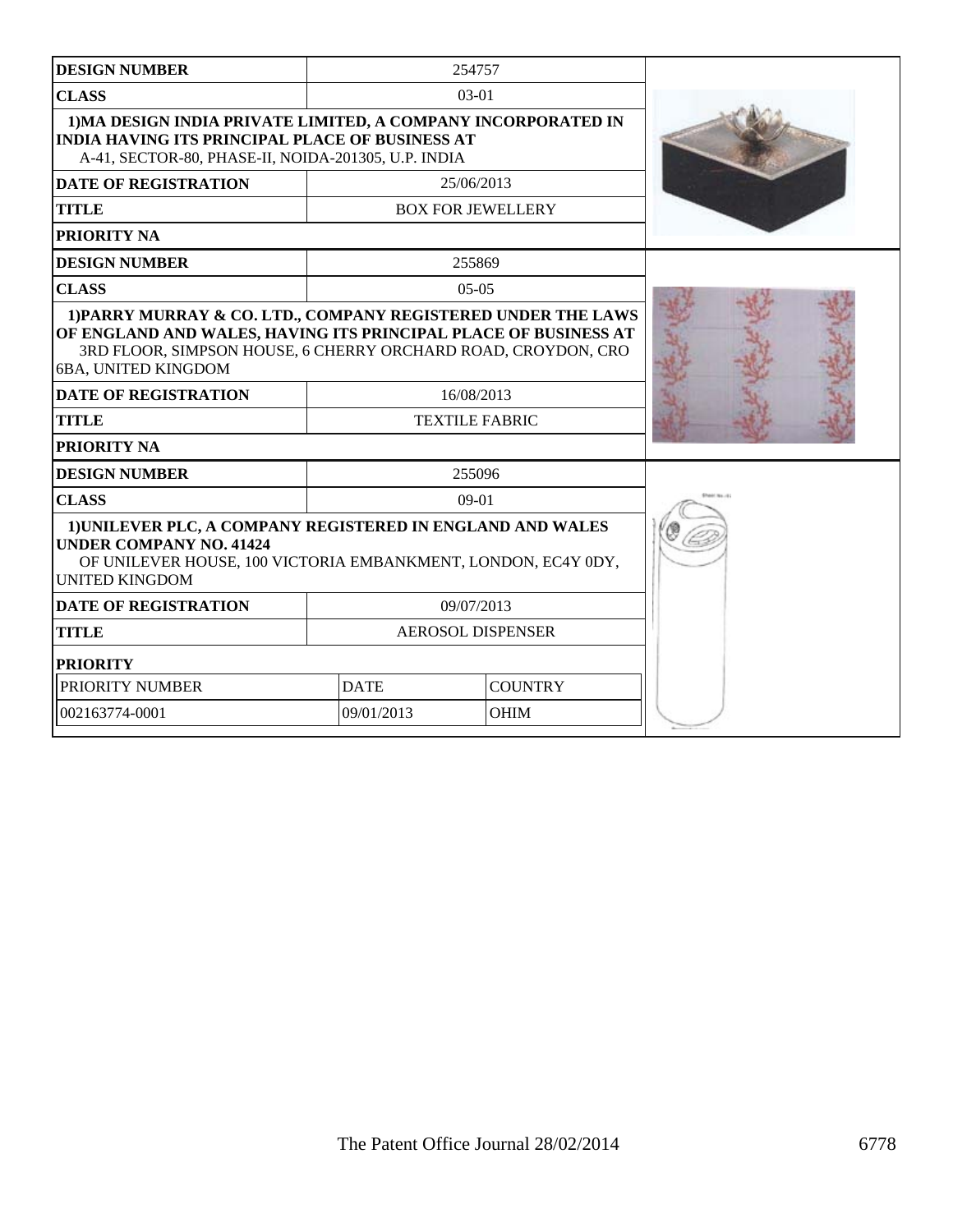| <b>DESIGN NUMBER</b>                                                                                                                                            |                                | 255530           |  |
|-----------------------------------------------------------------------------------------------------------------------------------------------------------------|--------------------------------|------------------|--|
| <b>CLASS</b>                                                                                                                                                    | $09-03$                        |                  |  |
| 1) M/S. KAP CONES PVT. LTD. (A COMPANY INCORPORATED UNDER THE<br><b>INDIAN COMPANIES ACT, 1956),</b><br>A-31/4, MAYAPURI INDUSTRIAL AREA, PHASE-1, DELHI-110064 |                                |                  |  |
| <b>DATE OF REGISTRATION</b>                                                                                                                                     |                                | 30/07/2013       |  |
| <b>TITLE</b>                                                                                                                                                    |                                | <b>CONTAINER</b> |  |
| PRIORITY NA                                                                                                                                                     |                                |                  |  |
| <b>DESIGN NUMBER</b>                                                                                                                                            |                                | 255136           |  |
| <b>CLASS</b>                                                                                                                                                    |                                | $21 - 01$        |  |
| 1) VOLVO TRUCK CORPORATION,<br>OF 40508 GOTEBORG, SWEDEN                                                                                                        |                                |                  |  |
| <b>DATE OF REGISTRATION</b>                                                                                                                                     |                                | 11/07/2013       |  |
| <b>TITLE</b>                                                                                                                                                    | <b>TOY TRUCK</b>               |                  |  |
| <b>PRIORITY</b>                                                                                                                                                 |                                |                  |  |
| PRIORITY NUMBER                                                                                                                                                 | <b>DATE</b>                    | <b>COUNTRY</b>   |  |
| 002179242-0001                                                                                                                                                  | 06/02/2013                     | <b>OHIM</b>      |  |
| <b>DESIGN NUMBER</b>                                                                                                                                            |                                | 255160           |  |
| <b>CLASS</b>                                                                                                                                                    |                                | $12 - 16$        |  |
| 1) VOLVO TRUCK CORPORATION,<br>OF 405 08 GÖTEBORG, SWEDEN                                                                                                       |                                |                  |  |
| <b>DATE OF REGISTRATION</b>                                                                                                                                     | 11/07/2013                     |                  |  |
| <b>TITLE</b>                                                                                                                                                    | <b>LAMP PANEL FOR VEHICLES</b> |                  |  |
| <b>PRIORITY</b>                                                                                                                                                 |                                |                  |  |
| PRIORITY NUMBER                                                                                                                                                 | <b>DATE</b>                    | <b>COUNTRY</b>   |  |
| 002179523-0005                                                                                                                                                  | 06/02/2013                     | <b>OHIM</b>      |  |
|                                                                                                                                                                 |                                |                  |  |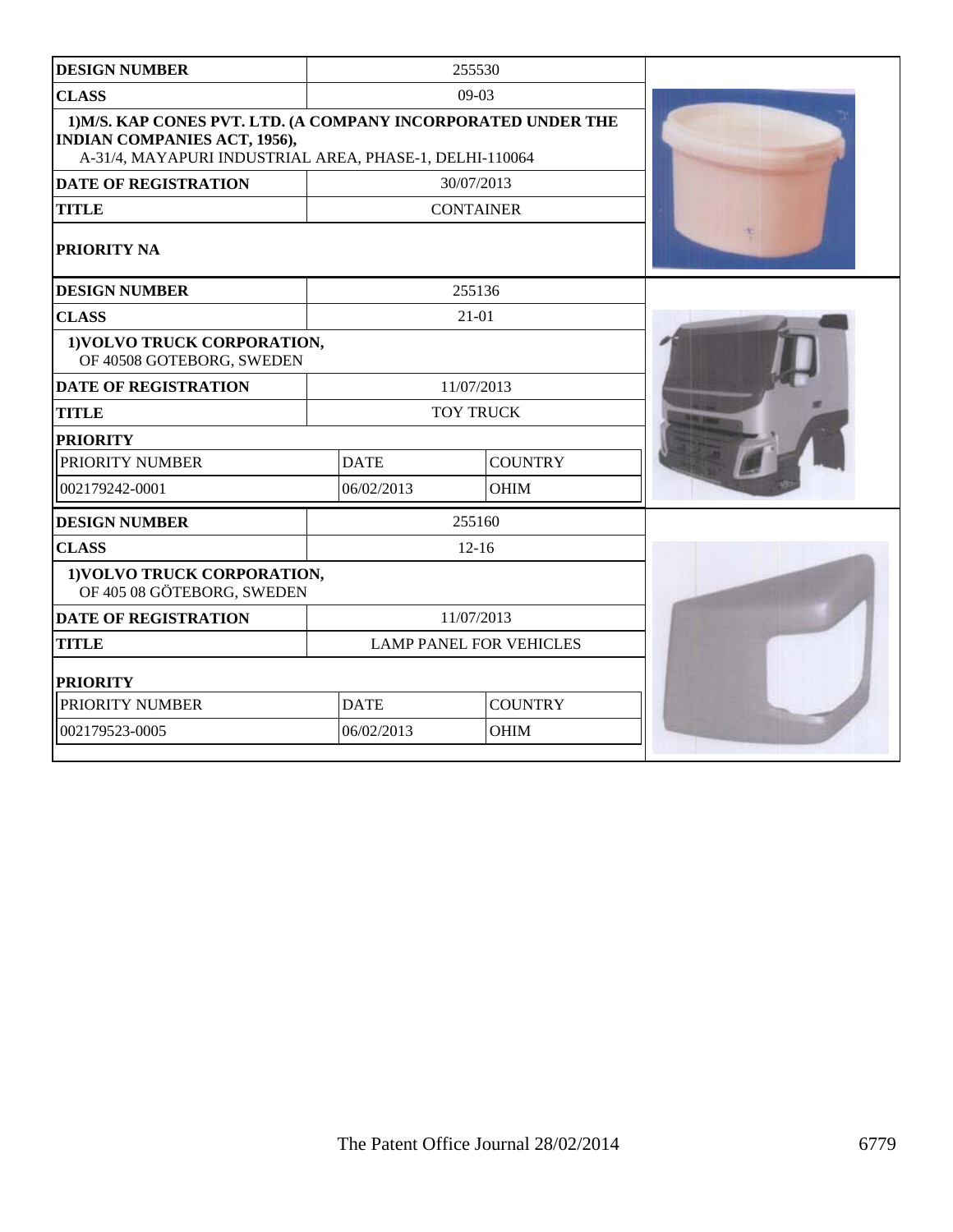| <b>DESIGN NUMBER</b>                                              | 254602                                                                                                                                                                                                                                                          |  |
|-------------------------------------------------------------------|-----------------------------------------------------------------------------------------------------------------------------------------------------------------------------------------------------------------------------------------------------------------|--|
| <b>CLASS</b>                                                      | $07-01$                                                                                                                                                                                                                                                         |  |
| 400056, MAHARASHTRA, INDIA                                        | <b>1) SHREE SIMANDHAR INDUSTRIES IS A PROPRIETORSHIP FIRM OF</b><br>21, NEW MANU BHUVAN, BHAGAT SINGH ROAD, VILE PARLE (W), MUMBAI-                                                                                                                             |  |
| <b>DATE OF REGISTRATION</b>                                       | 20/06/2013                                                                                                                                                                                                                                                      |  |
| <b>TITLE</b>                                                      | <b>BOWL</b>                                                                                                                                                                                                                                                     |  |
| <b>PRIORITY NA</b>                                                |                                                                                                                                                                                                                                                                 |  |
| <b>DESIGN NUMBER</b>                                              | 254308                                                                                                                                                                                                                                                          |  |
| <b>CLASS</b>                                                      | $12 - 16$                                                                                                                                                                                                                                                       |  |
| <b>FRANCE,</b><br>OF 99 ROUTE DE LYON, 69800 SAINT PRIEST, FRANCE | 1) RENAULT TRUCKS, A COMPANY ORGANIZED UNDER THE LAWS OF                                                                                                                                                                                                        |  |
| <b>DATE OF REGISTRATION</b>                                       | 06/06/2013                                                                                                                                                                                                                                                      |  |
| <b>TITLE</b>                                                      | FRAME COMPONENT FOR VEHICLE<br><b>HEADLIGHT</b>                                                                                                                                                                                                                 |  |
| <b>PRIORITY NA</b>                                                |                                                                                                                                                                                                                                                                 |  |
| <b>DESIGN NUMBER</b>                                              | 254553                                                                                                                                                                                                                                                          |  |
| <b>CLASS</b>                                                      | $10-0.5$                                                                                                                                                                                                                                                        |  |
|                                                                   | 1) ELECTROLAB (INDIA) PVT. LTD. (AN INDIAN PRIVATE LIMITED<br><b>COMPANY REGISTERED UNDER THE INDIAN COMPANIES ACT, 1956),</b><br>OF 401, TIRUPATI UDYOG, I. B. PATEL ROAD, OFF. WESTERN EXTRESS<br>HIGHWAY, GOREGAON (EAST), MUMBAI-400063, MAHARASHTRA, INDIA |  |
| <b>DATE OF REGISTRATION</b>                                       | 18/06/2013                                                                                                                                                                                                                                                      |  |
| <b>TITLE</b>                                                      | TESTING INSTRUMENT-BULK DENSITY<br><b>TESTER</b>                                                                                                                                                                                                                |  |
| <b>PRIORITY NA</b>                                                |                                                                                                                                                                                                                                                                 |  |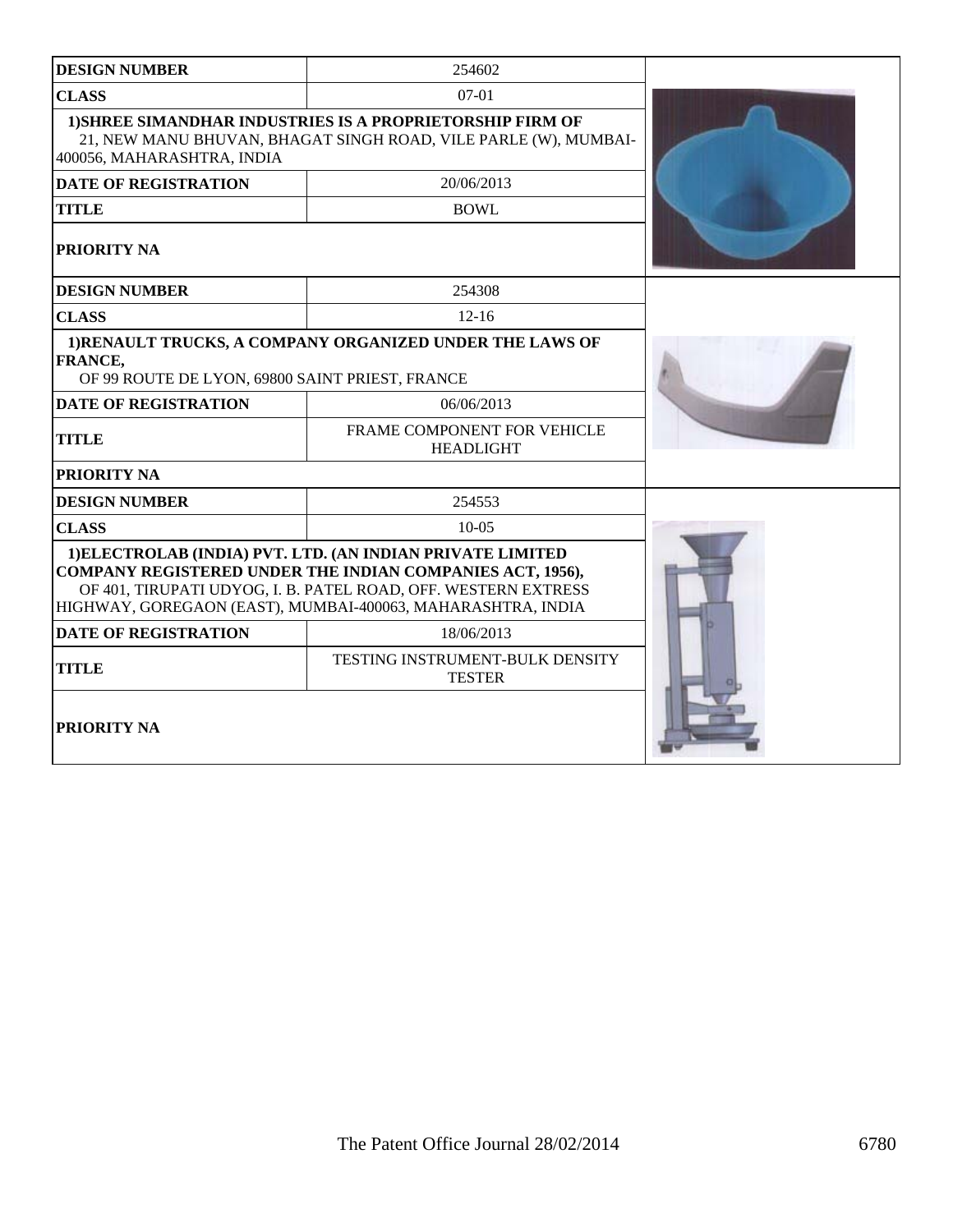| <b>DESIGN NUMBER</b>                                                                                                                                                                    |             | 253597                                         |  |
|-----------------------------------------------------------------------------------------------------------------------------------------------------------------------------------------|-------------|------------------------------------------------|--|
| <b>CLASS</b>                                                                                                                                                                            |             | $10 - 05$                                      |  |
| 1) PATEL MUKESHKUMAR AMRUTLAL, AN INDIAN NATIONAL, RESIDING<br>AT<br>PLOT NO.: 310/2, MANGALMURTI PARK, SECTOR-8, GANDHINAGAR, PIN<br>CODE: 382007, GUJARAT, INDIA                      |             |                                                |  |
| <b>DATE OF REGISTRATION</b>                                                                                                                                                             |             | 01/05/2013                                     |  |
| <b>TITLE</b>                                                                                                                                                                            |             | <b>SOIL ANALYZER</b>                           |  |
| PRIORITY NA                                                                                                                                                                             |             |                                                |  |
| <b>DESIGN NUMBER</b>                                                                                                                                                                    |             | 255162                                         |  |
| <b>CLASS</b>                                                                                                                                                                            |             | $12 - 16$                                      |  |
| 1) VOLVO TRUCK CORPORATION,<br>OF 405 08 GÖTEBORG, SWEDEN                                                                                                                               |             |                                                |  |
| DATE OF REGISTRATION                                                                                                                                                                    |             | 11/07/2013                                     |  |
| <b>TITLE</b>                                                                                                                                                                            |             | PROTECTION FOR HEADLAMP FOR<br><b>VEHICLES</b> |  |
| <b>PRIORITY</b>                                                                                                                                                                         |             |                                                |  |
| PRIORITY NUMBER                                                                                                                                                                         | <b>DATE</b> | <b>COUNTRY</b>                                 |  |
| 002179523-0007                                                                                                                                                                          | 06/02/2013  | <b>OHIM</b>                                    |  |
| <b>DESIGN NUMBER</b>                                                                                                                                                                    |             | 255917                                         |  |
| <b>CLASS</b>                                                                                                                                                                            |             | 06-01                                          |  |
| 1)GODREJ & BOYCE MFG. CO. LTD., AN INDIAN COMPANY<br>INCORPORATED UNDER THE COMPANIES ACT, 1913,<br>OF GODREJ INTERIO, PLANT 4, PIROJSHANAGER, VIKHROLI (WEST),<br>MUMBAI-400079, INDIA |             |                                                |  |
| <b>DATE OF REGISTRATION</b>                                                                                                                                                             | 20/08/2013  |                                                |  |
| <b>TITLE</b>                                                                                                                                                                            |             | <b>CHAIR</b>                                   |  |
| PRIORITY NA                                                                                                                                                                             |             |                                                |  |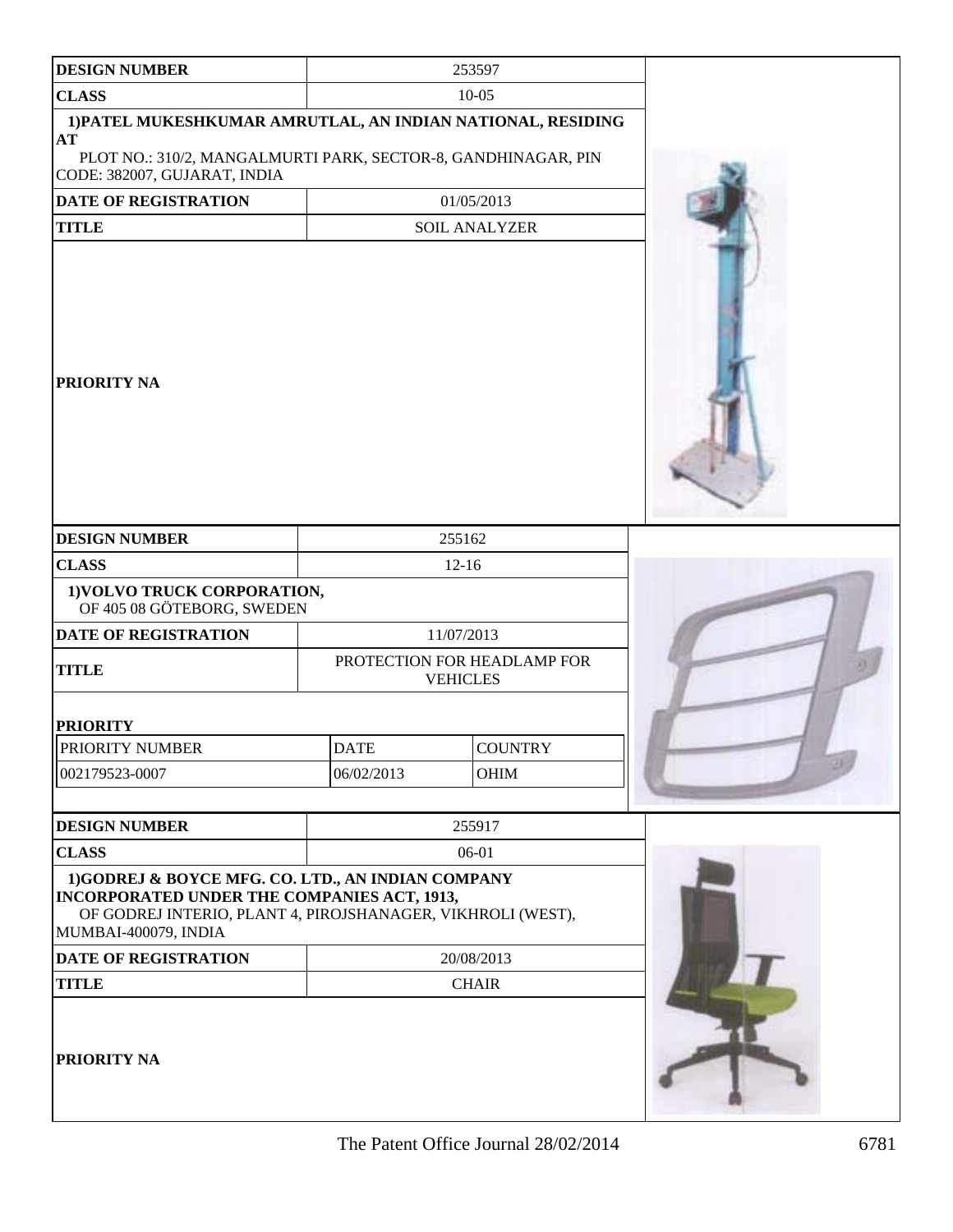| <b>DESIGN NUMBER</b>                                                                                                                                                                                                                                                                                                                                                                                           |             | 254298                    |  |
|----------------------------------------------------------------------------------------------------------------------------------------------------------------------------------------------------------------------------------------------------------------------------------------------------------------------------------------------------------------------------------------------------------------|-------------|---------------------------|--|
| <b>CLASS</b>                                                                                                                                                                                                                                                                                                                                                                                                   |             | $12 - 16$                 |  |
| 1) RENAULT TRUCKS, A COMPANY ORGANIZED UNDER THE LAWS OF<br><b>FRANCE,</b><br>OF 99 ROUTE DE LYON, 69800 SAINT PRIEST, FRANCE                                                                                                                                                                                                                                                                                  |             |                           |  |
| <b>DATE OF REGISTRATION</b>                                                                                                                                                                                                                                                                                                                                                                                    |             | 06/06/2013                |  |
| TITLE                                                                                                                                                                                                                                                                                                                                                                                                          |             | <b>BUMPER FOR VEHICLE</b> |  |
| PRIORITY NA                                                                                                                                                                                                                                                                                                                                                                                                    |             |                           |  |
| <b>DESIGN NUMBER</b>                                                                                                                                                                                                                                                                                                                                                                                           |             | 254364                    |  |
| <b>CLASS</b>                                                                                                                                                                                                                                                                                                                                                                                                   |             | $12 - 16$                 |  |
| UNDER THE LAWS OF UNITED STATES OF AMERICA, HAVING ITS OFFICE<br>AT DEARBORN, COUNTY OF WAYNE, STATE OF MICHIGAN, UNITED STATES<br>OF AMERICA, AND FORD OTOMOTIV SANAYI ANONIM SIRKETI A<br><b>COMPANY ORGANIZED AND EXISTING UNDER THE LAWS OF REPUBLIC OF</b><br>TURKEY, HAVING ITS OFFICE AT<br>AKPINAR MAHALLESI, HASAN BASRI CADDESI NO. 2, SANCAKTEPE,<br>ISTANBUL, TURKEY                               |             |                           |  |
| <b>DATE OF REGISTRATION</b>                                                                                                                                                                                                                                                                                                                                                                                    |             | 06/06/2013                |  |
| <b>TITLE</b>                                                                                                                                                                                                                                                                                                                                                                                                   |             | <b>VEHICLE SIDE SKIRT</b> |  |
| <b>PRIORITY</b>                                                                                                                                                                                                                                                                                                                                                                                                |             |                           |  |
| PRIORITY NUMBER                                                                                                                                                                                                                                                                                                                                                                                                | <b>DATE</b> | <b>COUNTRY</b>            |  |
| 29/443,888                                                                                                                                                                                                                                                                                                                                                                                                     | 23/01/2013  | U.S.A.                    |  |
| <b>DESIGN NUMBER</b>                                                                                                                                                                                                                                                                                                                                                                                           |             | 254986                    |  |
| <b>CLASS</b>                                                                                                                                                                                                                                                                                                                                                                                                   |             | $04-01$                   |  |
| 1) JOSHI PLASTIC INDUSTRIES (A PARTNERSHIP FIRM REGISTERED<br>UNDER INDIAN PARTNERSHIP ACT, 1932), AT JOSHI BUILDING, SAKI - VIHAR<br>ROAD, POWAI, MUMBAI - 400072 MAHARASHTRA, INDIA. WHOSE PARTNERS<br>ARE (1) DEEPAK JOSHI (INDIAN NATIONAL), (2) PAVAN JOSHI (INDIAN<br>NATIONAL),<br>(3) MRS. SHOBA JOSHI INDIAN NATIONAL) & (4) B. D. JOSHI HUF (A HINDU<br>UNDIVIDED FIRM) ALL ARE HAVING ABOVE ADDRESS |             |                           |  |
| <b>DATE OF REGISTRATION</b>                                                                                                                                                                                                                                                                                                                                                                                    |             | 04/07/2013                |  |
| TITLE                                                                                                                                                                                                                                                                                                                                                                                                          |             | <b>BRUSH FOR CLEANING</b> |  |
| <b>PRIORITY NA</b>                                                                                                                                                                                                                                                                                                                                                                                             |             |                           |  |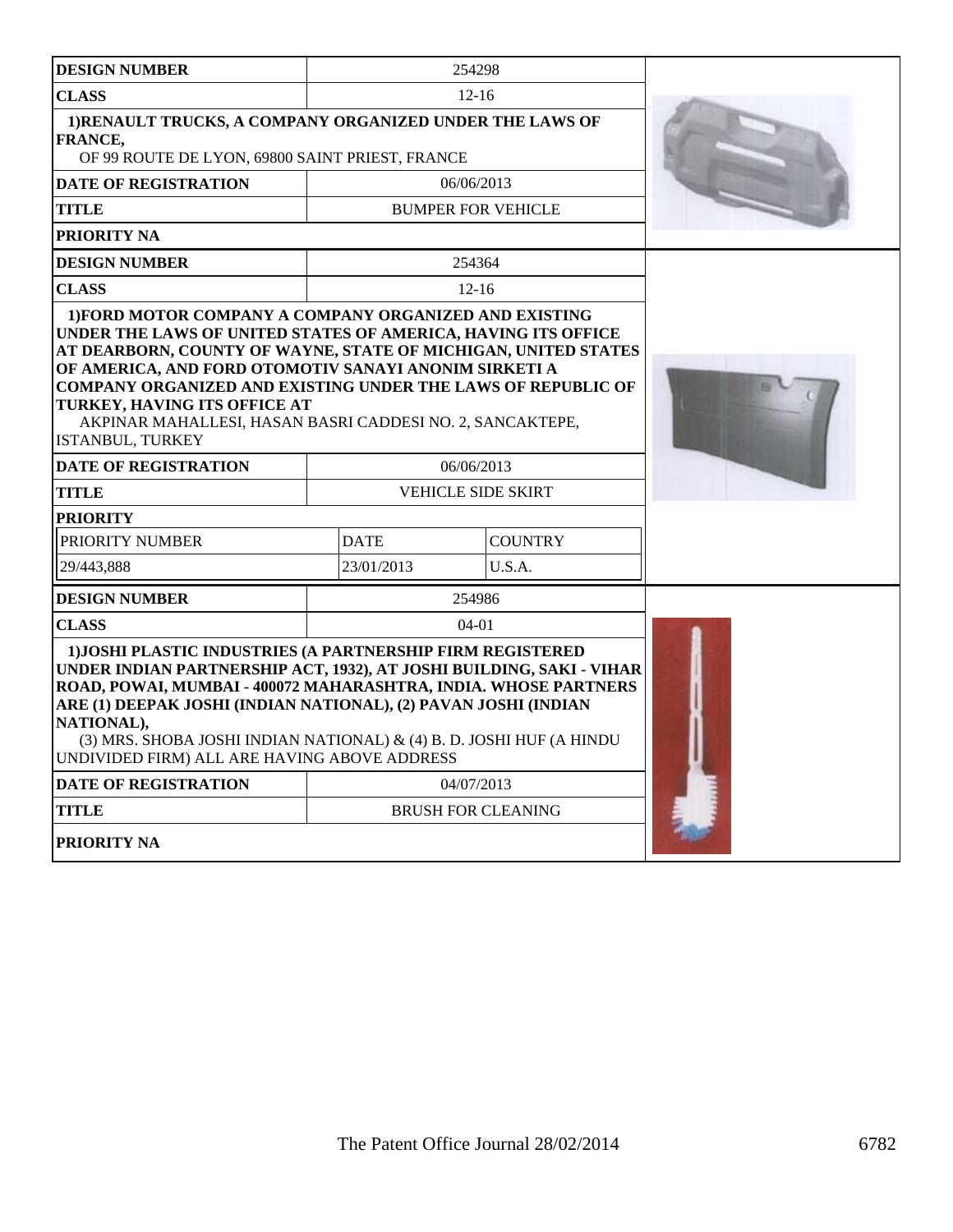| <b>DESIGN NUMBER</b>                                                                                                                                                                                                                      |                            | 255528                  |  |
|-------------------------------------------------------------------------------------------------------------------------------------------------------------------------------------------------------------------------------------------|----------------------------|-------------------------|--|
| <b>CLASS</b>                                                                                                                                                                                                                              |                            | $02 - 04$               |  |
| 1) M/S EUPHORIC INNOVATIONS PRIVATE LIMITED, AN INDIAN COMPANY<br>REGISTERED UNDER COMPANIES ACT, 1956, HAVING ITS REGISTERED<br><b>OFFICE AT</b><br>DOOR NO. VII/313 H, NH 17, KOLATHARA P.O., KOZHIKODE, KERALA-673655,<br><b>INDIA</b> |                            |                         |  |
| <b>DATE OF REGISTRATION</b>                                                                                                                                                                                                               |                            | 29/07/2013              |  |
| <b>TITLE</b>                                                                                                                                                                                                                              |                            | <b>SOLE OF FOOTWEAR</b> |  |
| <b>PRIORITY NA</b>                                                                                                                                                                                                                        |                            |                         |  |
| <b>DESIGN NUMBER</b>                                                                                                                                                                                                                      |                            | 255158                  |  |
| <b>CLASS</b>                                                                                                                                                                                                                              |                            | $12 - 16$               |  |
| 1) VOLVO TRUCK CORPORATION,<br>OF 405 08 GÖTEBORG, SWEDEN                                                                                                                                                                                 |                            |                         |  |
| <b>DATE OF REGISTRATION</b>                                                                                                                                                                                                               | 11/07/2013                 |                         |  |
| <b>TITLE</b>                                                                                                                                                                                                                              | <b>GRILLE FOR VEHICLES</b> |                         |  |
| <b>PRIORITY</b>                                                                                                                                                                                                                           |                            |                         |  |
| PRIORITY NUMBER                                                                                                                                                                                                                           | <b>DATE</b>                | <b>COUNTRY</b>          |  |
| 002179523-0003                                                                                                                                                                                                                            | 06/02/2013                 | <b>OHIM</b>             |  |
| <b>DESIGN NUMBER</b>                                                                                                                                                                                                                      |                            | 250480                  |  |
| <b>CLASS</b>                                                                                                                                                                                                                              |                            | $26-04$                 |  |
| 1) PACIFIC WORLD CORPORATION OF THE ADDRESS<br>75 ENTERPRISE, SUITE 300, ALISO VIEJO, CA 92656, U.S.A.                                                                                                                                    |                            |                         |  |
| <b>DATE OF REGISTRATION</b>                                                                                                                                                                                                               | 26/12/2012                 |                         |  |
| <b>TITLE</b>                                                                                                                                                                                                                              | <b>LED LAMP</b>            |                         |  |
| <b>PRIORITY</b>                                                                                                                                                                                                                           |                            |                         |  |
| PRIORITY NUMBER                                                                                                                                                                                                                           | <b>DATE</b>                | <b>COUNTRY</b>          |  |
| 29/426,115                                                                                                                                                                                                                                | 29/06/2012                 | U.S.A.                  |  |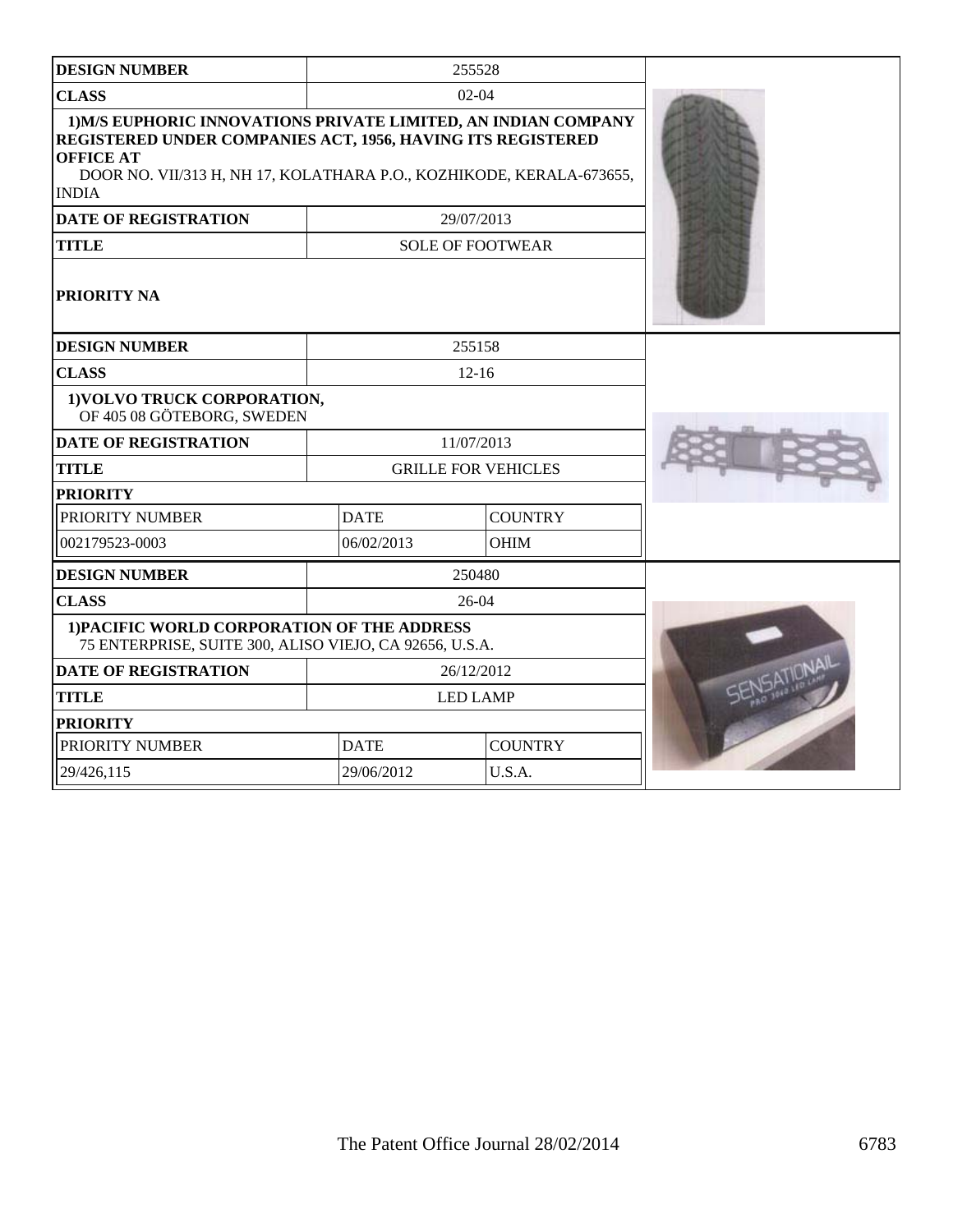| <b>DESIGN NUMBER</b>                                                                                                                                  |                                      | 254467             |  |
|-------------------------------------------------------------------------------------------------------------------------------------------------------|--------------------------------------|--------------------|--|
| <b>CLASS</b>                                                                                                                                          | $24-02$                              |                    |  |
| 1) RADIANT HEALTHCARE (INDIA) PRIVATE LIMITED,<br>A-101, DEVI DARSHAN COMPLEX, TEMBHI NAKA, BHAWANI CHOWK,<br>THANE (WEST)-400601, MAHARASHTRA, INDIA |                                      |                    |  |
| <b>DATE OF REGISTRATION</b>                                                                                                                           |                                      | 12/06/2013         |  |
| <b>TITLE</b>                                                                                                                                          |                                      | DRY POWDER INHALER |  |
| <b>PRIORITY NA</b>                                                                                                                                    |                                      |                    |  |
| <b>DESIGN NUMBER</b>                                                                                                                                  |                                      | 255465             |  |
| <b>CLASS</b>                                                                                                                                          |                                      | $23-02$            |  |
| 1) HANSGROHE SE,<br>OF AUESTR. 5-9, D-77761 SCHILTACH, GERMANY, A GERMAN COMPANY                                                                      |                                      |                    |  |
| <b>DATE OF REGISTRATION</b>                                                                                                                           | 23/07/2013                           |                    |  |
| <b>TITLE</b>                                                                                                                                          | <b>HAND SHOWER</b>                   |                    |  |
| <b>PRIORITY</b>                                                                                                                                       |                                      |                    |  |
| PRIORITY NUMBER                                                                                                                                       | <b>DATE</b>                          | <b>COUNTRY</b>     |  |
| 001360143-0002                                                                                                                                        | 07/02/2013                           | <b>OHIM</b>        |  |
| <b>DESIGN NUMBER</b>                                                                                                                                  |                                      | 255144             |  |
| <b>CLASS</b>                                                                                                                                          |                                      | $12 - 16$          |  |
| 1) VOLVO TRUCK CORPORATION,<br>OF 405 08 GÖTEBORG, SWEDEN                                                                                             |                                      |                    |  |
| <b>DATE OF REGISTRATION</b>                                                                                                                           | 11/07/2013                           |                    |  |
| <b>TITLE</b>                                                                                                                                          | <b>INSTRUMENT PANEL FOR VEHICLES</b> |                    |  |
| <b>PRIORITY</b>                                                                                                                                       |                                      |                    |  |
| PRIORITY NUMBER                                                                                                                                       | <b>DATE</b>                          | <b>COUNTRY</b>     |  |
| 002179424-0003                                                                                                                                        | 06/02/2013                           | <b>OHIM</b>        |  |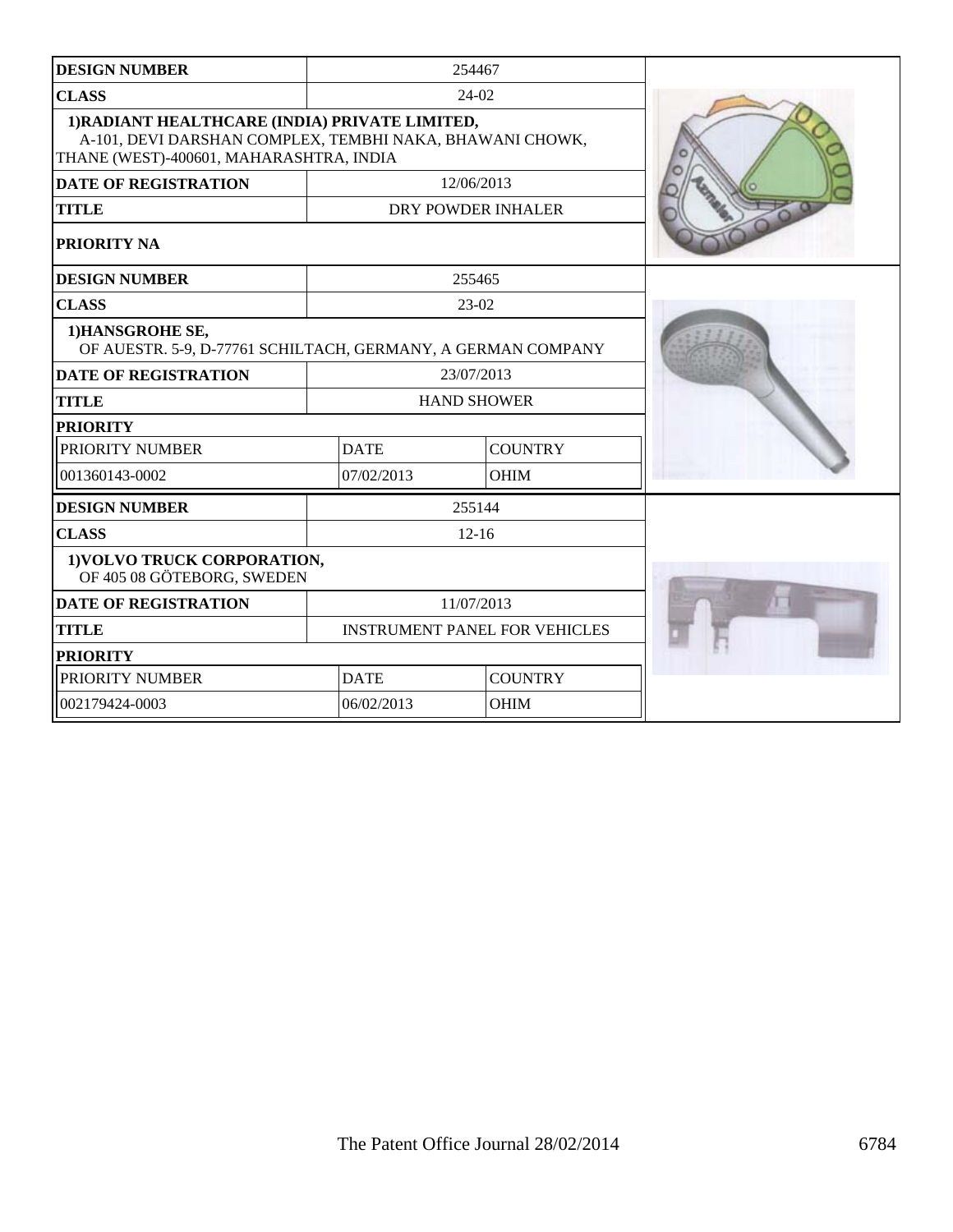| <b>DESIGN NUMBER</b>                                                                                                                                                                                                                                                                                                                           |                           | 255171                     |  |
|------------------------------------------------------------------------------------------------------------------------------------------------------------------------------------------------------------------------------------------------------------------------------------------------------------------------------------------------|---------------------------|----------------------------|--|
| <b>CLASS</b>                                                                                                                                                                                                                                                                                                                                   | $26 - 06$                 |                            |  |
| 1) VOLVO TRUCK CORPORATION,<br>OF 405 08 GÖTEBORG, SWEDEN                                                                                                                                                                                                                                                                                      |                           |                            |  |
| DATE OF REGISTRATION                                                                                                                                                                                                                                                                                                                           |                           | 11/07/2013                 |  |
| <b>TITLE</b>                                                                                                                                                                                                                                                                                                                                   |                           | HEADLAMP FOR VEHICLES      |  |
| <b>PRIORITY</b><br>PRIORITY NUMBER<br>002179564-0005                                                                                                                                                                                                                                                                                           | <b>DATE</b><br>06/02/2013 | <b>COUNTRY</b><br>OHIM     |  |
| <b>DESIGN NUMBER</b>                                                                                                                                                                                                                                                                                                                           |                           | 255226                     |  |
| <b>CLASS</b>                                                                                                                                                                                                                                                                                                                                   |                           | $06-01$                    |  |
| PRODUCTS PRIVATE LIMITED, UNIT III, #18, 19/1, CHOKKANAHALLI<br>VILLAGE, BYATHA ROAD, RAJANKUNTE POST, ARAKERE GRAM<br>PANCHAYAT, BENGALURU-561263, KARNATAKA, INDIA,<br>WHICH IS AN INDIAN CONCERN OF ABOVE ADDRESS<br>DATE OF REGISTRATION<br><b>TITLE</b><br>PRIORITY NA                                                                    |                           | 15/07/2013<br><b>CHAIR</b> |  |
| <b>DESIGN NUMBER</b>                                                                                                                                                                                                                                                                                                                           |                           | 255290                     |  |
| <b>CLASS</b>                                                                                                                                                                                                                                                                                                                                   | 08-06                     |                            |  |
| 1)(1) KASHYAP A. PATEL (2) SANDIP S. GHONIYA (3) VINAYBHAI M. PATEL<br>(4) PARESH D. RAIYANI ALL INDIAN NATIONAL PARTNERS OF YAKSH<br>SALES CORPORATION AN INDIAN PARTNERSHIP FIRM HAVING ITS<br>PRINCIPAL PLACE OF BUSINESS AT<br>SANSKAR SOCIETY, STREET NO. 1, PLOT NO. 28, NEAR BALAJI INDUSTRIES,<br>AJI RING ROAD, RAJKOT, GUJARAT-INDIA |                           |                            |  |
| DATE OF REGISTRATION                                                                                                                                                                                                                                                                                                                           | 17/07/2013                |                            |  |
| <b>TITLE</b>                                                                                                                                                                                                                                                                                                                                   |                           | <b>HANDLE</b>              |  |
| PRIORITY NA                                                                                                                                                                                                                                                                                                                                    |                           |                            |  |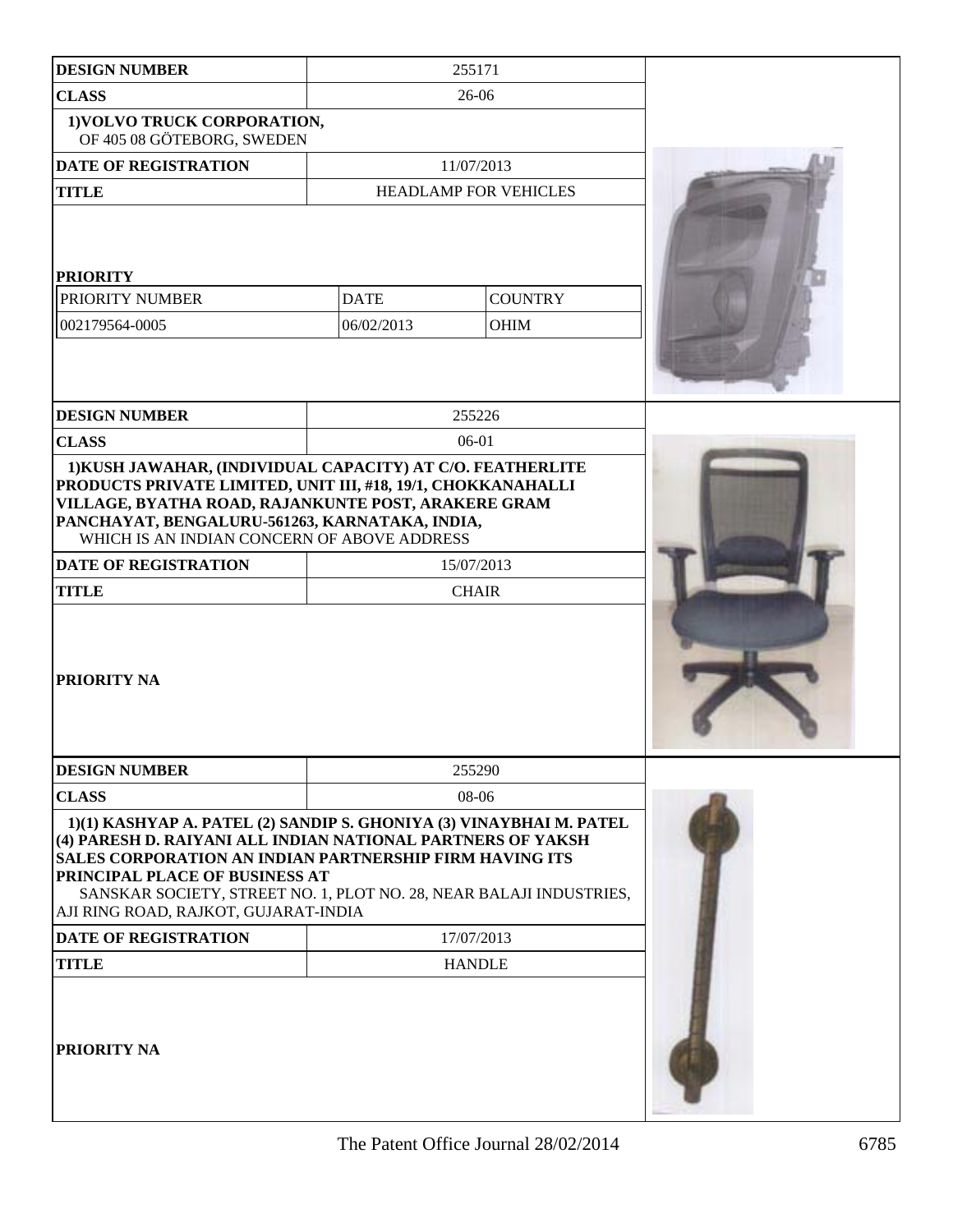| <b>DESIGN NUMBER</b>                                                                                                                                                                                                            |                               | 255610         |  |
|---------------------------------------------------------------------------------------------------------------------------------------------------------------------------------------------------------------------------------|-------------------------------|----------------|--|
| <b>CLASS</b>                                                                                                                                                                                                                    |                               | $01 - 01$      |  |
| 1) MOHAN BAKERS PRIVATE LIMITED, A COMPANY DULY REGISTERED<br>UNDER THE PROVISIONS OF THE COMPANIES ACT, 1956, WHOSE ADDRESS<br><b>IS</b><br>305 MANGALAM, 24 HEMANTA BASU SARANI, KOLKATA-700001, WEST<br><b>BENGAL, INDIA</b> |                               |                |  |
| <b>DATE OF REGISTRATION</b>                                                                                                                                                                                                     |                               | 01/08/2013     |  |
| <b>TITLE</b>                                                                                                                                                                                                                    |                               | <b>BISCUIT</b> |  |
| <b>PRIORITY NA</b>                                                                                                                                                                                                              |                               |                |  |
| <b>DESIGN NUMBER</b>                                                                                                                                                                                                            |                               | 254236         |  |
| <b>CLASS</b>                                                                                                                                                                                                                    |                               | $11-02$        |  |
| 1) MA DESIGN INDIA PRIVATE LIMITED, A COMPANY INCORPORATED IN<br><b>INDIA HAVING ITS PRINCIPAL PLACE OF BUSINESS AT</b><br>A-41, SECTOR-80, PHASE-II, NOIDA-201305, U.P. INDIA                                                  |                               |                |  |
| <b>DATE OF REGISTRATION</b>                                                                                                                                                                                                     | 03/06/2013                    |                |  |
| <b>TITLE</b>                                                                                                                                                                                                                    | <b>TABLE ORNAMENT</b>         |                |  |
| <b>PRIORITY NA</b>                                                                                                                                                                                                              |                               |                |  |
| <b>DESIGN NUMBER</b>                                                                                                                                                                                                            |                               | 255165         |  |
| <b>CLASS</b>                                                                                                                                                                                                                    | $12 - 16$                     |                |  |
| 1) VOLVO TRUCK CORPORATION,<br>OF 405 08 GÖTEBORG, SWEDEN                                                                                                                                                                       |                               |                |  |
| <b>DATE OF REGISTRATION</b>                                                                                                                                                                                                     | 11/07/2013                    |                |  |
| <b>TITLE</b>                                                                                                                                                                                                                    | <b>SKIDPLATE FOR VEHICLES</b> |                |  |
| <b>PRIORITY</b>                                                                                                                                                                                                                 |                               |                |  |
| PRIORITY NUMBER                                                                                                                                                                                                                 | <b>DATE</b><br><b>COUNTRY</b> |                |  |
| 002179523-0010                                                                                                                                                                                                                  | 06/02/2013<br><b>OHIM</b>     |                |  |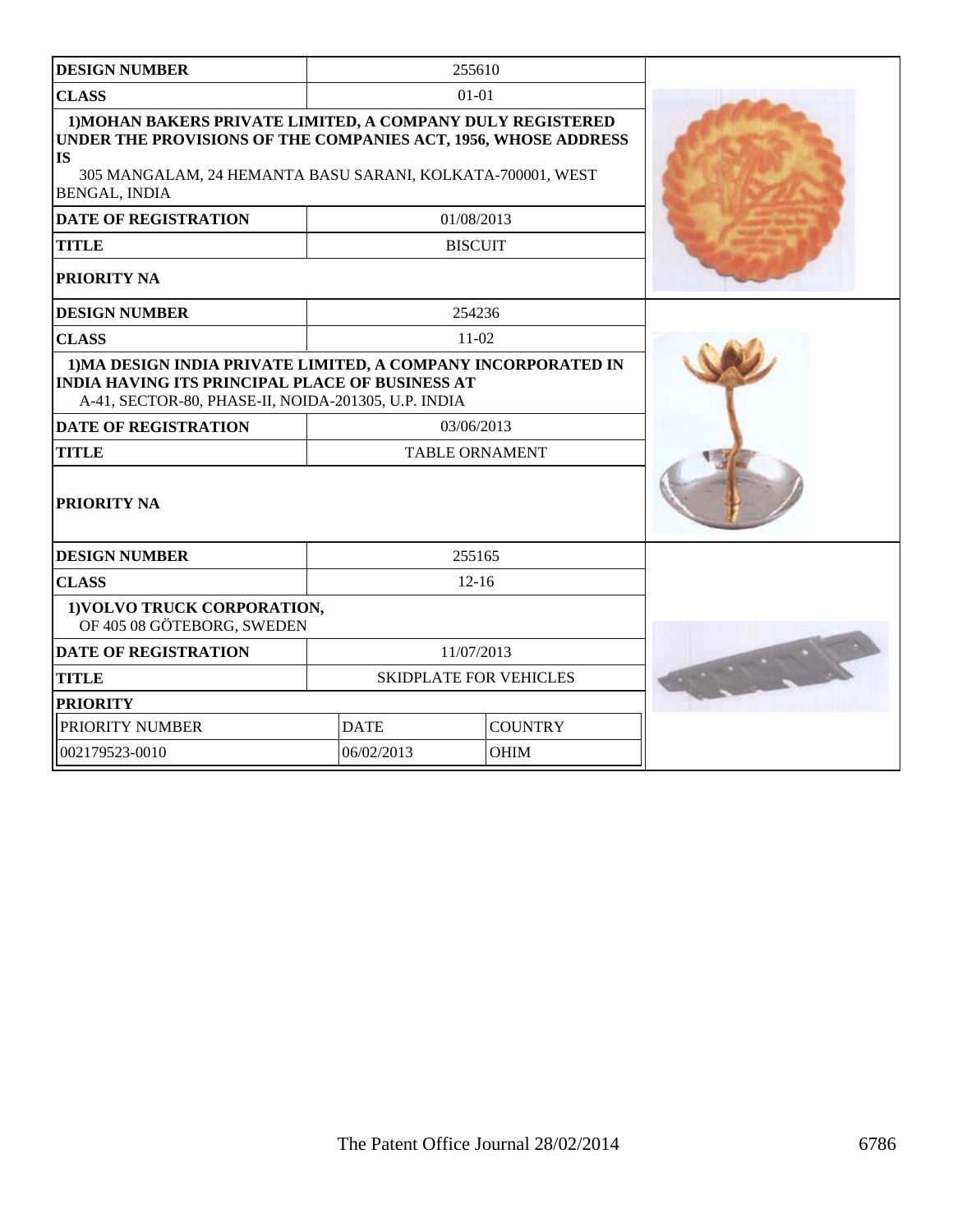| <b>DESIGN NUMBER</b>                                                                                          | 254715                                                                                                                                                                                                                                                           |  |
|---------------------------------------------------------------------------------------------------------------|------------------------------------------------------------------------------------------------------------------------------------------------------------------------------------------------------------------------------------------------------------------|--|
| <b>CLASS</b>                                                                                                  | $08-03$                                                                                                                                                                                                                                                          |  |
| <b>INDIA HAVING ITS PRINCIPAL PLACE OF BUSINESS AT</b><br>A-41, SECTOR-80, PHASE-II, NOIDA-201305, U.P. INDIA | 1) MA DESIGN INDIA PRIVATE LIMITED, A COMPANY INCORPORATED IN                                                                                                                                                                                                    |  |
| <b>DATE OF REGISTRATION</b>                                                                                   | 25/06/2013                                                                                                                                                                                                                                                       |  |
| <b>TITLE</b>                                                                                                  | <b>SCISSORS</b>                                                                                                                                                                                                                                                  |  |
| PRIORITY NA                                                                                                   |                                                                                                                                                                                                                                                                  |  |
| <b>DESIGN NUMBER</b>                                                                                          | 254468                                                                                                                                                                                                                                                           |  |
| <b>CLASS</b>                                                                                                  | $15-03$                                                                                                                                                                                                                                                          |  |
| FIRM HAVING ITS PRINCIPAL PLACE OF BUSINESS ADDRESS AT<br><b>DATE OF REGISTRATION</b>                         | A/POST-KAVATHE PIRAN, MIRAJ, SANGLI-416417 (MAHARASHTRA)<br>13/06/2013                                                                                                                                                                                           |  |
|                                                                                                               |                                                                                                                                                                                                                                                                  |  |
| TITLE                                                                                                         | <b>CHAFF CUTTER</b>                                                                                                                                                                                                                                              |  |
|                                                                                                               |                                                                                                                                                                                                                                                                  |  |
| PRIORITY NA                                                                                                   |                                                                                                                                                                                                                                                                  |  |
| <b>DESIGN NUMBER</b>                                                                                          | 256908                                                                                                                                                                                                                                                           |  |
| <b>CLASS</b>                                                                                                  | $0.5 - 0.5$                                                                                                                                                                                                                                                      |  |
| ACT, 1956, AND HAVING ITS'S REGISTERED OFFICE AT<br><b>INDIA</b>                                              | 1) M/S. BIBA APPARELS PRIVATE LIMITED, AN INDIAN PRIVATE LIMITED<br><b>COMPANY INCORPORATED UNDER THE PROVISION OF THE COMPANIES</b><br>RELIABLE HOUSE, SITUATED AT HANUMAN SILK MILL COMPOUND,<br>KANJURMARG (WEST), OPP. HUMA MALL, MUMBAI-400078 MAHARASHTRA, |  |
| DATE OF REGISTRATION                                                                                          | 30/09/2013                                                                                                                                                                                                                                                       |  |
| TITLE                                                                                                         | <b>TEXTILE FABRIC</b>                                                                                                                                                                                                                                            |  |
| <b>PRIORITY NA</b>                                                                                            |                                                                                                                                                                                                                                                                  |  |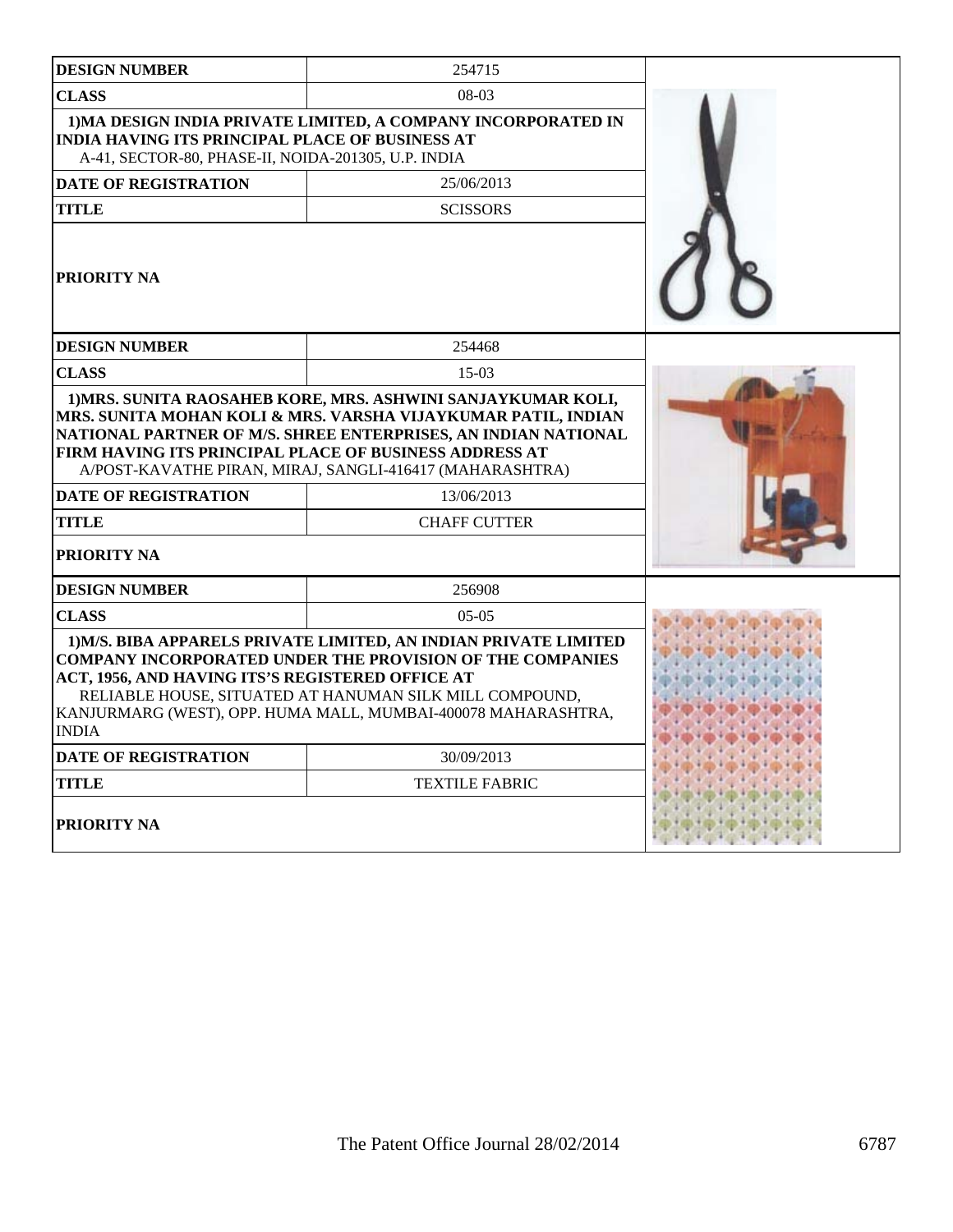| <b>DESIGN NUMBER</b>                                                                                                                                                              | 255227           |                             |  |
|-----------------------------------------------------------------------------------------------------------------------------------------------------------------------------------|------------------|-----------------------------|--|
| <b>CLASS</b>                                                                                                                                                                      |                  | $26 - 05$                   |  |
| 1)ZUMTOBEL LIGHTING GMBH OF<br>GREVENMARSCHSTRAßE 74-78, 32657 LEMGO GERMANY; NATIONALITY:<br><b>GERMAN</b>                                                                       |                  |                             |  |
| <b>DATE OF REGISTRATION</b>                                                                                                                                                       |                  | 15/07/2013                  |  |
| <b>TITLE</b>                                                                                                                                                                      |                  | <b>LUMINAIRE</b>            |  |
| <b>PRIORITY</b>                                                                                                                                                                   |                  |                             |  |
| PRIORITY NUMBER                                                                                                                                                                   | <b>DATE</b>      | <b>COUNTRY</b>              |  |
| 001 357 636                                                                                                                                                                       | 16/01/2013       | <b>OHIM</b>                 |  |
| <b>DESIGN NUMBER</b>                                                                                                                                                              |                  | 255346                      |  |
| <b>CLASS</b>                                                                                                                                                                      |                  | $09-03$                     |  |
| 1) COLGATE-PALMOLIVE COMPANY, A DELAWARE CORPORATION,<br>300 PARK AVENUE, NEW YORK, NEW YORK 10022, USA                                                                           |                  |                             |  |
| DATE OF REGISTRATION                                                                                                                                                              | 18/07/2013       |                             |  |
| TITLE                                                                                                                                                                             | <b>CONTAINER</b> |                             |  |
| <b>PRIORITY</b>                                                                                                                                                                   |                  |                             |  |
| PRIORITY NUMBER                                                                                                                                                                   | <b>DATE</b>      | <b>COUNTRY</b>              |  |
| 29/444657                                                                                                                                                                         | 01/02/2013       | U.S.A.                      |  |
|                                                                                                                                                                                   |                  |                             |  |
| <b>DESIGN NUMBER</b>                                                                                                                                                              |                  | 255643                      |  |
| <b>CLASS</b>                                                                                                                                                                      |                  | $13-03$                     |  |
| 1) MR. SHEKHAR N. NIHALANI, PROPRIETOR OF M/S. DEEPA INDUSTRIES<br><b>WHOSE ADDRESS IS</b><br>6/B, SHAMJI CHAMPSI MANSION, FISH MARKET LANE, DHOBI TALAO,<br><b>MUMBAI-400002</b> |                  |                             |  |
| <b>DATE OF REGISTRATION</b>                                                                                                                                                       | 05/08/2013       |                             |  |
| <b>TITLE</b>                                                                                                                                                                      |                  | <b>ELECTRIC BULB HOLDER</b> |  |
| PRIORITY NA                                                                                                                                                                       |                  |                             |  |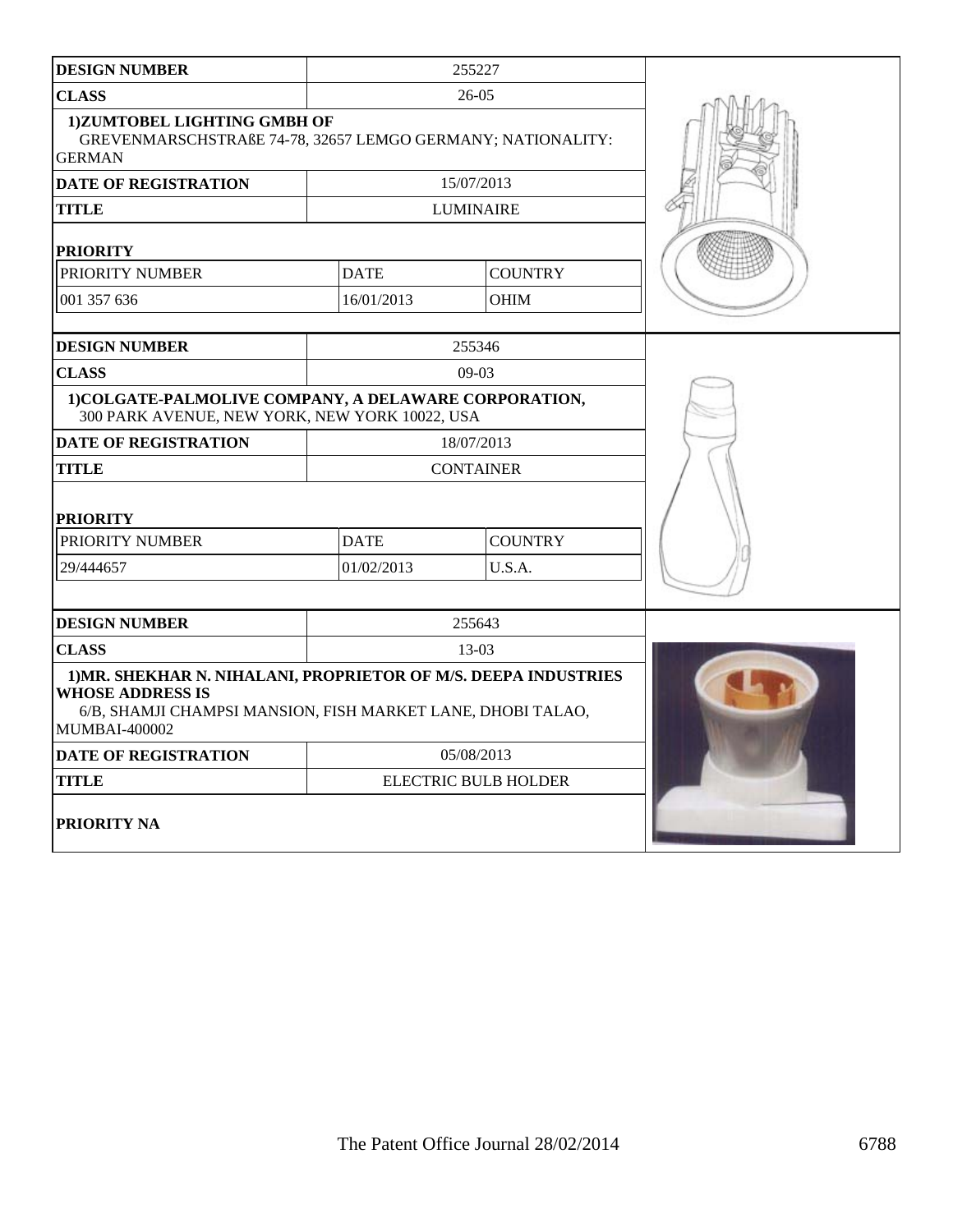| <b>DESIGN NUMBER</b>                                                                                        | 254605                                                                                                                                                                                                                                                                     |  |
|-------------------------------------------------------------------------------------------------------------|----------------------------------------------------------------------------------------------------------------------------------------------------------------------------------------------------------------------------------------------------------------------------|--|
| <b>CLASS</b>                                                                                                | $07-01$                                                                                                                                                                                                                                                                    |  |
| MUMBAI-400056, MAHARASHTRA, INDIA                                                                           | 1) SHREE SIMANDHAR INDUSTRIES IS A PROPRIETORSHIP FIRM OF<br>21, NEW MANU BHUVAN, BHAGAT SINGH ROAD, VILE PARLE (W),                                                                                                                                                       |  |
| <b>DATE OF REGISTRATION</b>                                                                                 | 20/06/2013                                                                                                                                                                                                                                                                 |  |
| <b>TITLE</b>                                                                                                | <b>BOWL</b>                                                                                                                                                                                                                                                                |  |
| PRIORITY NA                                                                                                 |                                                                                                                                                                                                                                                                            |  |
| <b>DESIGN NUMBER</b>                                                                                        | 255874                                                                                                                                                                                                                                                                     |  |
| <b>CLASS</b>                                                                                                | $05-05$                                                                                                                                                                                                                                                                    |  |
| <b>BUSINESS AT</b><br>CRO 6BA, UNITED KINGDOM<br><b>DATE OF REGISTRATION</b><br><b>TITLE</b><br>PRIORITY NA | 1) PARRY MURRAY & CO. LTD., COMPANY REGISTERED UNDER THE<br>LAWS OF ENGLAND AND WALES, HAVING ITS PRINCIPAL PLACE OF<br>3RD FLOOR, SIMPSON HOUSE, 6 CHERRY ORCHARD ROAD, CROYDON,<br>16/08/2013<br><b>TEXTILE FABRIC</b>                                                   |  |
|                                                                                                             |                                                                                                                                                                                                                                                                            |  |
| <b>DESIGN NUMBER</b>                                                                                        | 254938                                                                                                                                                                                                                                                                     |  |
| <b>CLASS</b>                                                                                                | $07-02$                                                                                                                                                                                                                                                                    |  |
| GUPTA OF 384, DEEPALI, PITAMPURA, DELHI-110034 AND<br><b>NATIONALS</b>                                      | 1) BONJOUR INTERNATIONAL, A INDIAN PARTNERSHIP FIRM OF 15 UA<br>JAWAHAR NAGAR, DELHI-110007, INDIA, WHOSE PARTNERS ARE (1) RAMAN<br>GUPTA OF 385, DEEPALI, PITAMPURA, DELHI-110034 (2) RAJESH KUMAR<br>(3) REENA GUPTA OF 384, DEEPALI, PITAMPURA, DELHI-110034 ALL INDIAN |  |
| <b>DATE OF REGISTRATION</b>                                                                                 | 02/07/2013                                                                                                                                                                                                                                                                 |  |
| <b>TITLE</b>                                                                                                | <b>FOOD CONTAINER</b>                                                                                                                                                                                                                                                      |  |
| PRIORITY NA                                                                                                 |                                                                                                                                                                                                                                                                            |  |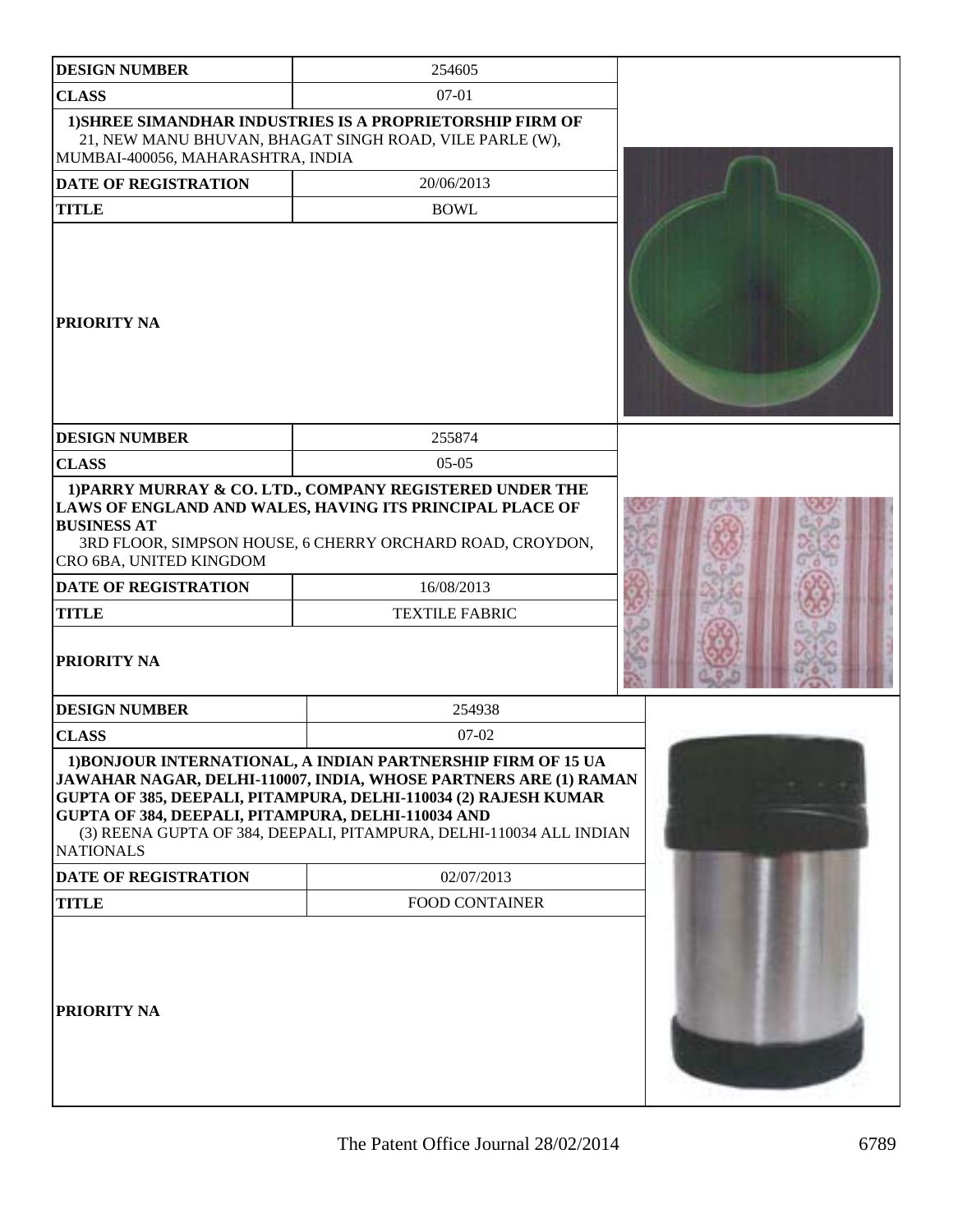| <b>DESIGN NUMBER</b>                                                                                                                                                                                                                                                                                                              |                               | 255052                       |  |
|-----------------------------------------------------------------------------------------------------------------------------------------------------------------------------------------------------------------------------------------------------------------------------------------------------------------------------------|-------------------------------|------------------------------|--|
| <b>CLASS</b>                                                                                                                                                                                                                                                                                                                      | $26-05$                       |                              |  |
| 1) SKAVA ELECTRIC LTD., A LIMITED COMPANY, REGISTERED AS PER<br><b>INDIAN COMPANIES ACT, HAVING OFFICE AT</b><br>NO: 92/2, 1ST FLOOR, 80FT ROAD, KATHRIGUPPE, BANASHANKARI 3RD<br>STAGE, BANGALORE-560085, KARNATAKA, INDIA                                                                                                       |                               |                              |  |
| <b>DATE OF REGISTRATION</b>                                                                                                                                                                                                                                                                                                       |                               | 08/07/2013                   |  |
| <b>TITLE</b>                                                                                                                                                                                                                                                                                                                      |                               | <b>LAMP HOLDER</b>           |  |
| <b>PRIORITY NA</b>                                                                                                                                                                                                                                                                                                                |                               |                              |  |
| <b>DESIGN NUMBER</b>                                                                                                                                                                                                                                                                                                              |                               | 255434                       |  |
| <b>CLASS</b>                                                                                                                                                                                                                                                                                                                      |                               | 23-02                        |  |
| 1) HANSGROHE SE,<br>OF AUESTR. 5-9, D-77761 SCHILTACH, GERMANY, A GERMAN COMPANY                                                                                                                                                                                                                                                  |                               |                              |  |
| <b>DATE OF REGISTRATION</b>                                                                                                                                                                                                                                                                                                       | 22/07/2013                    |                              |  |
| <b>TITLE</b>                                                                                                                                                                                                                                                                                                                      | <b>HEAD SHOWER</b>            |                              |  |
| <b>PRIORITY</b>                                                                                                                                                                                                                                                                                                                   |                               |                              |  |
| PRIORITY NUMBER                                                                                                                                                                                                                                                                                                                   | <b>COUNTRY</b><br><b>DATE</b> |                              |  |
| 001360143-0001                                                                                                                                                                                                                                                                                                                    | 07/02/2013                    | <b>OHIM</b>                  |  |
| <b>DESIGN NUMBER</b>                                                                                                                                                                                                                                                                                                              |                               | 254227                       |  |
| <b>CLASS</b>                                                                                                                                                                                                                                                                                                                      |                               | $21 - 02$                    |  |
| 1) VIKAS GUPTA, AN INDIAN CITIZEN, C/O SOCCER INTERNATIONAL<br>PRIVATE LIMITED, AN INDIAN COMPANY, BASTI, SHEIKH ROAD,<br>JALANDHAR CITY-144002, PUNJAB, INDIA & VINOD MAHAJAN, AN INDIAN<br>CITIZEN, C/O SOCCER INTERNATIONAL PRIVATE LIMITED, AN INDIAN<br>COMPANY,<br>BASTI, SHEIKH ROAD, JALANDHAR CITY-144002, PUNJAB, INDIA |                               |                              |  |
| <b>DATE OF REGISTRATION</b>                                                                                                                                                                                                                                                                                                       | 31/05/2013                    |                              |  |
| <b>TITLE</b>                                                                                                                                                                                                                                                                                                                      |                               | <b>GRIP FOR A BAT HANDLE</b> |  |
| <b>PRIORITY NA</b>                                                                                                                                                                                                                                                                                                                |                               |                              |  |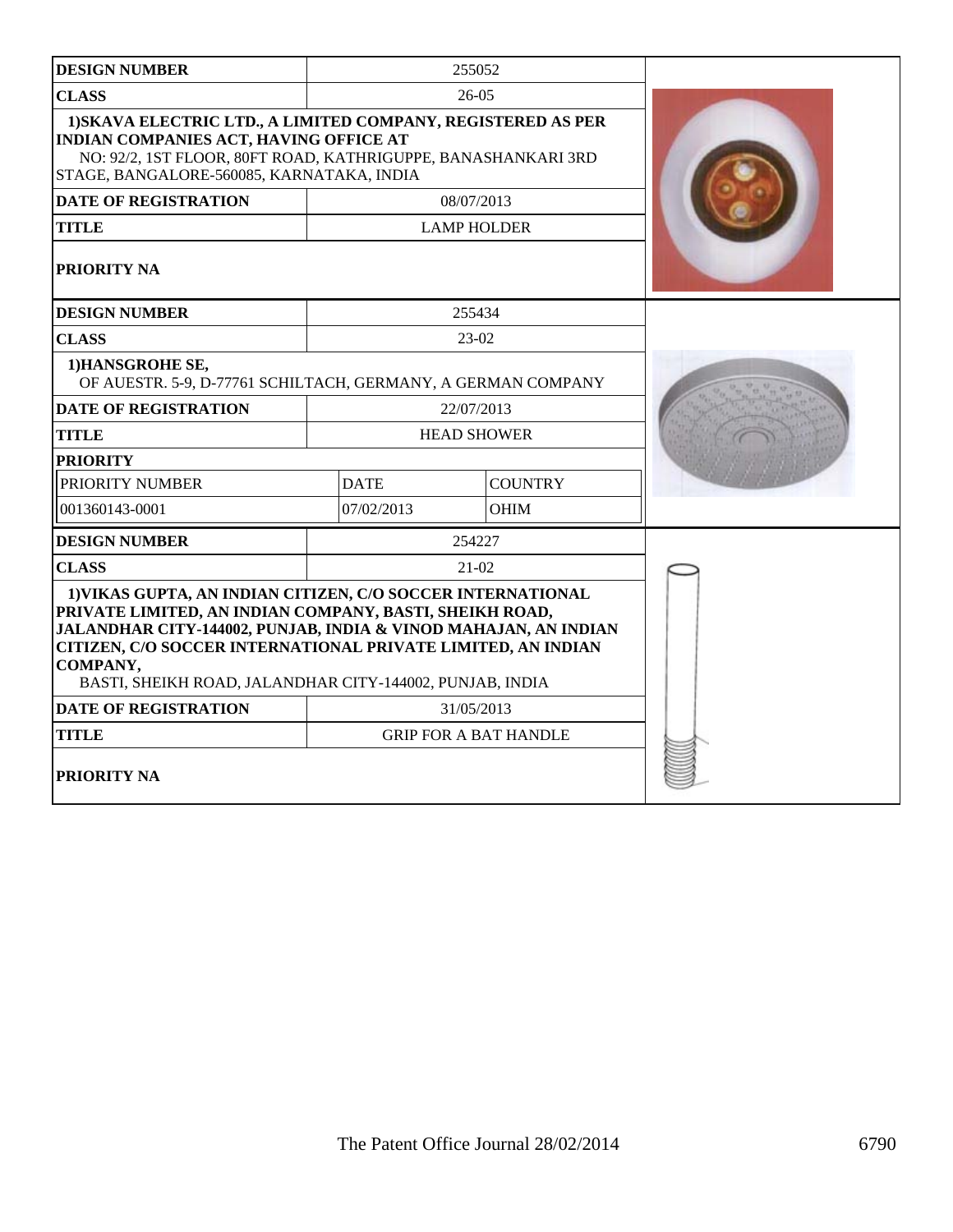| <b>DESIGN NUMBER</b>                                                                                                                                                           |                        | 255140           |  |
|--------------------------------------------------------------------------------------------------------------------------------------------------------------------------------|------------------------|------------------|--|
| <b>CLASS</b>                                                                                                                                                                   | 21-01                  |                  |  |
| 1) VOLVO TRUCK CORPORATION,<br>OF 40508 GOTEBORG, SWEDEN                                                                                                                       |                        |                  |  |
| <b>DATE OF REGISTRATION</b>                                                                                                                                                    |                        | 11/07/2013       |  |
| <b>TITLE</b>                                                                                                                                                                   |                        | <b>TOY TRUCK</b> |  |
| <b>PRIORITY</b>                                                                                                                                                                |                        |                  |  |
| PRIORITY NUMBER                                                                                                                                                                | <b>DATE</b>            | <b>COUNTRY</b>   |  |
| 002179309-0001                                                                                                                                                                 | 06/02/2013             | <b>OHIM</b>      |  |
| <b>DESIGN NUMBER</b>                                                                                                                                                           |                        | 255164           |  |
| <b>CLASS</b>                                                                                                                                                                   |                        | $12 - 16$        |  |
| 1) VOLVO TRUCK CORPORATION,<br>OF 405 08 GÖTEBORG, SWEDEN                                                                                                                      |                        |                  |  |
| <b>DATE OF REGISTRATION</b>                                                                                                                                                    | 11/07/2013             |                  |  |
| <b>TITLE</b>                                                                                                                                                                   | FRONT LID FOR VEHICLES |                  |  |
| <b>PRIORITY</b>                                                                                                                                                                |                        |                  |  |
| PRIORITY NUMBER                                                                                                                                                                | <b>DATE</b>            | <b>COUNTRY</b>   |  |
| 002179523-0009                                                                                                                                                                 | 06/02/2013             | <b>OHIM</b>      |  |
| <b>DESIGN NUMBER</b>                                                                                                                                                           |                        | 254716           |  |
| <b>CLASS</b>                                                                                                                                                                   | $19-02$                |                  |  |
| 1) MA DESIGN INDIA PRIVATE LIMITED, A COMPANY INCORPORATED IN<br><b>INDIA HAVING ITS PRINCIPAL PLACE OF BUSINESS AT</b><br>A-41, SECTOR-80, PHASE-II, NOIDA-201305, U.P. INDIA |                        |                  |  |
| <b>DATE OF REGISTRATION</b>                                                                                                                                                    | 25/06/2013             |                  |  |
| <b>TITLE</b>                                                                                                                                                                   | <b>PAPER KNIFE</b>     |                  |  |
| PRIORITY NA                                                                                                                                                                    |                        |                  |  |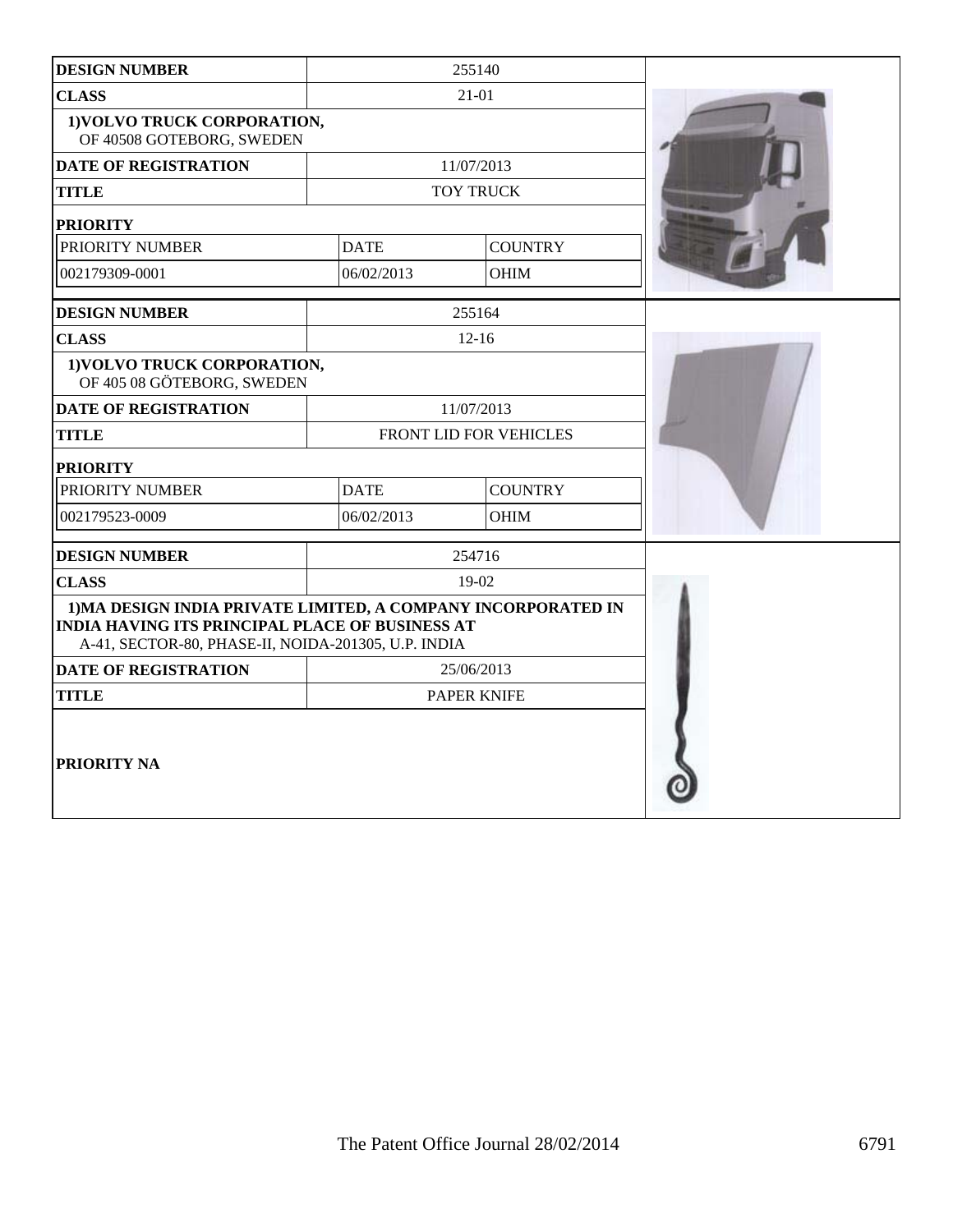| <b>DESIGN NUMBER</b>                                                                                                                                                                                                                | 254469                                                                                                                                                                                                                                                       |  |
|-------------------------------------------------------------------------------------------------------------------------------------------------------------------------------------------------------------------------------------|--------------------------------------------------------------------------------------------------------------------------------------------------------------------------------------------------------------------------------------------------------------|--|
| <b>CLASS</b>                                                                                                                                                                                                                        | $25-02$                                                                                                                                                                                                                                                      |  |
| AS DHARAMCHAND JAWARI LAL, RESIDING<br>RAJAJINAGAR, BANGALORE-560010 KARNATAKA, INDIA, AN INDIAN<br><b>NATIONAL</b>                                                                                                                 | 1) MYSONIC INDUSTRIES, AN INDIAN PROPRIETARY CONCERN, HAVING<br>THE OFFICE AT 530, IV PHASE, PEENYA INDUSTRIAL AREA, BANGALORE<br>580058 KARNATAKA, INDIA, AND HAVING THE SOLE PROPRIETOR THEREOF<br>AT #11, 1ST MAIN ROAD, MAHAGANAPATHINAGAR, W.O.C. ROAD, |  |
| <b>DATE OF REGISTRATION</b>                                                                                                                                                                                                         | 13/06/2013                                                                                                                                                                                                                                                   |  |
| <b>TITLE</b>                                                                                                                                                                                                                        | <b>CHANNEL</b>                                                                                                                                                                                                                                               |  |
| <b>PRIORITY NA</b>                                                                                                                                                                                                                  |                                                                                                                                                                                                                                                              |  |
| <b>DESIGN NUMBER</b>                                                                                                                                                                                                                | 255066                                                                                                                                                                                                                                                       |  |
| <b>CLASS</b>                                                                                                                                                                                                                        | $07-04$                                                                                                                                                                                                                                                      |  |
| 1) TTK PRESTIGE LIMITED, AN INDIAN COMPANY, INCORPORATED UNDER<br>THE COMPANIES ACT 1956, HAVING ITS PRINCIPAL PLACE OF BUSINESS AT<br>11TH FLOOR, BRIGADE TOWERS, 135 BRIGADE ROAD, BANGALORE-560025,<br>STATE OF KARNATAKA, INDIA |                                                                                                                                                                                                                                                              |  |
| <b>DATE OF REGISTRATION</b>                                                                                                                                                                                                         | 08/07/2013                                                                                                                                                                                                                                                   |  |
| <b>TITLE</b>                                                                                                                                                                                                                        | <b>SPATULA FOR COOKING</b>                                                                                                                                                                                                                                   |  |
| <b>PRIORITY NA</b>                                                                                                                                                                                                                  |                                                                                                                                                                                                                                                              |  |
| <b>DESIGN NUMBER</b>                                                                                                                                                                                                                | 255115                                                                                                                                                                                                                                                       |  |
| <b>CLASS</b>                                                                                                                                                                                                                        | $07-02$                                                                                                                                                                                                                                                      |  |
| 1) GURINDER SINGH, AN INDIAN NATIONAL, SOLE PROPRIETOR OF R.S.<br>INDUSTRIES (INDIA), AN INDIAN SOLE PROPRIETARY FIRM,<br>1276, HSIIDC RAI, SONIPAT [HARYANA], INDIA                                                                |                                                                                                                                                                                                                                                              |  |
| <b>DATE OF REGISTRATION</b>                                                                                                                                                                                                         | 10/07/2013                                                                                                                                                                                                                                                   |  |
| <b>TITLE</b>                                                                                                                                                                                                                        | <b>GAS-STOVE</b>                                                                                                                                                                                                                                             |  |
| <b>PRIORITY NA</b>                                                                                                                                                                                                                  |                                                                                                                                                                                                                                                              |  |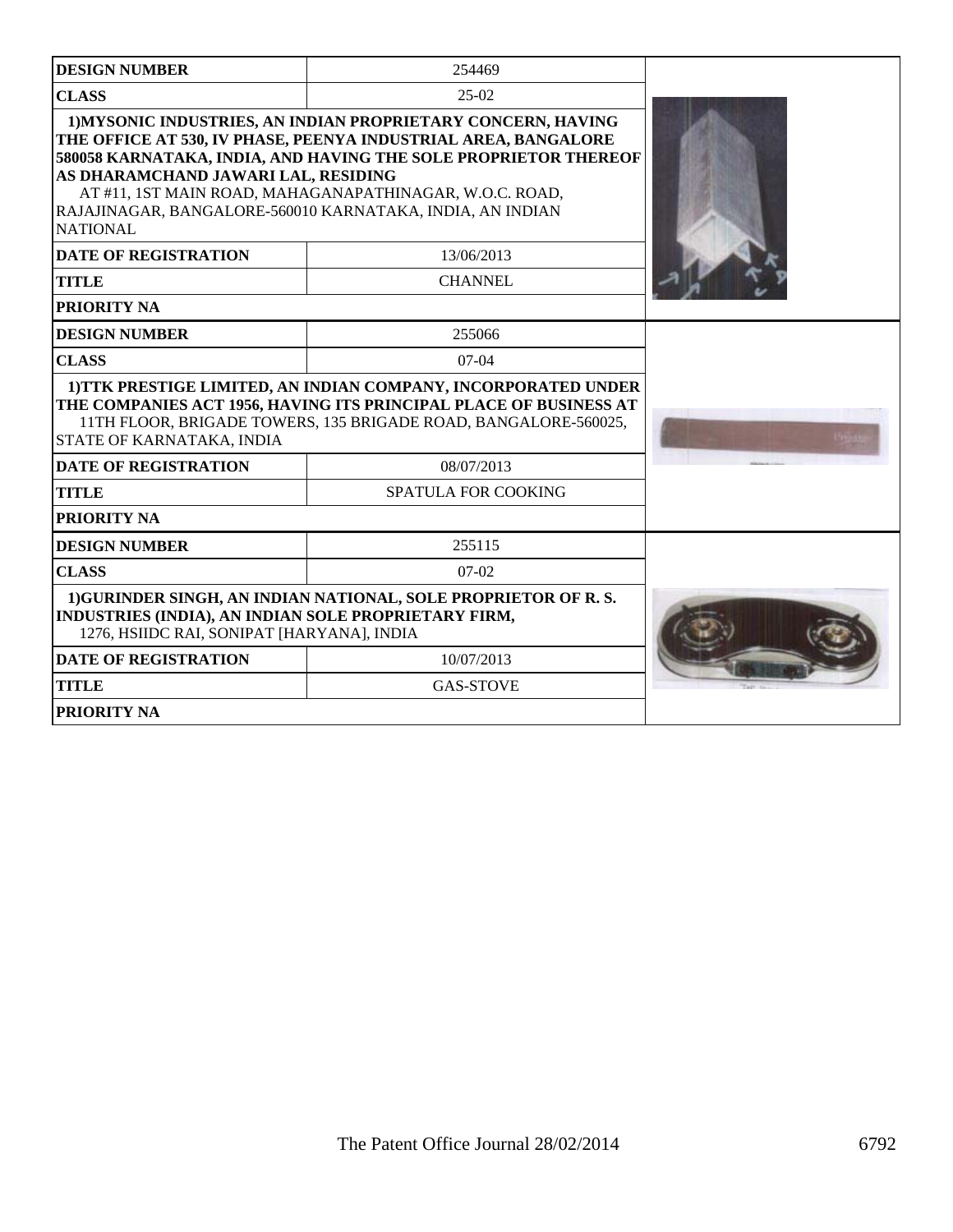| <b>DESIGN NUMBER</b>                                                                                                                                                                                                                                                                                                       |             | 257047                  |  |
|----------------------------------------------------------------------------------------------------------------------------------------------------------------------------------------------------------------------------------------------------------------------------------------------------------------------------|-------------|-------------------------|--|
| <b>CLASS</b>                                                                                                                                                                                                                                                                                                               |             | $05-05$                 |  |
| 1) M/S. BIBA APPARELS PRIVATE LIMITED, AN INDIAN PRIVATE<br>LIMITED COMPANY INCORPORATED UNDER THE PROVISION OF<br>THE COMPANIES ACT, 1956, AND HAVING ITS'S REGISTERED OFFICE<br>AT<br>RELIABLE HOUSE, SITUATED AT HANUMAN SILK MILL COMPOUND,<br>KANJURMARG (WEST), OPP. HUMA MALL, MUMBAI-400078<br>MAHARASHTRA, INDIA. |             |                         |  |
| <b>DATE OF REGISTRATION</b>                                                                                                                                                                                                                                                                                                |             | 30/09/2013              |  |
| <b>TITLE</b>                                                                                                                                                                                                                                                                                                               |             | <b>TEXTILE FABRIC</b>   |  |
| PRIORITY NA                                                                                                                                                                                                                                                                                                                |             |                         |  |
| <b>DESIGN NUMBER</b>                                                                                                                                                                                                                                                                                                       | 255146      |                         |  |
| <b>CLASS</b>                                                                                                                                                                                                                                                                                                               |             | $12 - 16$               |  |
| 1) VOLVO TRUCK CORPORATION,<br>OF 405 08 GÖTEBORG, SWEDEN                                                                                                                                                                                                                                                                  |             |                         |  |
| <b>DATE OF REGISTRATION</b>                                                                                                                                                                                                                                                                                                |             | 11/07/2013              |  |
| <b>TITLE</b>                                                                                                                                                                                                                                                                                                               |             | FENDER FOR VEHICLES     |  |
| <b>PRIORITY</b>                                                                                                                                                                                                                                                                                                            |             |                         |  |
| PRIORITY NUMBER                                                                                                                                                                                                                                                                                                            | <b>DATE</b> | <b>COUNTRY</b>          |  |
| 002179424-0005                                                                                                                                                                                                                                                                                                             | 06/02/2013  | <b>OHIM</b>             |  |
|                                                                                                                                                                                                                                                                                                                            |             |                         |  |
| <b>DESIGN NUMBER</b>                                                                                                                                                                                                                                                                                                       |             | 255229                  |  |
| <b>CLASS</b>                                                                                                                                                                                                                                                                                                               |             | 26-05                   |  |
| 1)ZUMTOBEL LIGHTING GMBH<br>OF GREVENMARSCHSTRAßE 74-78, 32657 LEMGO GERMANY;<br>NATIONALITY: GERMAN                                                                                                                                                                                                                       |             |                         |  |
| DATE OF REGISTRATION                                                                                                                                                                                                                                                                                                       | 15/07/2013  |                         |  |
|                                                                                                                                                                                                                                                                                                                            |             | REFLECTOR FOR LUMINAIRE |  |
| <b>TITLE</b>                                                                                                                                                                                                                                                                                                               |             |                         |  |
| <b>PRIORITY</b>                                                                                                                                                                                                                                                                                                            |             |                         |  |
| PRIORITY NUMBER                                                                                                                                                                                                                                                                                                            | <b>DATE</b> | <b>COUNTRY</b>          |  |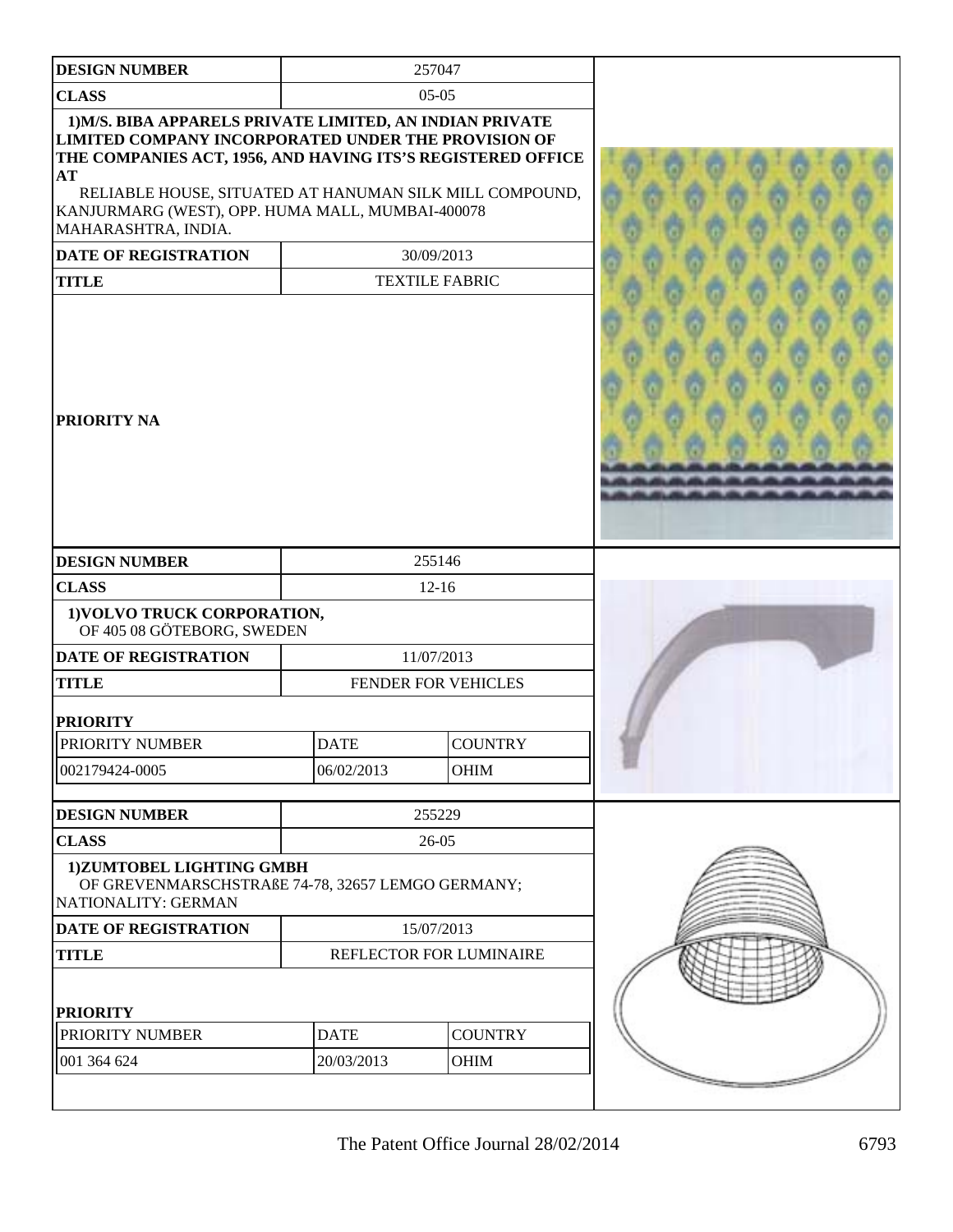| <b>DESIGN NUMBER</b>                                                                                                                                                                   |                                  | 255292            |   |
|----------------------------------------------------------------------------------------------------------------------------------------------------------------------------------------|----------------------------------|-------------------|---|
| <b>CLASS</b>                                                                                                                                                                           | $26-05$                          |                   |   |
| 1) KISH HANDICRAFTS PRIVATE LIMITED, AN INDIAN COMPANY,<br>OF D-174, SECTOR 63, NOIDA, U. P.-201301, INDIA                                                                             |                                  |                   |   |
| <b>DATE OF REGISTRATION</b>                                                                                                                                                            | 17/07/2013                       |                   |   |
| <b>TITLE</b>                                                                                                                                                                           |                                  | <b>LAMP STAND</b> |   |
| <b>PRIORITY NA</b>                                                                                                                                                                     |                                  |                   |   |
| <b>DESIGN NUMBER</b>                                                                                                                                                                   |                                  | 255348            |   |
| <b>CLASS</b>                                                                                                                                                                           |                                  | $23-01$           |   |
| 1) UNILEVER PLC, A COMPANY REGISTERED IN ENGLAND AND WALES<br><b>UNDER COMPANY NO. 41424 OF</b><br>UNILEVER HOUSE, 100 VICTORIA EMBANKMENT, LONDON, EC4Y 0DY,<br><b>UNITED KINGDOM</b> |                                  |                   | ی |
| <b>DATE OF REGISTRATION</b>                                                                                                                                                            | 18/07/2013                       |                   |   |
| <b>TITLE</b>                                                                                                                                                                           | <b>WATER PURIFICATION DEVICE</b> |                   |   |
| <b>PRIORITY</b>                                                                                                                                                                        |                                  |                   |   |
| PRIORITY NUMBER                                                                                                                                                                        | <b>COUNTRY</b><br><b>DATE</b>    |                   |   |
| 002172692-0001                                                                                                                                                                         | 25/01/2013                       | <b>OHIM</b>       |   |
| <b>DESIGN NUMBER</b>                                                                                                                                                                   |                                  | 254002            |   |
| <b>CLASS</b>                                                                                                                                                                           |                                  | $09-01$           |   |
| 1) PEARL POLYMERS LIMITED,<br>204, ROHIT HOUSE, 3, TOLSTOY MARG, NEW DELHI-110001, INDIA, A<br>COMPANY INCORPORATED UNDER THE COMPANIES ACT, 1956, OF THE ABOVE<br><b>ADDRESS</b>      |                                  |                   |   |
| <b>DATE OF REGISTRATION</b>                                                                                                                                                            | 21/05/2013                       |                   |   |
| <b>TITLE</b>                                                                                                                                                                           | <b>BOTTLE</b>                    |                   |   |
| <b>PRIORITY NA</b>                                                                                                                                                                     |                                  |                   |   |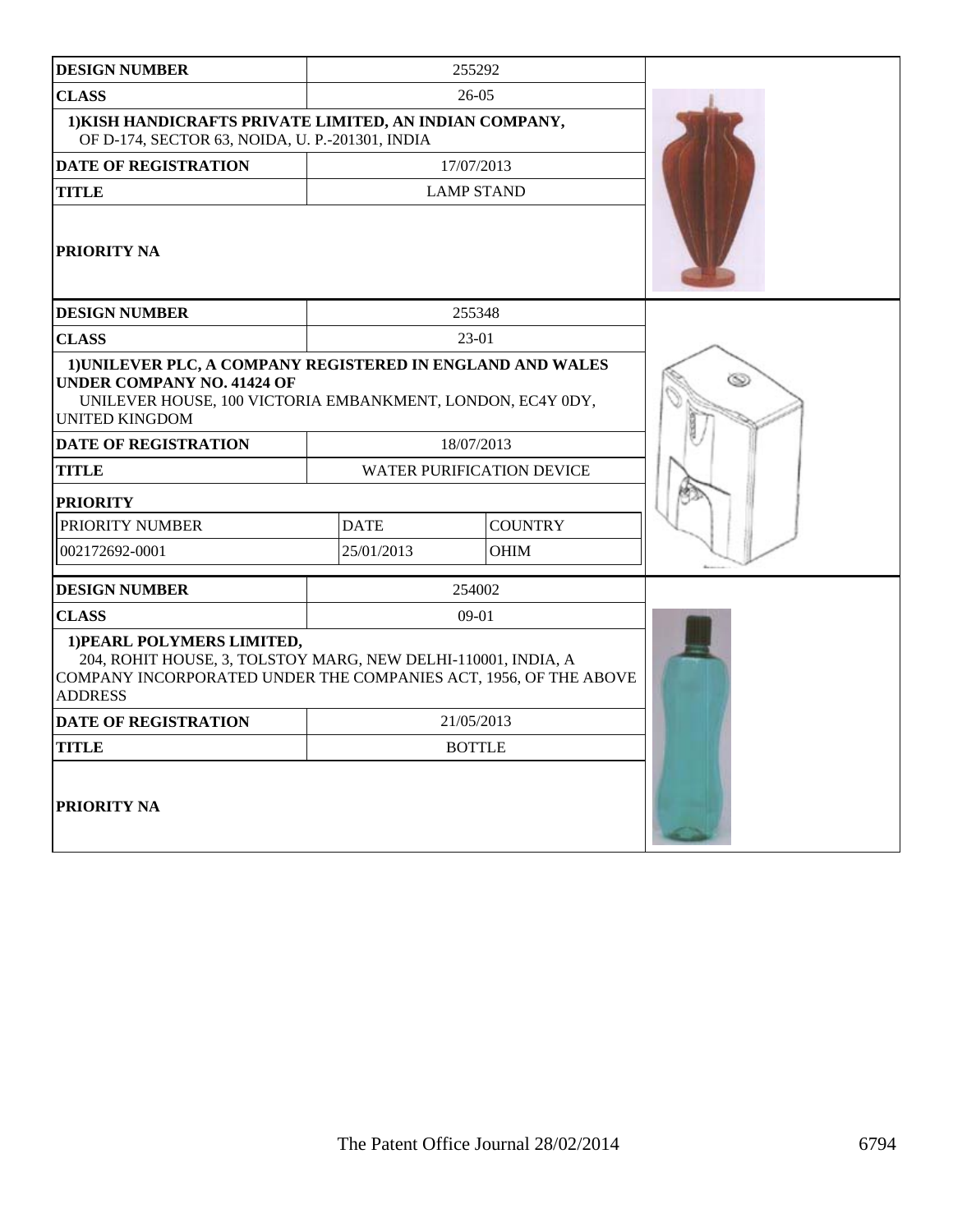| <b>DESIGN NUMBER</b>                                                                | 254604                                                                                                                              |  |
|-------------------------------------------------------------------------------------|-------------------------------------------------------------------------------------------------------------------------------------|--|
| <b>CLASS</b>                                                                        | 28-03                                                                                                                               |  |
| 400056, MAHARASHTRA, INDIA                                                          | <b>1) SHREE SIMANDHAR INDUSTRIES IS A PROPRIETORSHIP FIRM OF</b><br>21, NEW MANU BHUVAN, BHAGAT SINGH ROAD, VILE PARLE (W), MUMBAI- |  |
| <b>DATE OF REGISTRATION</b>                                                         | 20/06/2013                                                                                                                          |  |
| <b>TITLE</b>                                                                        | <b>BOWL FOR BEAUTY PARLOUR</b>                                                                                                      |  |
| PRIORITY NA                                                                         |                                                                                                                                     |  |
| <b>DESIGN NUMBER</b>                                                                | 255050                                                                                                                              |  |
| <b>CLASS</b>                                                                        | $26 - 05$                                                                                                                           |  |
| INDIAN COMPANIES ACT, HAVING OFFICE AT<br>STAGE, BANGALORE-560085, KARNATAKA, INDIA | 1) SKAVA ELECTRIC LTD., A LIMITED COMPANY, REGISTERED AS PER<br>NO: 92/2, 1ST FLOOR, 80FT ROAD, KATHRIGUPPE, BANASHANKARI 3RD       |  |
| <b>DATE OF REGISTRATION</b>                                                         | 08/07/2013                                                                                                                          |  |
| <b>TITLE</b>                                                                        | <b>LAMP HOLDER</b>                                                                                                                  |  |
| PRIORITY NA                                                                         |                                                                                                                                     |  |
| <b>DESIGN NUMBER</b>                                                                | 253598                                                                                                                              |  |
| <b>CLASS</b>                                                                        | $09-99$                                                                                                                             |  |
| 1) NEETHALA MITTU,<br>COIMBATORE-641023 (TAMIL NADU-INDIA),                         | NO: 39/1, MARIAPPA KONAR STREET, OPP TO ARASAN THEATER, PODANUR,                                                                    |  |
| <b>DATE OF REGISTRATION</b>                                                         | 01/05/2013                                                                                                                          |  |
| <b>TITLE</b>                                                                        | DEVICE FOR HANDLING OF GOODS                                                                                                        |  |
| PRIORITY NA                                                                         |                                                                                                                                     |  |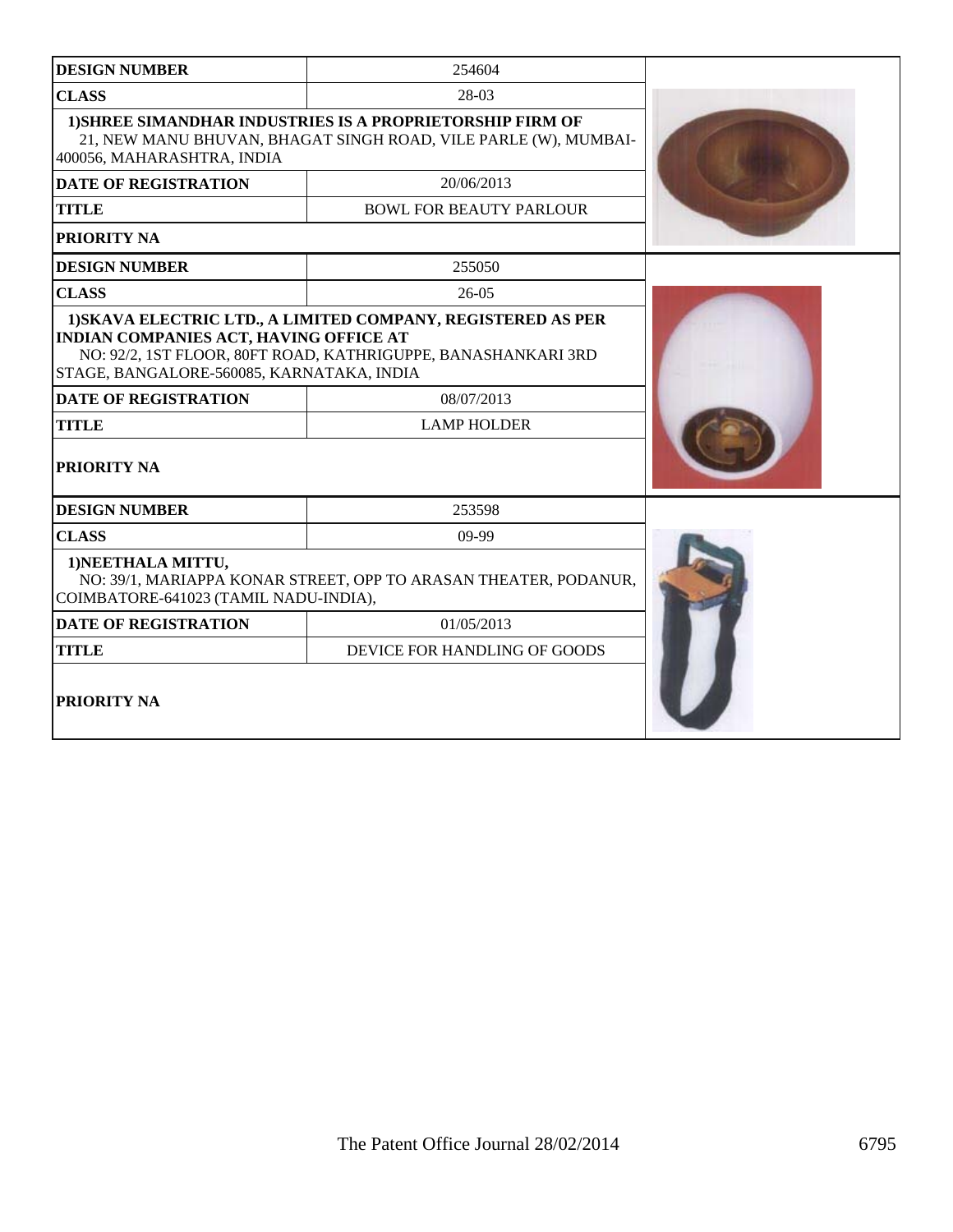| <b>DESIGN NUMBER</b>                                                                                                                                                                                                                                |                               | 255163                   |  |
|-----------------------------------------------------------------------------------------------------------------------------------------------------------------------------------------------------------------------------------------------------|-------------------------------|--------------------------|--|
| <b>CLASS</b>                                                                                                                                                                                                                                        | $12 - 16$                     |                          |  |
| 1) VOLVO TRUCK CORPORATION,<br>OF 405 08 GÖTEBORG, SWEDEN                                                                                                                                                                                           |                               |                          |  |
| <b>DATE OF REGISTRATION</b>                                                                                                                                                                                                                         |                               | 11/07/2013               |  |
| <b>TITLE</b>                                                                                                                                                                                                                                        |                               | FRONT PANEL FOR VEHICLES |  |
| <b>PRIORITY</b>                                                                                                                                                                                                                                     |                               |                          |  |
| PRIORITY NUMBER                                                                                                                                                                                                                                     | <b>DATE</b>                   | <b>COUNTRY</b>           |  |
| 002176523-0008                                                                                                                                                                                                                                      | 06/02/2013                    | <b>OHIM</b>              |  |
| <b>DESIGN NUMBER</b>                                                                                                                                                                                                                                |                               | 251557                   |  |
| <b>CLASS</b>                                                                                                                                                                                                                                        |                               | $09-02$                  |  |
| 1) FRIENDSHIP PRODUCTS LLC, INCORPORATED UNDER THE LAWS OF<br>STATE OF CALIFORNIA, U.S.A., OF THE ADDRESS<br>7401 S. SEPULVEDA BLVD. #116, LOS ANGELES, CALIFORNIA, 90045, UNITED<br><b>STATES OF AMERICA</b><br>11/02/2013                         |                               |                          |  |
| <b>DATE OF REGISTRATION</b>                                                                                                                                                                                                                         | <b>CONTAINER</b>              |                          |  |
| <b>TITLE</b>                                                                                                                                                                                                                                        |                               |                          |  |
| <b>PRIORITY</b>                                                                                                                                                                                                                                     |                               |                          |  |
| PRIORITY NUMBER                                                                                                                                                                                                                                     | <b>COUNTRY</b><br><b>DATE</b> |                          |  |
| 29/422,260                                                                                                                                                                                                                                          | 09/08/2012<br>U.S.A.          |                          |  |
| <b>DESIGN NUMBER</b>                                                                                                                                                                                                                                |                               | 255894                   |  |
| <b>CLASS</b>                                                                                                                                                                                                                                        |                               | 23-02                    |  |
| 1) EURO-ANCHOR SANITARYWARE INDUSTRIES PVT LTD, A COMPANY<br>INCORPORATED UNDER THE INDIAN COMPANIES ACT, HAVING ITS<br><b>REGISTERED OFFICE AT</b><br>OPP. JAMVALI BUS STOP, CHOTILA ROAD, THANGADH 363530, DIST:<br>SURENDRANAGAR, GUJARAT, INDIA |                               |                          |  |
| <b>DATE OF REGISTRATION</b>                                                                                                                                                                                                                         | 19/08/2013                    |                          |  |
| <b>TITLE</b>                                                                                                                                                                                                                                        |                               | <b>WATER CLOSET</b>      |  |
| PRIORITY NA                                                                                                                                                                                                                                         |                               |                          |  |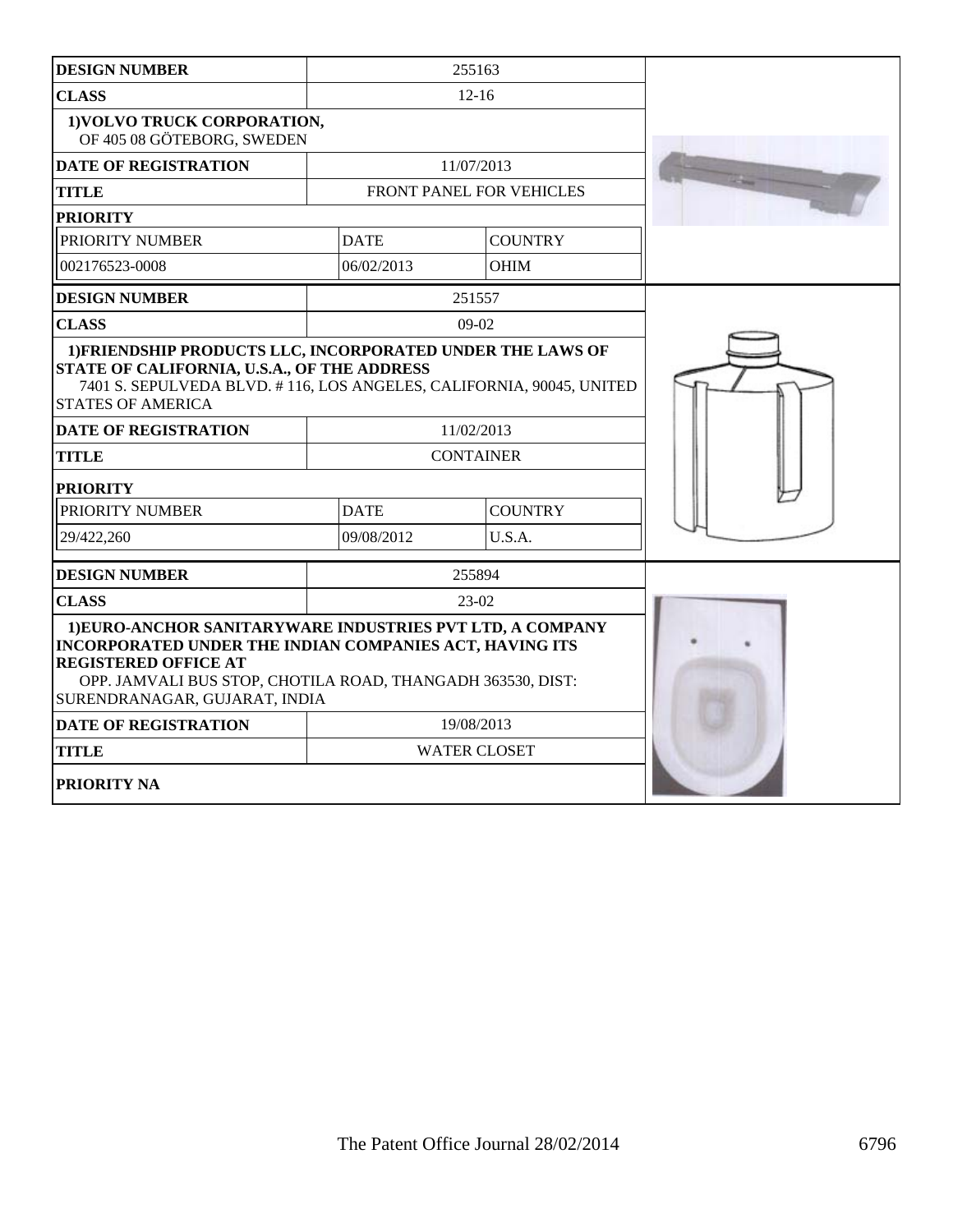| <b>DESIGN NUMBER</b>                                                                                                                                                                                                                                                                                                                                          |                               | 254725             |  |
|---------------------------------------------------------------------------------------------------------------------------------------------------------------------------------------------------------------------------------------------------------------------------------------------------------------------------------------------------------------|-------------------------------|--------------------|--|
| <b>CLASS</b>                                                                                                                                                                                                                                                                                                                                                  |                               | $07-03$            |  |
| 1) MA DESIGN INDIA PRIVATE LIMITED, A COMPANY INCORPORATED IN<br><b>INDIA HAVING ITS PRINCIPAL PLACE OF BUSINESS AT</b><br>A-41, SECTOR-80, PHASE-II, NOIDA-201305, U.P. INDIA                                                                                                                                                                                |                               |                    |  |
| <b>DATE OF REGISTRATION</b>                                                                                                                                                                                                                                                                                                                                   |                               | 25/06/2013         |  |
| <b>TITLE</b>                                                                                                                                                                                                                                                                                                                                                  |                               | <b>FOOD SERVER</b> |  |
| <b>PRIORITY NA</b>                                                                                                                                                                                                                                                                                                                                            |                               |                    |  |
| <b>DESIGN NUMBER</b>                                                                                                                                                                                                                                                                                                                                          |                               | 257050             |  |
| <b>CLASS</b>                                                                                                                                                                                                                                                                                                                                                  |                               | $05-05$            |  |
| 1) M/S. BIBA APPARELS PRIVATE LIMITED, AN INDIAN PRIVATE LIMITED<br><b>COMPANY INCORPORATED UNDER THE PROVISION OF THE COMPANIES</b><br>ACT, 1956, AND HAVING ITS'S REGISTERED OFFICE AT<br>RELIABLE HOUSE, SITUATED AT HANUMAN SILK MILL COMPOUND,<br>KANJURMARG (WEST), OPP. HUMA MALL, MUMBAI-400078 MAHARASHTRA,<br>INDIA.<br><b>DATE OF REGISTRATION</b> |                               | 30/09/2013         |  |
| <b>TITLE</b>                                                                                                                                                                                                                                                                                                                                                  | <b>TEXTILE FABRIC</b>         |                    |  |
| PRIORITY NA                                                                                                                                                                                                                                                                                                                                                   |                               |                    |  |
| <b>DESIGN NUMBER</b>                                                                                                                                                                                                                                                                                                                                          |                               | 249230             |  |
| <b>CLASS</b>                                                                                                                                                                                                                                                                                                                                                  | $13-03$                       |                    |  |
| 1) GE INTELLIGENT PLATFORMS, INC, A DELAWARE CORPORATION<br>ORGANIZED UNDER THE LAWS OF UNITED STATES OF AMERICA HAVING<br><b>ITS OFFICE AT</b><br>2500, AUSTIN DRIVE, CHARLOTTESVILLE VA 22911, UNITED STATES OF<br><b>AMERICA</b>                                                                                                                           |                               |                    |  |
| <b>DATE OF REGISTRATION</b>                                                                                                                                                                                                                                                                                                                                   | 05/11/2012                    |                    |  |
| <b>TITLE</b>                                                                                                                                                                                                                                                                                                                                                  | <b>ELECTRONICS ENCLOSURE</b>  |                    |  |
| <b>PRIORITY</b>                                                                                                                                                                                                                                                                                                                                               |                               |                    |  |
| PRIORITY NUMBER                                                                                                                                                                                                                                                                                                                                               | <b>DATE</b><br><b>COUNTRY</b> |                    |  |
| 29/422054                                                                                                                                                                                                                                                                                                                                                     | 16/05/2012<br>U.S.A.          |                    |  |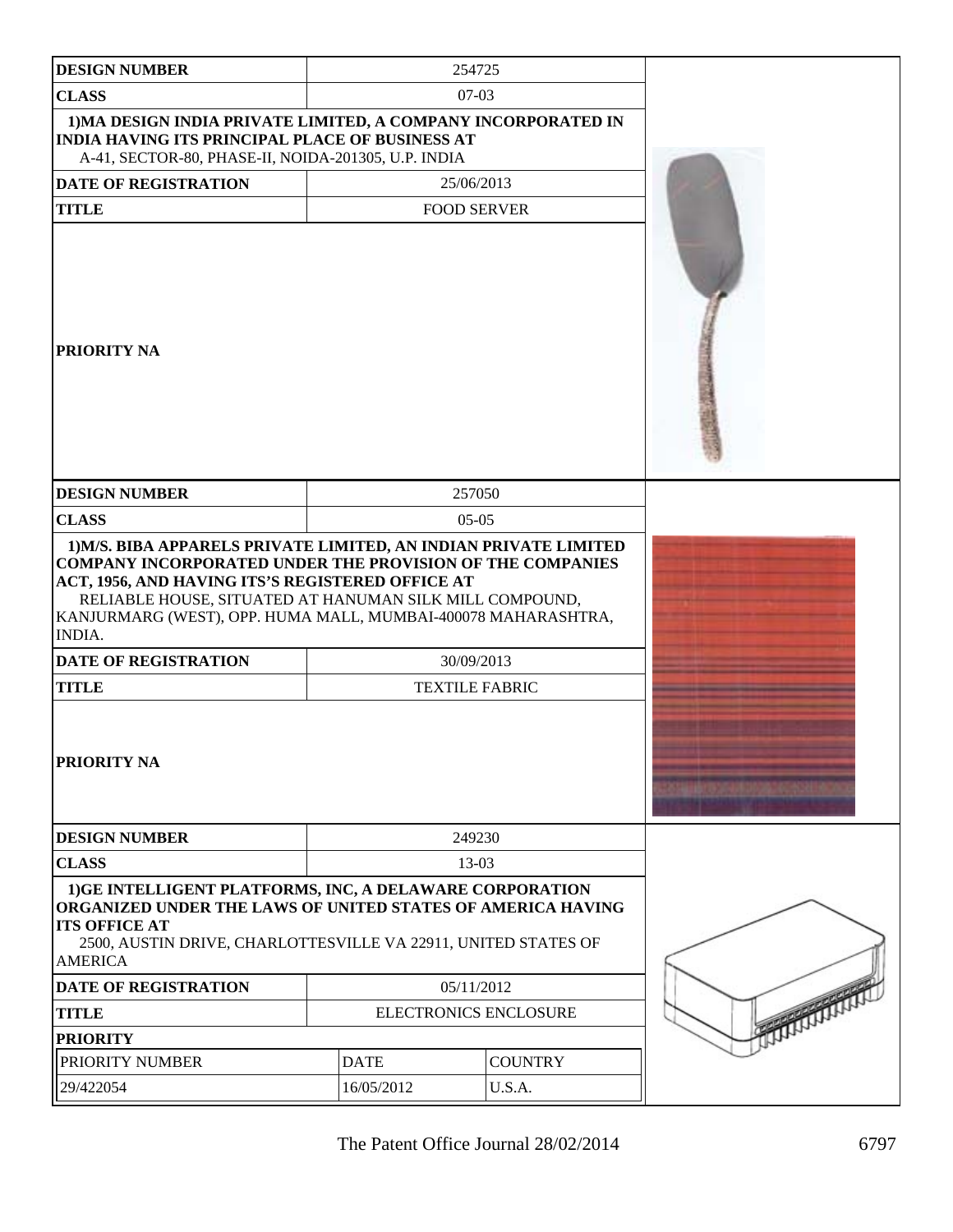| <b>DESIGN NUMBER</b>                                                                                                                                                                                             | 255148                                            |                            |  |
|------------------------------------------------------------------------------------------------------------------------------------------------------------------------------------------------------------------|---------------------------------------------------|----------------------------|--|
| <b>CLASS</b>                                                                                                                                                                                                     | $12 - 16$                                         |                            |  |
| 1) VOLVO TRUCK CORPORATION,<br>OF 405 08 GÖTEBORG, SWEDEN                                                                                                                                                        |                                                   |                            |  |
| <b>DATE OF REGISTRATION</b>                                                                                                                                                                                      |                                                   | 11/07/2013                 |  |
| <b>TITLE</b>                                                                                                                                                                                                     |                                                   | <b>FENDER FOR VEHICLES</b> |  |
| <b>PRIORITY</b>                                                                                                                                                                                                  |                                                   |                            |  |
| PRIORITY NUMBER                                                                                                                                                                                                  | <b>DATE</b>                                       | <b>COUNTRY</b>             |  |
| 002179424-0007                                                                                                                                                                                                   | 06/02/2013                                        | <b>OHIM</b>                |  |
| <b>DESIGN NUMBER</b>                                                                                                                                                                                             |                                                   | 250896                     |  |
| <b>CLASS</b>                                                                                                                                                                                                     |                                                   | $15-01$                    |  |
| 1) TRIVENI TURBINE LIMITED, AN INDIAN COMPANY HAVING ITS PLACE<br>OF BUSINESS AT<br>12A, PEENYA INDUSTRIAL AREA, BANGLORE-560058                                                                                 |                                                   |                            |  |
| <b>DATE OF REGISTRATION</b>                                                                                                                                                                                      | 09/01/2013                                        |                            |  |
| <b>TITLE</b>                                                                                                                                                                                                     | STEAM CASING OF A BACK PRESSURE<br><b>TURBINE</b> |                            |  |
| <b>PRIORITY NA</b>                                                                                                                                                                                               |                                                   |                            |  |
| <b>DESIGN NUMBER</b>                                                                                                                                                                                             | 253894                                            |                            |  |
| <b>CLASS</b>                                                                                                                                                                                                     | $09-03$                                           |                            |  |
| 1) SHRI MAA DISTRIBUTIONS INDIA PVT. LTD., AN INDIAN COMPANY<br>INCORPORATED UNDER THE INDIAN COMPANIES ACT, 1956, HAVING ITS<br><b>ADDRESS AT</b><br>1107, HEMKUNT HOUSE, 6 RAJENDRA PLACE, DELHI-110008, INDIA |                                                   |                            |  |
| <b>DATE OF REGISTRATION</b>                                                                                                                                                                                      |                                                   | 16/05/2013                 |  |
| <b>TITLE</b>                                                                                                                                                                                                     |                                                   | <b>PACKAGING</b>           |  |
| <b>PRIORITY NA</b>                                                                                                                                                                                               |                                                   |                            |  |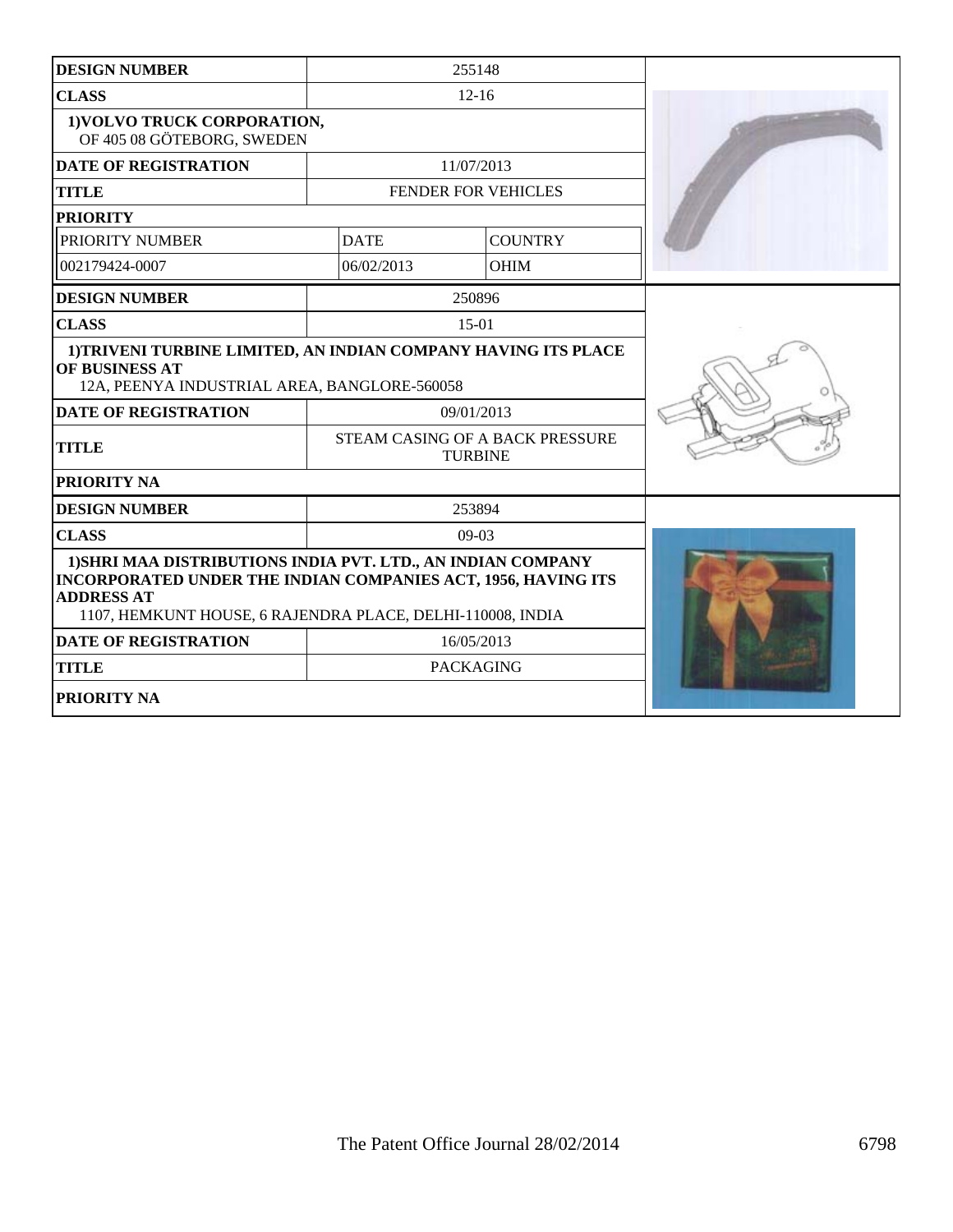| <b>DESIGN NUMBER</b>                                                                                                                                                                                           |                    | 254726             |  |
|----------------------------------------------------------------------------------------------------------------------------------------------------------------------------------------------------------------|--------------------|--------------------|--|
| <b>CLASS</b>                                                                                                                                                                                                   | 19-02              |                    |  |
| 1) MA DESIGN INDIA PRIVATE LIMITED, A COMPANY INCORPORATED IN<br><b>INDIA HAVING ITS PRINCIPAL PLACE OF BUSINESS AT</b><br>A-41, SECTOR-80, PHASE-II, NOIDA-201305, U.P. INDIA                                 |                    |                    |  |
| <b>DATE OF REGISTRATION</b>                                                                                                                                                                                    |                    | 25/06/2013         |  |
| <b>TITLE</b>                                                                                                                                                                                                   |                    | <b>PAPER KNIFE</b> |  |
| <b>PRIORITY NA</b>                                                                                                                                                                                             |                    |                    |  |
| <b>DESIGN NUMBER</b>                                                                                                                                                                                           |                    | 251951             |  |
| <b>CLASS</b>                                                                                                                                                                                                   |                    | 23-02              |  |
| 1) AS IP HOLDCO, LLC,<br>ONE CENTENNIAL AVENUE PISCATAWAY, NEW JERSEY 08854, UNITED<br><b>STATES OF AMERICA</b>                                                                                                |                    |                    |  |
| <b>DATE OF REGISTRATION</b>                                                                                                                                                                                    | 01/03/2013         |                    |  |
| <b>TITLE</b>                                                                                                                                                                                                   | <b>LATRINE PAN</b> |                    |  |
| <b>PRIORITY</b>                                                                                                                                                                                                |                    |                    |  |
| PRIORITY NUMBER                                                                                                                                                                                                | <b>DATE</b>        | <b>COUNTRY</b>     |  |
| 29/446009                                                                                                                                                                                                      | 19/02/2013         | U.S.A.             |  |
| <b>DESIGN NUMBER</b>                                                                                                                                                                                           |                    | 254864             |  |
| <b>CLASS</b>                                                                                                                                                                                                   |                    | $31 - 00$          |  |
| 1) M/S. MODERN PLASTIC. (COMPANY REGISTERED UNDER COMPANIES<br><b>ACT, 1956) OF</b><br>GALA NO 2 A, SINGH COMPOUND OSHIWARA, NAVPADA ROAD, OFF S.V.<br>ROAD, JOGESHWARI (W), MUMBAI-400102, MAHARASHTRA, INDIA |                    |                    |  |
| <b>DATE OF REGISTRATION</b>                                                                                                                                                                                    | 28/06/2013         |                    |  |
| <b>TITLE</b>                                                                                                                                                                                                   | <b>MIXER BODY</b>  |                    |  |
| PRIORITY NA                                                                                                                                                                                                    |                    |                    |  |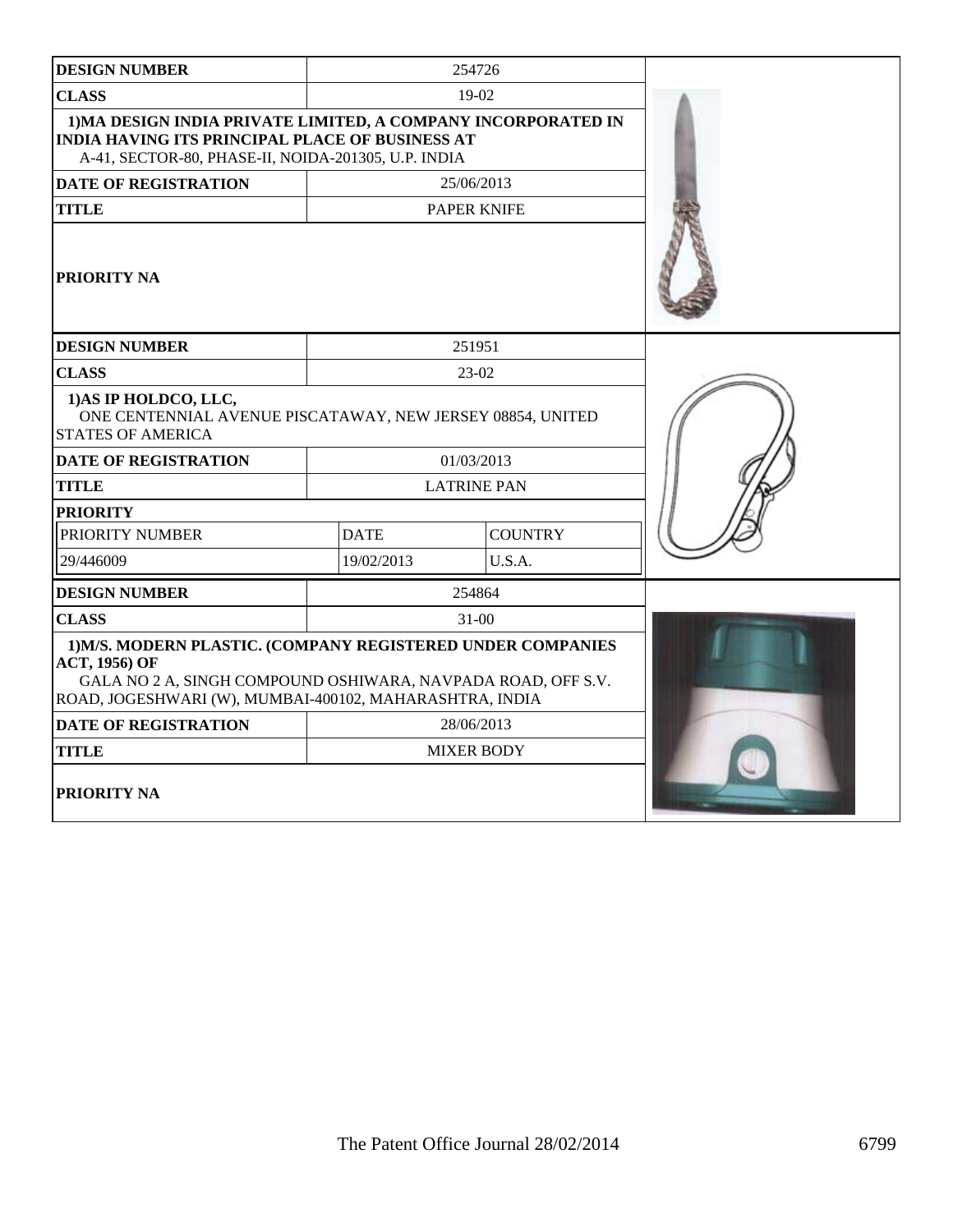| <b>DESIGN NUMBER</b>                                                                                                                                                             | 255149                                                                                                                                                                                                                        |                          |  |
|----------------------------------------------------------------------------------------------------------------------------------------------------------------------------------|-------------------------------------------------------------------------------------------------------------------------------------------------------------------------------------------------------------------------------|--------------------------|--|
| <b>CLASS</b>                                                                                                                                                                     | $12 - 16$                                                                                                                                                                                                                     |                          |  |
| 1) VOLVO TRUCK CORPORATION,<br>OF 405 08 GÖTEBORG, SWEDEN                                                                                                                        |                                                                                                                                                                                                                               |                          |  |
| <b>DATE OF REGISTRATION</b>                                                                                                                                                      |                                                                                                                                                                                                                               | 11/07/2013               |  |
| <b>TITLE</b>                                                                                                                                                                     |                                                                                                                                                                                                                               | FRONT PANEL FOR VEHICLES |  |
| <b>PRIORITY</b>                                                                                                                                                                  |                                                                                                                                                                                                                               |                          |  |
| PRIORITY NUMBER                                                                                                                                                                  | <b>DATE</b>                                                                                                                                                                                                                   | <b>COUNTRY</b>           |  |
| 002179424-0008                                                                                                                                                                   | 06/02/2013                                                                                                                                                                                                                    | <b>OHIM</b>              |  |
| <b>DESIGN NUMBER</b>                                                                                                                                                             |                                                                                                                                                                                                                               | 253895                   |  |
| <b>CLASS</b>                                                                                                                                                                     |                                                                                                                                                                                                                               | $09-03$                  |  |
| <b>ADDRESS AT</b><br><b>DATE OF REGISTRATION</b><br><b>TITLE</b>                                                                                                                 | 1) SHRI MAA DISTRIBUTIONS INDIA PVT. LTD., AN INDIAN COMPANY<br>INCORPORATED UNDER THE INDIAN COMPANIES ACT, 1956, HAVING ITS<br>1107, HEMKUNT HOUSE, 6 RAJENDRA PLACE, DELHI-110008, INDIA<br>16/05/2013<br><b>PACKAGING</b> |                          |  |
| <b>PRIORITY NA</b>                                                                                                                                                               |                                                                                                                                                                                                                               |                          |  |
| <b>DESIGN NUMBER</b>                                                                                                                                                             |                                                                                                                                                                                                                               | 254139                   |  |
| <b>CLASS</b>                                                                                                                                                                     | $07-03$                                                                                                                                                                                                                       |                          |  |
| 1) MOHD. SHAKEEL (PARTNER), NATIONALITY INDIAN TRADING AS VENUS<br><b>INDIA (INDIAN) WHOES ADDRESS IS</b><br>NEAR MINI BY PASS, MAINATHAIR, MORADABAD, UTTAR PARADESH<br>(INDIA) |                                                                                                                                                                                                                               |                          |  |
| <b>DATE OF REGISTRATION</b>                                                                                                                                                      |                                                                                                                                                                                                                               | 29/05/2013               |  |
| <b>TITLE</b>                                                                                                                                                                     |                                                                                                                                                                                                                               | <b>KNIFE</b>             |  |
| <b>PRIORITY NA</b>                                                                                                                                                               |                                                                                                                                                                                                                               |                          |  |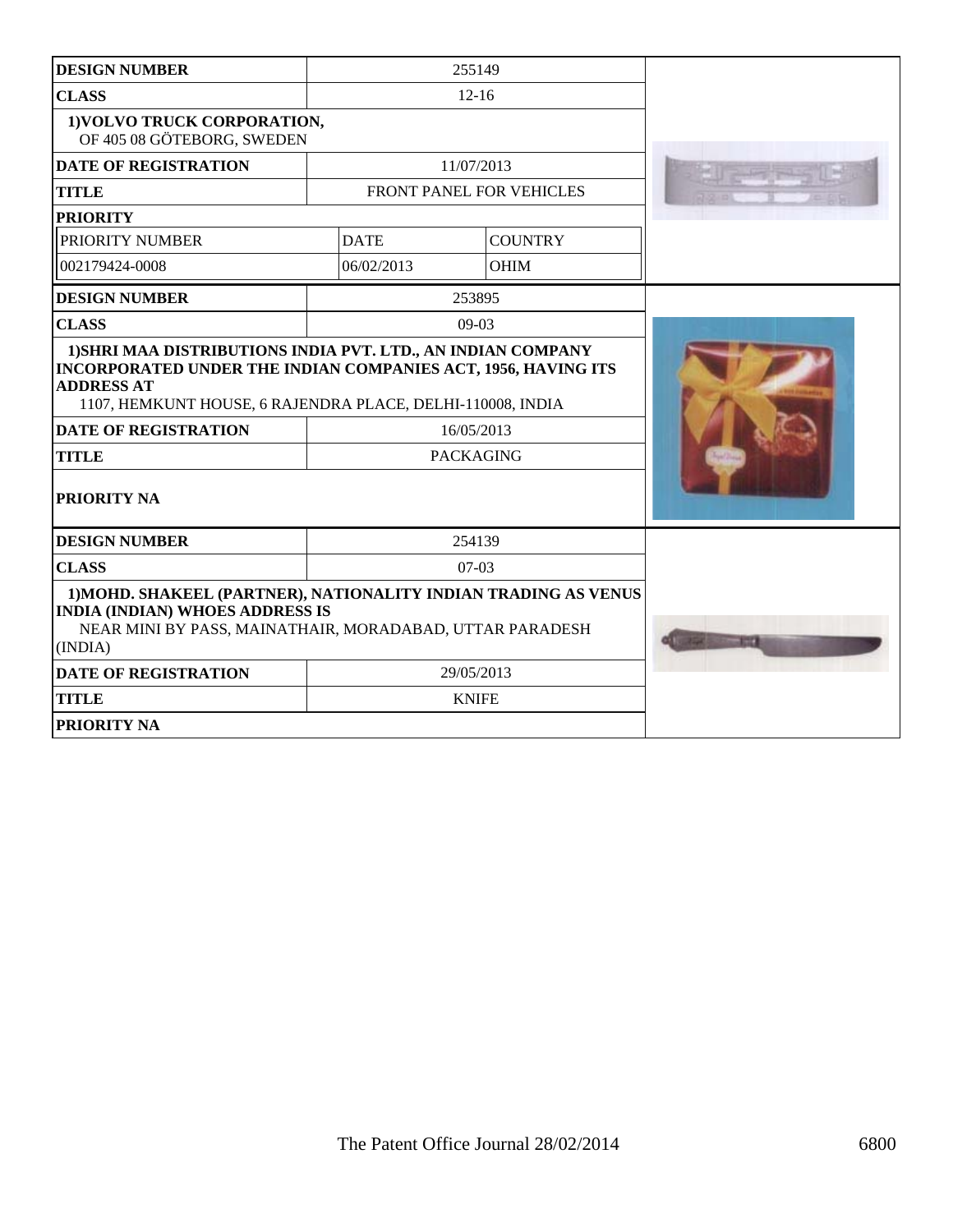| <b>DESIGN NUMBER</b>                                                                                                                                                | 255170                                                                                                                                                                                                                                                                                                               |  |
|---------------------------------------------------------------------------------------------------------------------------------------------------------------------|----------------------------------------------------------------------------------------------------------------------------------------------------------------------------------------------------------------------------------------------------------------------------------------------------------------------|--|
| <b>CLASS</b>                                                                                                                                                        | 26-06                                                                                                                                                                                                                                                                                                                |  |
| 1) VOLVO TRUCK CORPORATION,<br>OF 405 08 GÖTEBORG, SWEDEN                                                                                                           |                                                                                                                                                                                                                                                                                                                      |  |
| <b>DATE OF REGISTRATION</b>                                                                                                                                         | 11/07/2013                                                                                                                                                                                                                                                                                                           |  |
| <b>TITLE</b>                                                                                                                                                        | DIRECTION INDICATOR FOR VEHICLES                                                                                                                                                                                                                                                                                     |  |
| <b>PRIORITY</b><br>PRIORITY NUMBER<br>002179564-0004                                                                                                                | <b>COUNTRY</b><br><b>DATE</b><br>06/02/2013<br>OHIM                                                                                                                                                                                                                                                                  |  |
| <b>DESIGN NUMBER</b>                                                                                                                                                | 255287                                                                                                                                                                                                                                                                                                               |  |
| <b>CLASS</b>                                                                                                                                                        | 08-06                                                                                                                                                                                                                                                                                                                |  |
| PRINCIPAL PLACE OF BUSINESS AT<br>AJI RING ROAD, RAJKOT, GUJARAT-INDIA<br><b>DATE OF REGISTRATION</b><br><b>TITLE</b><br><b>PRIORITY NA</b><br><b>DESIGN NUMBER</b> | 1)(1) KASHYAP A. PATEL (2) SANDIP S. GHONIYA (3) VINAYBHAI M. PATEL<br>(4) PARESH D. RAIYANI ALL INDIAN NATIONAL PARTNERS OF YAKSH<br><b>SALES CORPORATION AN INDIAN PARTNERSHIP FIRM HAVING ITS</b><br>SANSKAR SOCIETY, STREET NO. 1, PLOT NO. 28, NEAR BALAJI INDUSTRIES,<br>17/07/2013<br><b>HANDLE</b><br>251603 |  |
| <b>CLASS</b>                                                                                                                                                        | $12 - 16$                                                                                                                                                                                                                                                                                                            |  |
| 1) MINDA INDUSTRIES LTD.,<br>GURGAON, HARYANA-122004                                                                                                                | VILLAGE NAWADA FATEHPUR, P.O. SIKANDERPUR BADDA, DISTT.                                                                                                                                                                                                                                                              |  |
| <b>DATE OF REGISTRATION</b>                                                                                                                                         | 13/02/2013                                                                                                                                                                                                                                                                                                           |  |
| <b>TITLE</b>                                                                                                                                                        | WINDOW REGULATOR FOR AUTOMOBILE                                                                                                                                                                                                                                                                                      |  |
| <b>PRIORITY NA</b>                                                                                                                                                  |                                                                                                                                                                                                                                                                                                                      |  |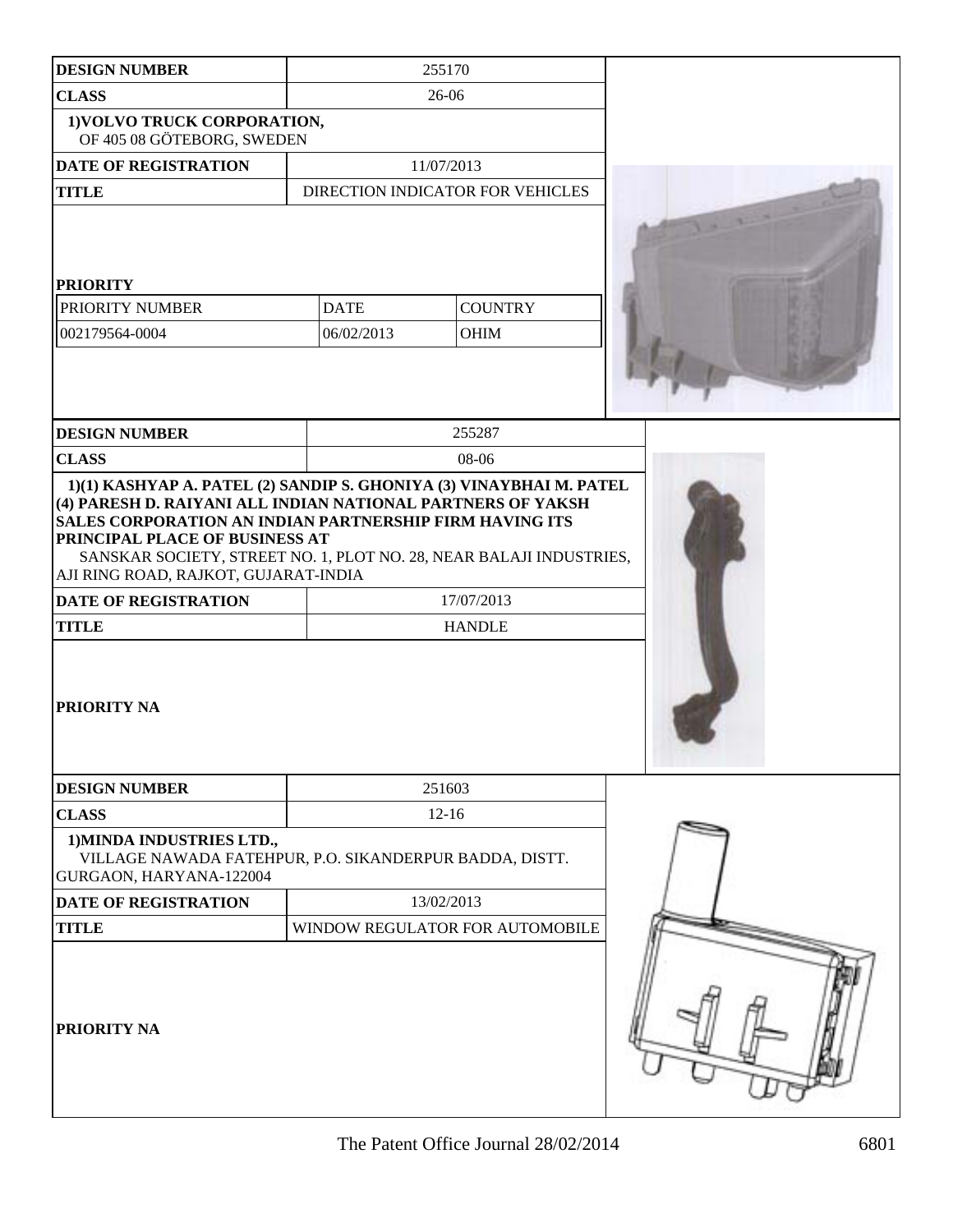| <b>DESIGN NUMBER</b>                                                                                                                                                                                                                                                                                                                                                                                                                                |             | 249775                     |  |
|-----------------------------------------------------------------------------------------------------------------------------------------------------------------------------------------------------------------------------------------------------------------------------------------------------------------------------------------------------------------------------------------------------------------------------------------------------|-------------|----------------------------|--|
| <b>CLASS</b>                                                                                                                                                                                                                                                                                                                                                                                                                                        |             | $14-03$                    |  |
| 1) APPLE INC.,<br>1 INFINITE LOOP, CUPERTINO, CALIFORNIA 95014, UNITED STATES OF<br>AMERICA, A CORPORATION INCORPORATED IN THE STATE OF CALIFORNIA                                                                                                                                                                                                                                                                                                  |             |                            |  |
| <b>DATE OF REGISTRATION</b>                                                                                                                                                                                                                                                                                                                                                                                                                         |             | 29/11/2012                 |  |
| <b>TITLE</b>                                                                                                                                                                                                                                                                                                                                                                                                                                        |             | <b>MOBILE PHONE</b>        |  |
| <b>PRIORITY</b>                                                                                                                                                                                                                                                                                                                                                                                                                                     |             |                            |  |
| PRIORITY NUMBER                                                                                                                                                                                                                                                                                                                                                                                                                                     | <b>DATE</b> | <b>COUNTRY</b>             |  |
| 29/423,180                                                                                                                                                                                                                                                                                                                                                                                                                                          | 29/05/2012  | U.S.A.                     |  |
| <b>DESIGN NUMBER</b>                                                                                                                                                                                                                                                                                                                                                                                                                                |             | 253692                     |  |
| <b>CLASS</b>                                                                                                                                                                                                                                                                                                                                                                                                                                        |             | $09-01$                    |  |
| MRS. SANGEETA RATHOD, MRS. BABITA RATHOD AND MRS. PAMPUBEN<br>RATHOD, ALL INDIAN NATIONALS TRADING UNDER THE NAME AND STYLE<br>OF M/S. CELLO INDUSTRIES, A PARTNERSHIP FIRM REGISTERED UNDER<br>THE PROVISION OF INDIAN PARTNERSHIP ACT, 1932, HAVING OFFICE<br><b>ADDRESS AT</b><br>5 CORPORATE AVENUE, 'B' WING, CELLO HOUSE, SONAWALA ROAD,<br>GOREGAON (EAST), MUMBAI-400063, MAHARASHTRA, INDIA<br><b>DATE OF REGISTRATION</b><br><b>TITLE</b> |             | 06/05/2013<br><b>FLASK</b> |  |
| PRIORITY NA                                                                                                                                                                                                                                                                                                                                                                                                                                         |             |                            |  |
| <b>DESIGN NUMBER</b>                                                                                                                                                                                                                                                                                                                                                                                                                                |             | 255076                     |  |
| <b>CLASS</b>                                                                                                                                                                                                                                                                                                                                                                                                                                        |             | $12 - 15$                  |  |
| 1) COMPAGNIE GENERALE DES ETABLISSEMENTS MICHELIN, A FRENCH<br>COMPANY OF 12 COURS SABLON, FR-63000, CLERMONT-FERRAND, FRANCE,<br><b>AND</b><br>MICHELIN RECHERCHE ET TECHNIQUE S.A., A SWISS COMPANY OF ROUTE<br>LOUIS- BRAILLE 10 - CH-1763 GRANGES-PACCOT, SWITZERLAND                                                                                                                                                                           |             |                            |  |
| DATE OF REGISTRATION                                                                                                                                                                                                                                                                                                                                                                                                                                |             | 09/07/2013                 |  |
| <b>TITLE</b>                                                                                                                                                                                                                                                                                                                                                                                                                                        |             | <b>TIRE</b>                |  |
| <b>PRIORITY</b>                                                                                                                                                                                                                                                                                                                                                                                                                                     |             |                            |  |
| PRIORITY NUMBER                                                                                                                                                                                                                                                                                                                                                                                                                                     | <b>DATE</b> | <b>COUNTRY</b>             |  |
| 13/0315                                                                                                                                                                                                                                                                                                                                                                                                                                             | 11/01/2013  | <b>FRANCE</b>              |  |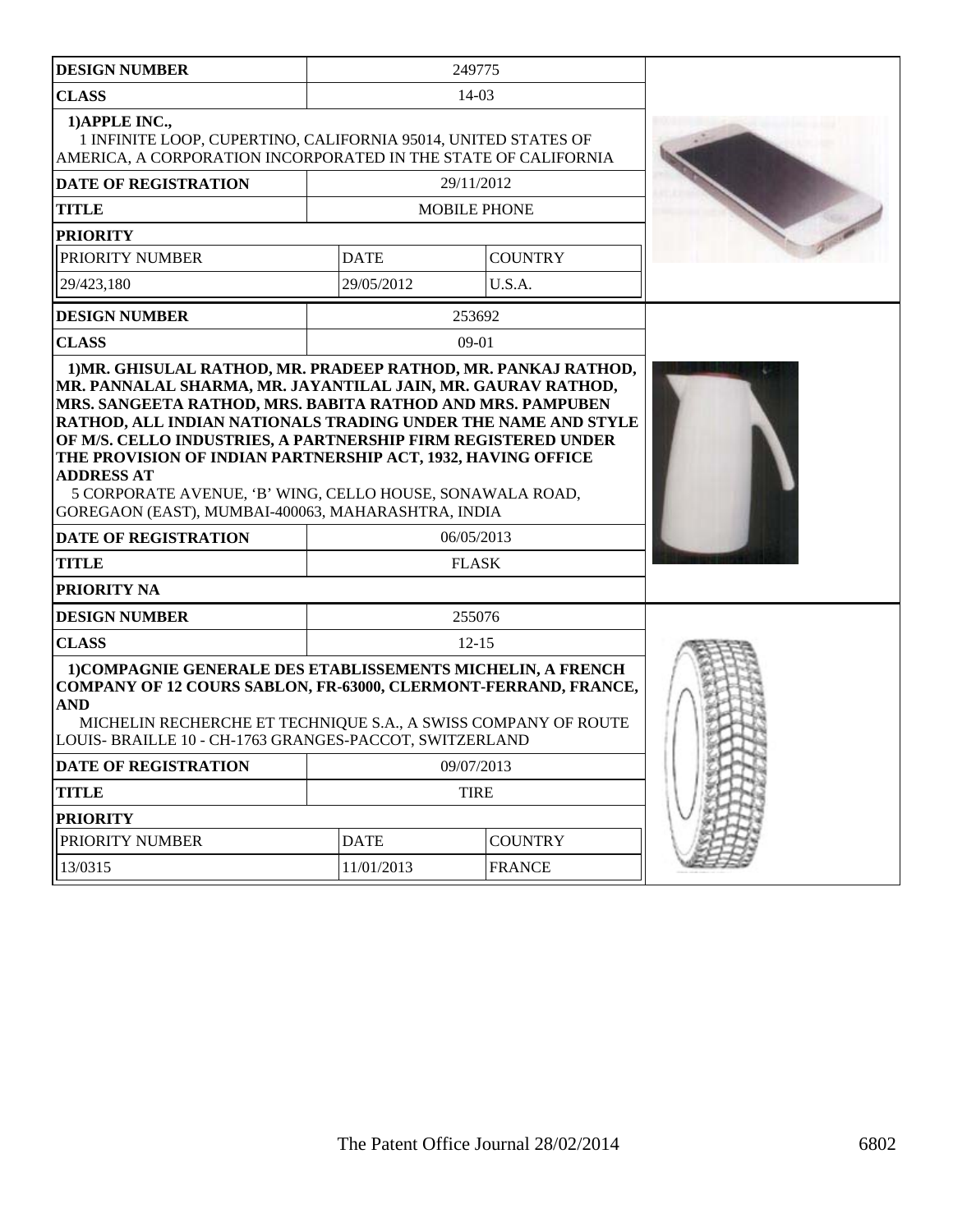| <b>DESIGN NUMBER</b>                                                                                                                                       |             | 247345                         |  |
|------------------------------------------------------------------------------------------------------------------------------------------------------------|-------------|--------------------------------|--|
| <b>CLASS</b>                                                                                                                                               |             | $13-03$                        |  |
| 1) NORMAN R. BYRNE (A CITIZEN OF UNITED STATES OF AMERICA)<br><b>WHOSE ADDRESS IS</b><br>2736, HONEY GREEK AVE, NE ADA, MI 49301, UNITED STATES OF AMERICA |             |                                |  |
| <b>DATE OF REGISTRATION</b>                                                                                                                                |             | 24/08/2012                     |  |
| TITLE                                                                                                                                                      |             | ELECTRICAL CONNECTOR           |  |
| <b>PRIORITY</b>                                                                                                                                            |             |                                |  |
| PRIORITY NUMBER                                                                                                                                            | <b>DATE</b> | <b>COUNTRY</b>                 |  |
| 29/414,396                                                                                                                                                 | 28/02/2012  | U.S.A.                         |  |
| <b>DESIGN NUMBER</b>                                                                                                                                       |             | 257059                         |  |
| <b>CLASS</b>                                                                                                                                               |             | $05-05$                        |  |
| RELIABLE HOUSE, SITUATED AT HANUMAN SILK MILL COMPOUND,<br>KANJURMARG (WEST), OPP. HUMA MALL, MUMBAI-400078 MAHARASHTRA,<br><b>INDIA.</b>                  |             |                                |  |
| <b>DATE OF REGISTRATION</b>                                                                                                                                |             | 30/09/2013                     |  |
| <b>TITLE</b>                                                                                                                                               |             | <b>TEXTILE FABRIC</b>          |  |
| <b>PRIORITY NA</b>                                                                                                                                         |             |                                |  |
| <b>DESIGN NUMBER</b>                                                                                                                                       |             | 255151                         |  |
| <b>CLASS</b>                                                                                                                                               |             | $12 - 16$                      |  |
| 1) VOLVO TRUCK CORPORATION,<br>OF 405 08 GÖTEBORG, SWEDEN                                                                                                  |             |                                |  |
| <b>DATE OF REGISTRATION</b>                                                                                                                                |             | 11/07/2013                     |  |
| <b>TITLE</b>                                                                                                                                               |             | <b>ACCESS LID FOR VEHICLES</b> |  |
| <b>PRIORITY</b>                                                                                                                                            |             |                                |  |
| PRIORITY NUMBER                                                                                                                                            | <b>DATE</b> | <b>COUNTRY</b>                 |  |
| 002179382-0001                                                                                                                                             | 06/02/2013  | <b>OHIM</b>                    |  |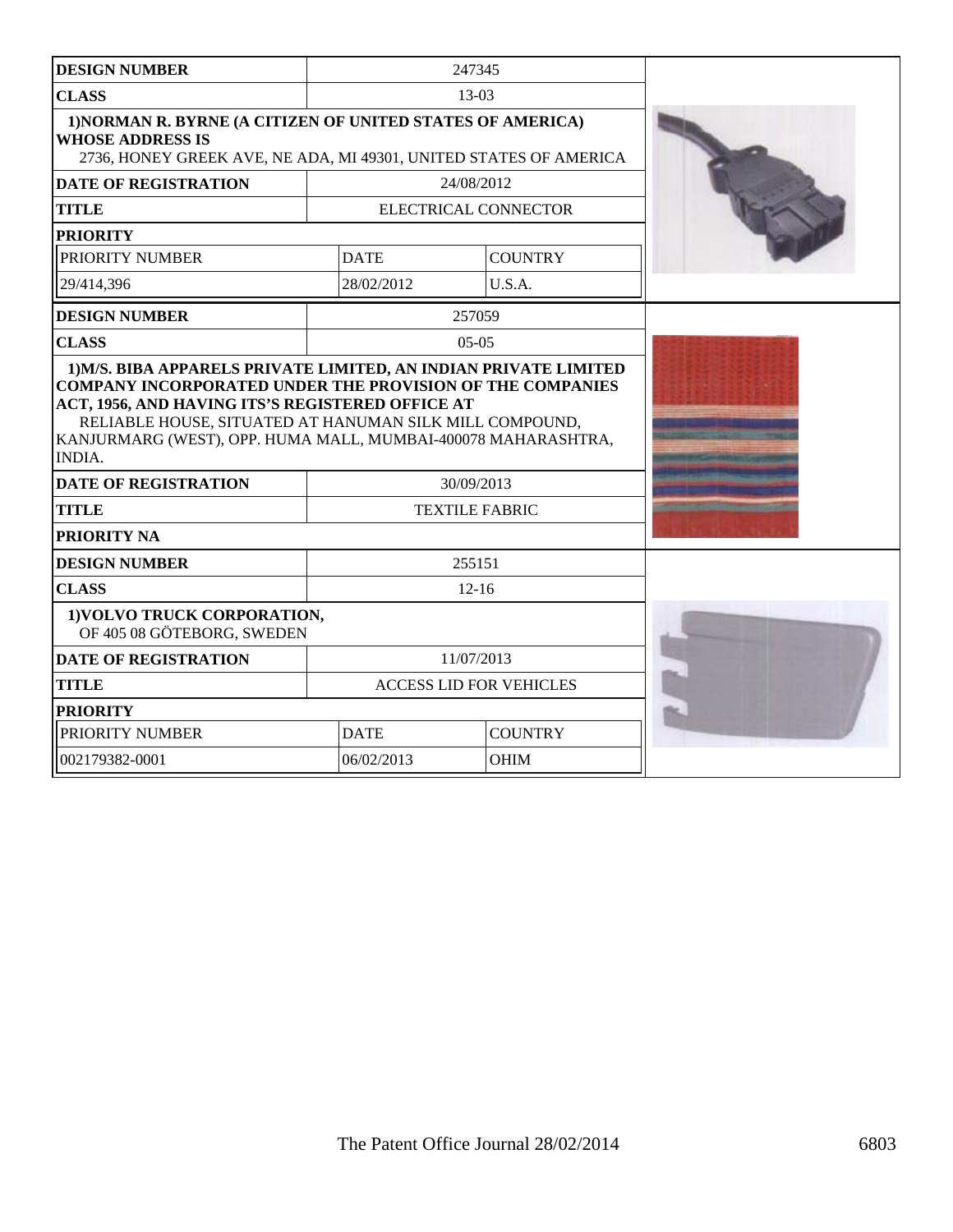| <b>DESIGN NUMBER</b>                                                                                                                                    |             | 254729                                                           |  |
|---------------------------------------------------------------------------------------------------------------------------------------------------------|-------------|------------------------------------------------------------------|--|
| <b>CLASS</b>                                                                                                                                            |             | $07-99$                                                          |  |
| <b>INDIA HAVING ITS PRINCIPAL PLACE OF BUSINESS AT</b><br>A-41, SECTOR-80, PHASE-II, NOIDA-201305, U.P. INDIA                                           |             | 1) MA DESIGN INDIA PRIVATE LIMITED, A COMPANY INCORPORATED IN    |  |
| <b>DATE OF REGISTRATION</b>                                                                                                                             |             | 25/06/2013                                                       |  |
| <b>TITLE</b>                                                                                                                                            |             | <b>SHOE HORN</b>                                                 |  |
| <b>PRIORITY NA</b>                                                                                                                                      |             |                                                                  |  |
| <b>DESIGN NUMBER</b>                                                                                                                                    |             | 254973                                                           |  |
| <b>CLASS</b>                                                                                                                                            |             | 14-99                                                            |  |
| 1) SAMSUNG ELECTRONICS CO., LTD.<br>129, SAMSUNG-RO, YEONGTONG-GU, SUWON-SI, GYEONGGI-DO, 443-742,<br>REPUBLIC OF KOREA, A COMPANY OF REPUBLIC OF KOREA |             |                                                                  |  |
| <b>DATE OF REGISTRATION</b>                                                                                                                             |             | 03/07/2013                                                       |  |
| <b>TITLE</b>                                                                                                                                            |             | <b>TELEVISION FRAME</b>                                          |  |
| <b>PRIORITY</b>                                                                                                                                         |             |                                                                  |  |
| PRIORITY NUMBER                                                                                                                                         | <b>DATE</b> | <b>COUNTRY</b>                                                   |  |
| 30-2013-0000635                                                                                                                                         | 04/01/2013  | <b>REPUBLIC OF KOREA</b>                                         |  |
| <b>DESIGN NUMBER</b>                                                                                                                                    |             | 255081                                                           |  |
| <b>CLASS</b>                                                                                                                                            |             | $09-01$                                                          |  |
| 1) M/S BRAHM ARPAN ORGANIC (P) LTD., WHOSE ADDRESS                                                                                                      |             | M-13 3RD FLOOR, SOUTH EXTENSION PART-2, NEW DELHI-110049, INDIAN |  |
| 09/07/2013<br><b>DATE OF REGISTRATION</b>                                                                                                               |             |                                                                  |  |
| <b>TITLE</b>                                                                                                                                            |             | <b>BOTTLE</b>                                                    |  |
| PRIORITY NA                                                                                                                                             |             |                                                                  |  |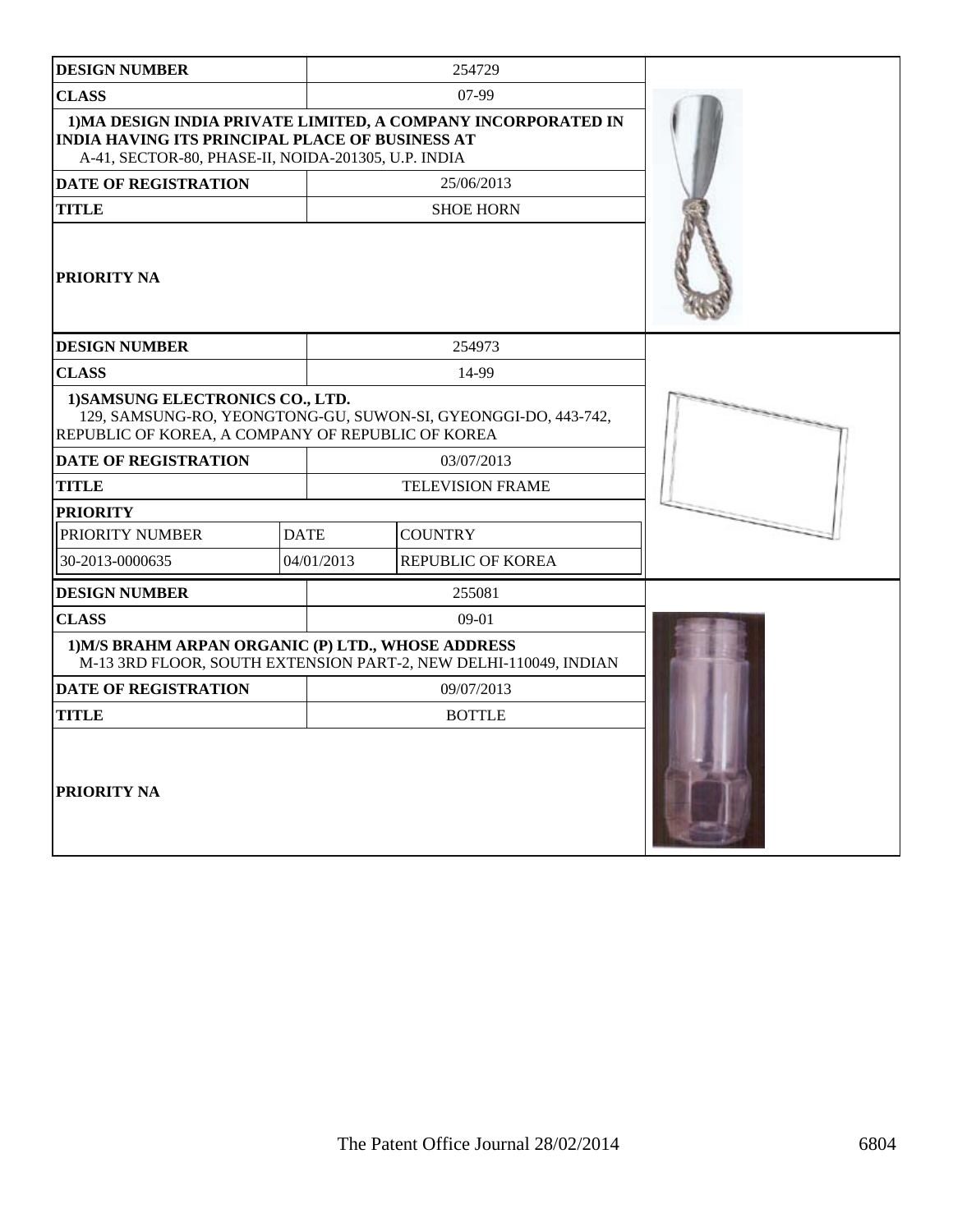| <b>DESIGN NUMBER</b>                                                                                                                                                                                                    | 255514                         |        |                |  |
|-------------------------------------------------------------------------------------------------------------------------------------------------------------------------------------------------------------------------|--------------------------------|--------|----------------|--|
| <b>CLASS</b>                                                                                                                                                                                                            | 13-03                          |        |                |  |
| 1) SRI LAKSHMI PRODUCTS, A PARTNERSHIP FIRM<br>REPRESENTED BY ITS MANAGING PARTNER MR. E. K.<br>RAVEENDRAN, (AN INDIAN NATIONAL),<br>SHED NO. 9, MINI INDUSTRIAL ESTATE, MATHILAKAM-<br>680685, THRISSUR, KERALA, INDIA |                                |        |                |  |
| <b>DATE OF</b><br><b>REGISTRATION</b>                                                                                                                                                                                   | 30/07/2013                     |        |                |  |
| <b>TITLE</b>                                                                                                                                                                                                            | ELECTRICAL SWITCH BOX          |        |                |  |
| <b>PRIORITY NA</b>                                                                                                                                                                                                      |                                |        |                |  |
| <b>DESIGN NUMBER</b>                                                                                                                                                                                                    | 255152                         |        |                |  |
| <b>CLASS</b>                                                                                                                                                                                                            | $12 - 16$                      |        |                |  |
| 1) VOLVO TRUCK CORPORATION,<br>OF 405 08 GÖTEBORG, SWEDEN                                                                                                                                                               |                                |        |                |  |
| <b>DATE OF REGISTRATION</b>                                                                                                                                                                                             | 11/07/2013                     |        |                |  |
| <b>TITLE</b>                                                                                                                                                                                                            | FRONT PANEL FOR VEHICLES       |        |                |  |
| <b>PRIORITY</b>                                                                                                                                                                                                         |                                |        |                |  |
| PRIORITY NUMBER                                                                                                                                                                                                         | <b>DATE</b>                    |        | <b>COUNTRY</b> |  |
| 002179382-0002                                                                                                                                                                                                          | 06/02/2013                     |        | <b>OHIM</b>    |  |
| <b>DESIGN NUMBER</b>                                                                                                                                                                                                    |                                | 255364 |                |  |
| <b>CLASS</b>                                                                                                                                                                                                            |                                | 15-99  |                |  |
| 1) GREIF INTERNATIONAL HOLDING BV, A DUTCH COMPANY<br>OF                                                                                                                                                                |                                |        |                |  |
| BERGSEWEG 6, VREELAND 3633AK, NETHERLANDS                                                                                                                                                                               |                                |        |                |  |
| DATE OF REGISTRATION                                                                                                                                                                                                    | 22/07/2013                     |        |                |  |
| <b>TITLE</b><br><b>PRIORITY</b>                                                                                                                                                                                         | AGITATOR ASSEMBLY WITH BUSHING |        |                |  |
| PRIORITY NUMBER                                                                                                                                                                                                         | <b>DATE</b>                    |        | <b>COUNTRY</b> |  |
| 29/443,782                                                                                                                                                                                                              | 22/01/2013                     |        | U.S.A.         |  |
|                                                                                                                                                                                                                         |                                |        |                |  |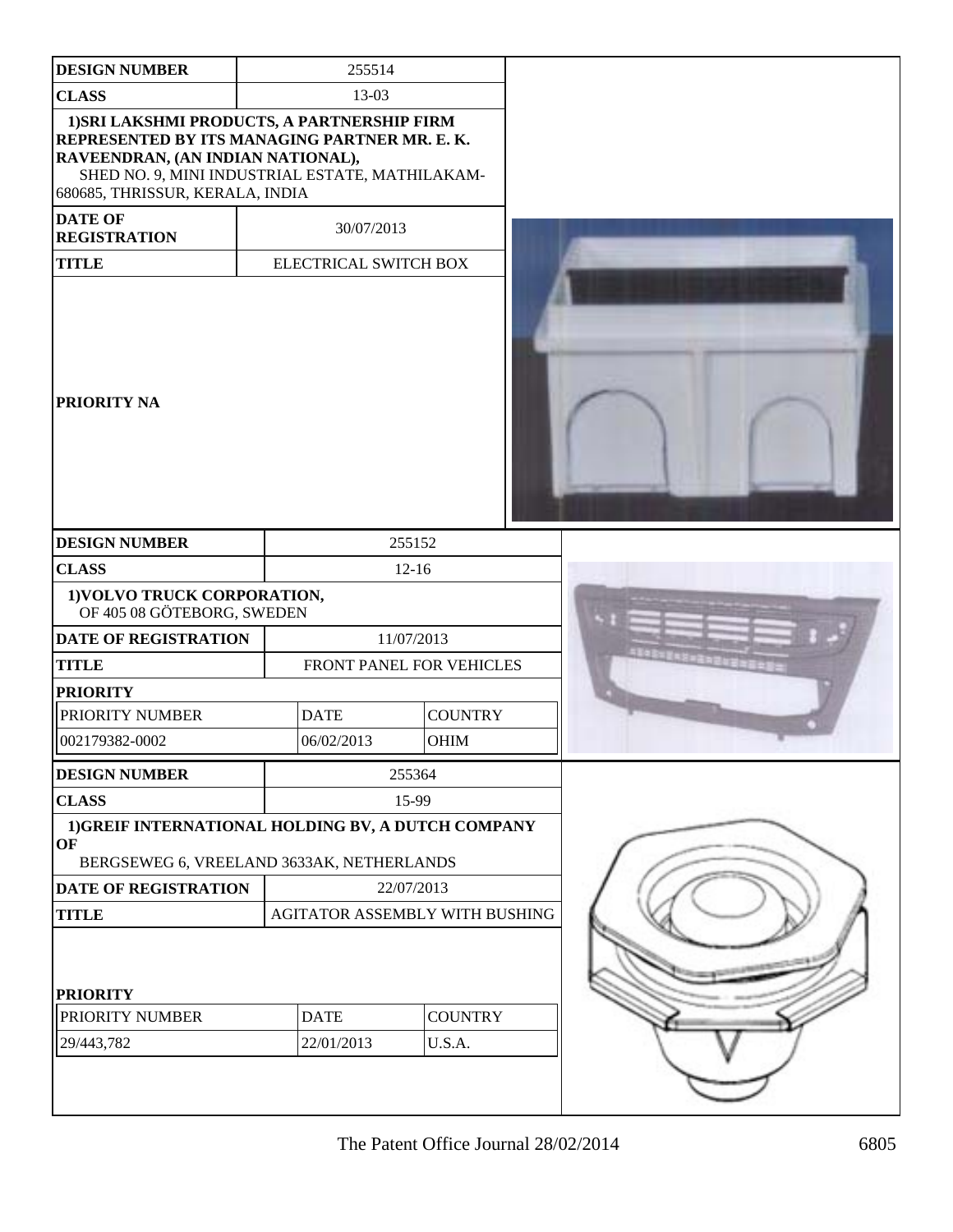| <b>DESIGN NUMBER</b>                                                                                                                                                                                                                                             |             | 255516                     |  |
|------------------------------------------------------------------------------------------------------------------------------------------------------------------------------------------------------------------------------------------------------------------|-------------|----------------------------|--|
| <b>CLASS</b>                                                                                                                                                                                                                                                     |             | $09-01$                    |  |
| 1) MASTER WARE PLAST PRIVATE LIMITED, A COMPANY<br>INCORPORATION UNDER THE COMPANIES ACT, 1956, HAVING PRINCIPAL<br>PLACE OF BUSINESS AT<br>230, SARAMJIVINAGAR, NEAR SHAKRIBA PARTY PLOT, C. T. M.,<br>AMRAIWADI, AHMEDABAD-380026, GUJARAT STATE, INDIA        |             |                            |  |
| <b>DATE OF REGISTRATION</b>                                                                                                                                                                                                                                      |             | 26/07/2013                 |  |
| <b>TITLE</b>                                                                                                                                                                                                                                                     |             | <b>BOTTLE</b>              |  |
| <b>PRIORITY NA</b>                                                                                                                                                                                                                                               |             |                            |  |
| <b>DESIGN NUMBER</b>                                                                                                                                                                                                                                             |             | 257070                     |  |
| <b>CLASS</b>                                                                                                                                                                                                                                                     |             | $05-05$                    |  |
| <b>COMPANY INCORPORATED UNDER THE PROVISION OF THE COMPANIES</b><br>ACT, 1956, AND HAVING ITS'S REGISTERED OFFICE AT<br>RELIABLE HOUSE, SITUATED AT HANUMAN SILK MILL COMPOUND,<br>KANJURMARG (WEST), OPP. HUMA MALL, MUMBAI-400078 MAHARASHTRA,<br><b>INDIA</b> |             |                            |  |
| <b>DATE OF REGISTRATION</b>                                                                                                                                                                                                                                      |             | 30/09/2013                 |  |
| <b>TITLE</b>                                                                                                                                                                                                                                                     |             | <b>TEXTILE FABRIC</b>      |  |
| PRIORITY NA                                                                                                                                                                                                                                                      |             |                            |  |
| <b>DESIGN NUMBER</b>                                                                                                                                                                                                                                             |             | 255153                     |  |
| <b>CLASS</b>                                                                                                                                                                                                                                                     |             | $12 - 16$                  |  |
| 1) VOLVO TRUCK CORPORATION,<br>OF 405 08 GÖTEBORG, SWEDEN                                                                                                                                                                                                        |             |                            |  |
| <b>DATE OF REGISTRATION</b>                                                                                                                                                                                                                                      |             | 11/07/2013                 |  |
| <b>TITLE</b>                                                                                                                                                                                                                                                     |             | <b>GRILLE FOR VEHICLES</b> |  |
| <b>PRIORITY</b>                                                                                                                                                                                                                                                  |             |                            |  |
| PRIORITY NUMBER                                                                                                                                                                                                                                                  | <b>DATE</b> | <b>COUNTRY</b>             |  |
| 002179382-0003                                                                                                                                                                                                                                                   | 06/02/2013  | <b>OHIM</b>                |  |
|                                                                                                                                                                                                                                                                  |             |                            |  |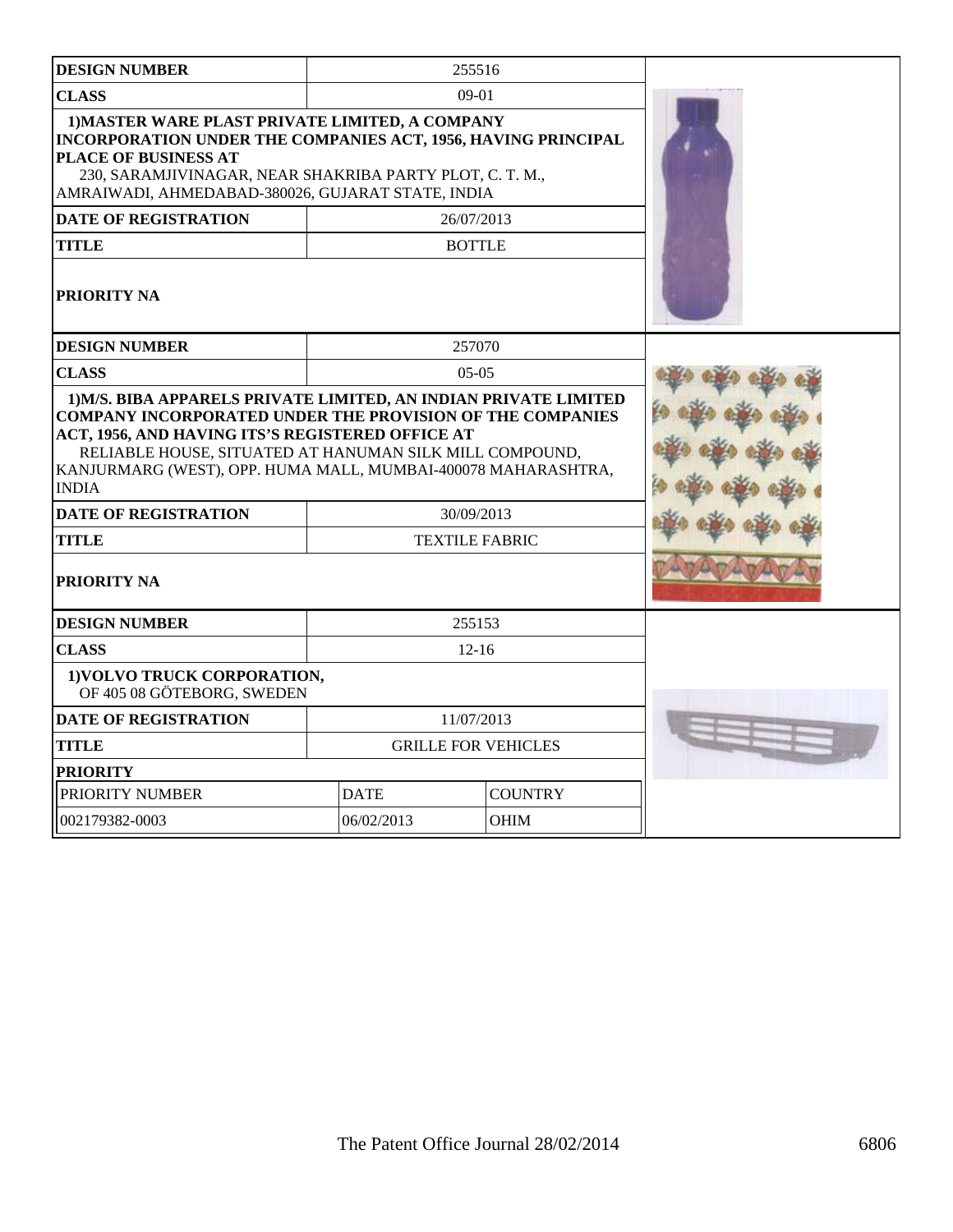| <b>DESIGN NUMBER</b>                                                                                          | 254722                                                                                                                                                                                                 |  |
|---------------------------------------------------------------------------------------------------------------|--------------------------------------------------------------------------------------------------------------------------------------------------------------------------------------------------------|--|
| <b>CLASS</b>                                                                                                  | $02 - 07$                                                                                                                                                                                              |  |
| <b>INDIA HAVING ITS PRINCIPAL PLACE OF BUSINESS AT</b><br>A-41, SECTOR-80, PHASE-II, NOIDA-201305, U.P. INDIA | 1) MA DESIGN INDIA PRIVATE LIMITED, A COMPANY INCORPORATED IN                                                                                                                                          |  |
| <b>DATE OF REGISTRATION</b>                                                                                   | 25/06/2013                                                                                                                                                                                             |  |
| <b>TITLE</b>                                                                                                  | <b>COLLAR STAY</b>                                                                                                                                                                                     |  |
| PRIORITY NA                                                                                                   |                                                                                                                                                                                                        |  |
| <b>DESIGN NUMBER</b>                                                                                          | 255067                                                                                                                                                                                                 |  |
| <b>CLASS</b>                                                                                                  | $31 - 00$                                                                                                                                                                                              |  |
| STATE OF KARNATAKA, INDIA                                                                                     | 1) TTK PRESTIGE LIMITED, AN INDIAN COMPANY, INCORPORATED UNDER<br>THE COMPANIES ACT 1956, HAVING ITS PRINCIPAL PLACE OF BUSINESS AT<br>11TH FLOOR, BRIGADE TOWERS, 135 BRIGADE ROAD, BANGALORE-560025, |  |
| <b>DATE OF REGISTRATION</b>                                                                                   | 08/07/2013                                                                                                                                                                                             |  |
| HOUSEHOLD GRINDING MACHINE<br><b>TITLE</b>                                                                    |                                                                                                                                                                                                        |  |
| PRIORITY NA                                                                                                   |                                                                                                                                                                                                        |  |
| <b>DESIGN NUMBER</b>                                                                                          | 255116                                                                                                                                                                                                 |  |
| <b>CLASS</b>                                                                                                  | $07-02$                                                                                                                                                                                                |  |
| INDUSTRIES (INDIA), AN INDIAN SOLE PROPRIETARY FIRM,<br>1276, HSIIDC RAI, SONIPAT [HARYANA], INDIA            | 1) GURINDER SINGH, AN INDIAN NATIONAL, SOLE PROPRIETOR OF R.S.                                                                                                                                         |  |
| <b>DATE OF REGISTRATION</b>                                                                                   | 10/07/2013                                                                                                                                                                                             |  |
| <b>TITLE</b>                                                                                                  | <b>GAS-STOVE</b>                                                                                                                                                                                       |  |
| <b>PRIORITY NA</b>                                                                                            |                                                                                                                                                                                                        |  |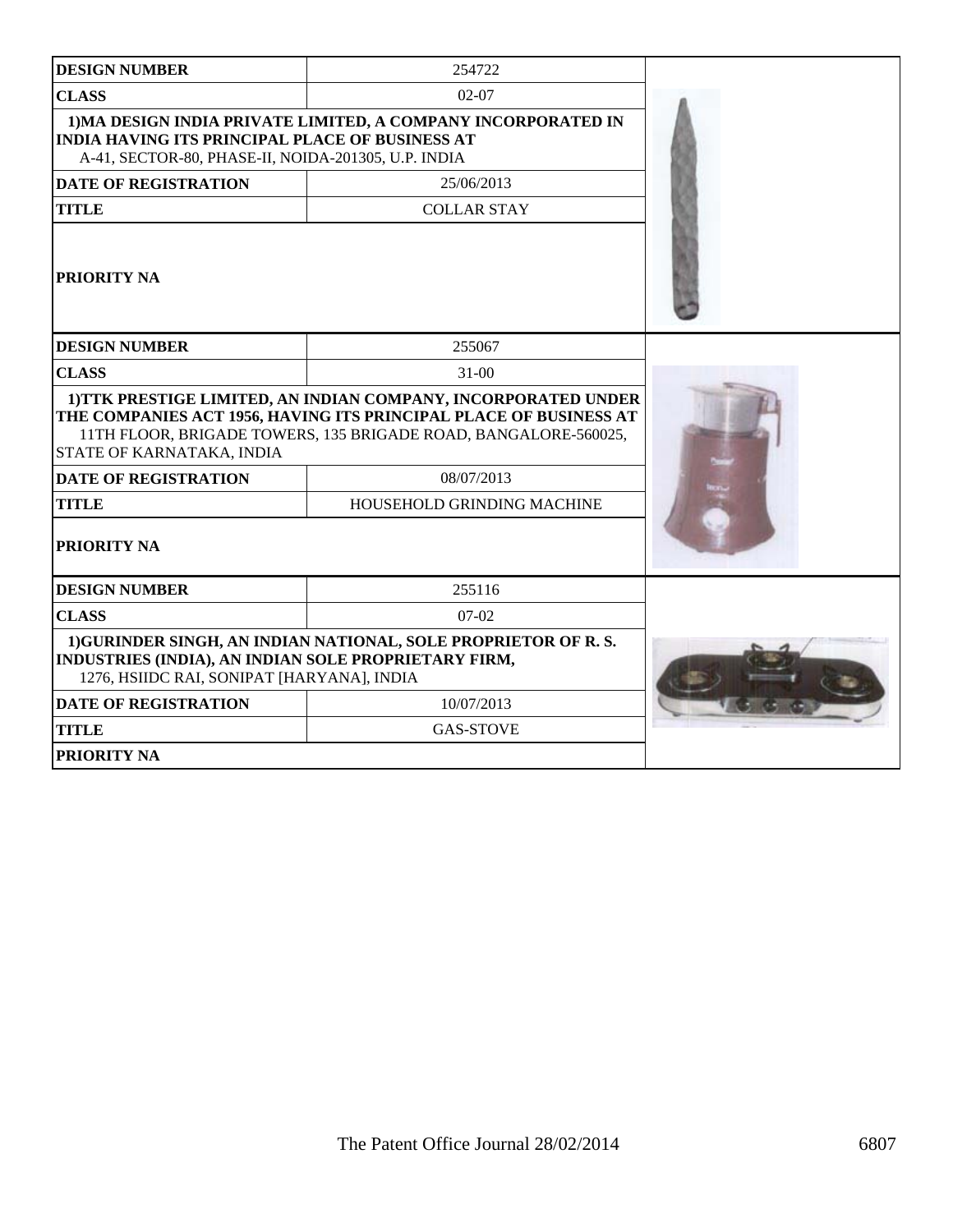| <b>DESIGN NUMBER</b>                                                                                                                                                                                                                                                                                                                                                 |             | 257048                                                |                  |
|----------------------------------------------------------------------------------------------------------------------------------------------------------------------------------------------------------------------------------------------------------------------------------------------------------------------------------------------------------------------|-------------|-------------------------------------------------------|------------------|
| <b>CLASS</b>                                                                                                                                                                                                                                                                                                                                                         |             | $05-05$                                               |                  |
| 1) M/S. BIBA APPARELS PRIVATE LIMITED, AN INDIAN PRIVATE LIMITED<br><b>COMPANY INCORPORATED UNDER THE PROVISION OF THE COMPANIES</b><br>ACT, 1956, AND HAVING ITS'S REGISTERED OFFICE AT<br>RELIABLE HOUSE, SITUATED AT HANUMAN SILK MILL COMPOUND,<br>KANJURMARG (WEST), OPP. HUMA MALL, MUMBAI-400078 MAHARASHTRA,<br><b>INDIA.</b><br><b>DATE OF REGISTRATION</b> |             |                                                       |                  |
| <b>TITLE</b>                                                                                                                                                                                                                                                                                                                                                         |             | 30/09/2013<br><b>TEXTILE FABRIC</b>                   |                  |
| PRIORITY NA                                                                                                                                                                                                                                                                                                                                                          |             |                                                       |                  |
| <b>DESIGN NUMBER</b>                                                                                                                                                                                                                                                                                                                                                 |             | 254252                                                |                  |
| <b>CLASS</b>                                                                                                                                                                                                                                                                                                                                                         |             | $23-02$                                               |                  |
| 1) KLAUS WAREN FIXTURES PVT. LTD. OF 285, $\hat{A}$ EEPARK VIEW $\hat{A} \in 1$ ST<br>FLOOR,<br>FLAT NO. 9, B. A. K. ANJAN MARG, OPP. NAPOO GARDEN, MATUNGA<br>(CENTRAL RAILWAY) (E), MUMBAI-400019, MAHARASHTRA, INDIA, INDIAN<br><b>COMPANY</b><br><b>DATE OF REGISTRATION</b><br><b>TITLE</b><br><b>PRIORITY NA</b>                                               |             |                                                       |                  |
| <b>DESIGN NUMBER</b>                                                                                                                                                                                                                                                                                                                                                 |             | 249229                                                |                  |
| <b>CLASS</b>                                                                                                                                                                                                                                                                                                                                                         |             | $13-03$                                               |                  |
| 1) GE INTELLIGENT PLATFORMS, INC, A DELAWARE CORPORATION<br>ORGANIZED UNDER THE LAWS OF UNITED STATES OF AMERICA HAVING<br><b>ITS OFFICE AT</b><br>2500, AUSTIN DRIVE, CHARLOTTESVILLE VA 22911, UNITED STATES OF<br><b>AMERICA</b>                                                                                                                                  |             |                                                       |                  |
| <b>DATE OF REGISTRATION</b>                                                                                                                                                                                                                                                                                                                                          |             | 05/11/2012                                            |                  |
| <b>TITLE</b>                                                                                                                                                                                                                                                                                                                                                         |             | <b>ENCLOSURE FOR ELECTRONICS</b><br><b>COMPONENTS</b> | <b>SECRECCED</b> |
| <b>PRIORITY</b>                                                                                                                                                                                                                                                                                                                                                      |             |                                                       |                  |
| PRIORITY NUMBER                                                                                                                                                                                                                                                                                                                                                      | <b>DATE</b> | <b>COUNTRY</b>                                        |                  |
| 29/422054                                                                                                                                                                                                                                                                                                                                                            | 16/05/2012  | U.S.A.                                                |                  |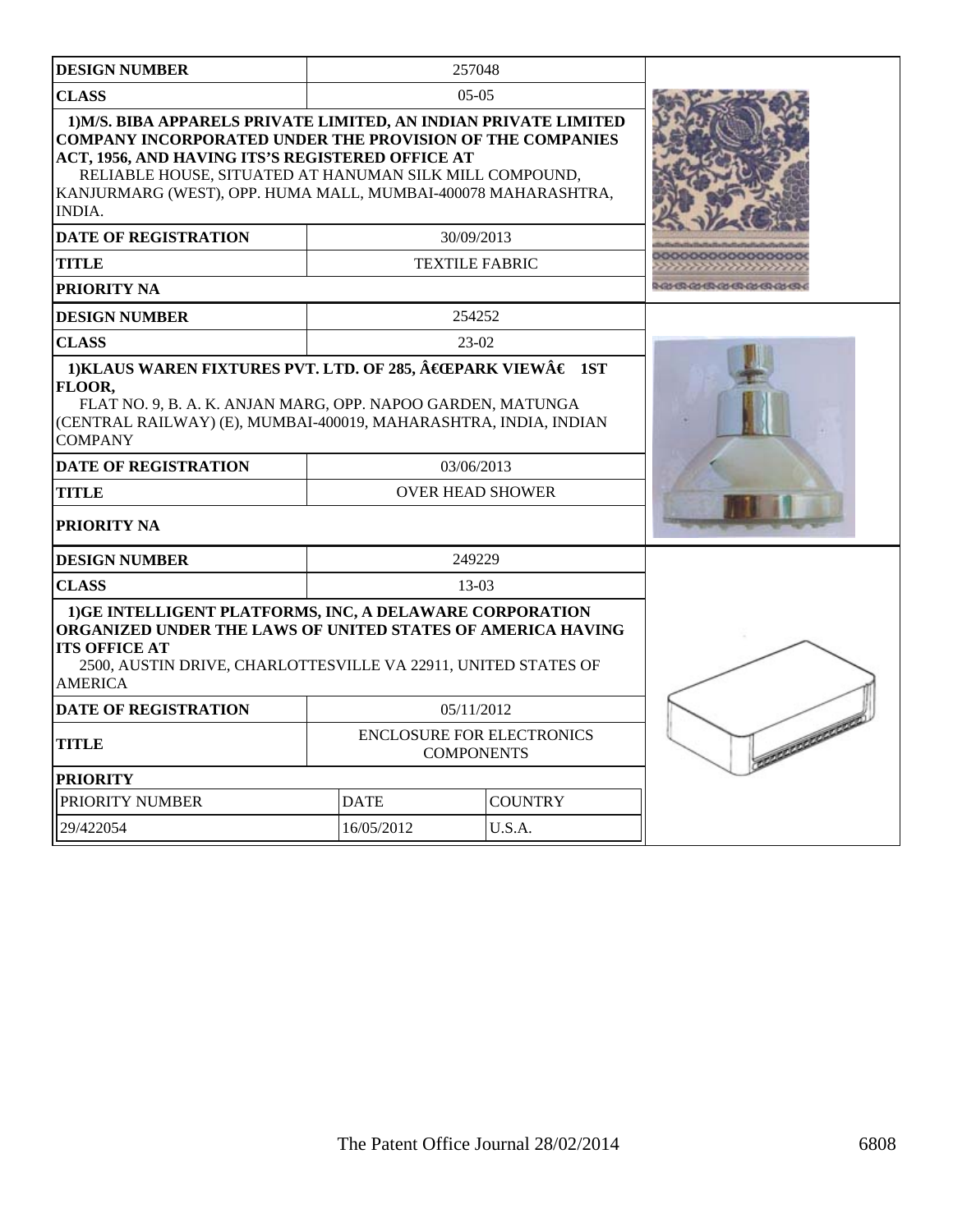| <b>DESIGN NUMBER</b>                                                                                                                                                                                             |                           | 255147                   |  |
|------------------------------------------------------------------------------------------------------------------------------------------------------------------------------------------------------------------|---------------------------|--------------------------|--|
| <b>CLASS</b>                                                                                                                                                                                                     |                           | $12 - 16$                |  |
| 1) VOLVO TRUCK CORPORATION,<br>OF 405 08 GÖTEBORG, SWEDEN                                                                                                                                                        |                           |                          |  |
| <b>DATE OF REGISTRATION</b>                                                                                                                                                                                      |                           | 11/07/2013               |  |
| <b>TITLE</b>                                                                                                                                                                                                     |                           | FENDER FOR VEHICLES      |  |
| <b>PRIORITY</b>                                                                                                                                                                                                  |                           |                          |  |
| PRIORITY NUMBER                                                                                                                                                                                                  | <b>DATE</b>               | <b>COUNTRY</b>           |  |
| 002179424-0006                                                                                                                                                                                                   | 06/02/2013                | OHIM                     |  |
|                                                                                                                                                                                                                  |                           |                          |  |
| <b>DESIGN NUMBER</b>                                                                                                                                                                                             |                           | 255349                   |  |
| <b>CLASS</b>                                                                                                                                                                                                     |                           | 09-01                    |  |
| 1) UNILEVER PLC, A COMPANY REGISTERED IN ENGLAND AND WALES<br><b>UNDER COMPANY NO. 41424 OF</b><br>UNILEVER HOUSE, 100 VICTORIA EMBANKMENT, LONDON, EC4Y 0DY,<br><b>UNITED KINGDOM</b>                           |                           |                          |  |
| DATE OF REGISTRATION                                                                                                                                                                                             |                           | 18/07/2013               |  |
| <b>TITLE</b>                                                                                                                                                                                                     |                           | <b>BOTTLE WITH CAP</b>   |  |
| <b>PRIORITY</b><br>PRIORITY NUMBER<br>29/444,291                                                                                                                                                                 | <b>DATE</b><br>29/01/2013 | <b>COUNTRY</b><br>U.S.A. |  |
| <b>DESIGN NUMBER</b>                                                                                                                                                                                             |                           | 253893                   |  |
| <b>CLASS</b>                                                                                                                                                                                                     |                           | $09-03$                  |  |
| 1) SHRI MAA DISTRIBUTIONS INDIA PVT. LTD., AN INDIAN COMPANY<br>INCORPORATED UNDER THE INDIAN COMPANIES ACT, 1956, HAVING ITS<br><b>ADDRESS AT</b><br>1107, HEMKUNT HOUSE, 6 RAJENDRA PLACE, DELHI-110008, INDIA |                           |                          |  |
| <b>DATE OF REGISTRATION</b>                                                                                                                                                                                      |                           | 16/05/2013               |  |
| <b>TITLE</b>                                                                                                                                                                                                     |                           | <b>PACKAGING</b>         |  |
| PRIORITY NA                                                                                                                                                                                                      |                           |                          |  |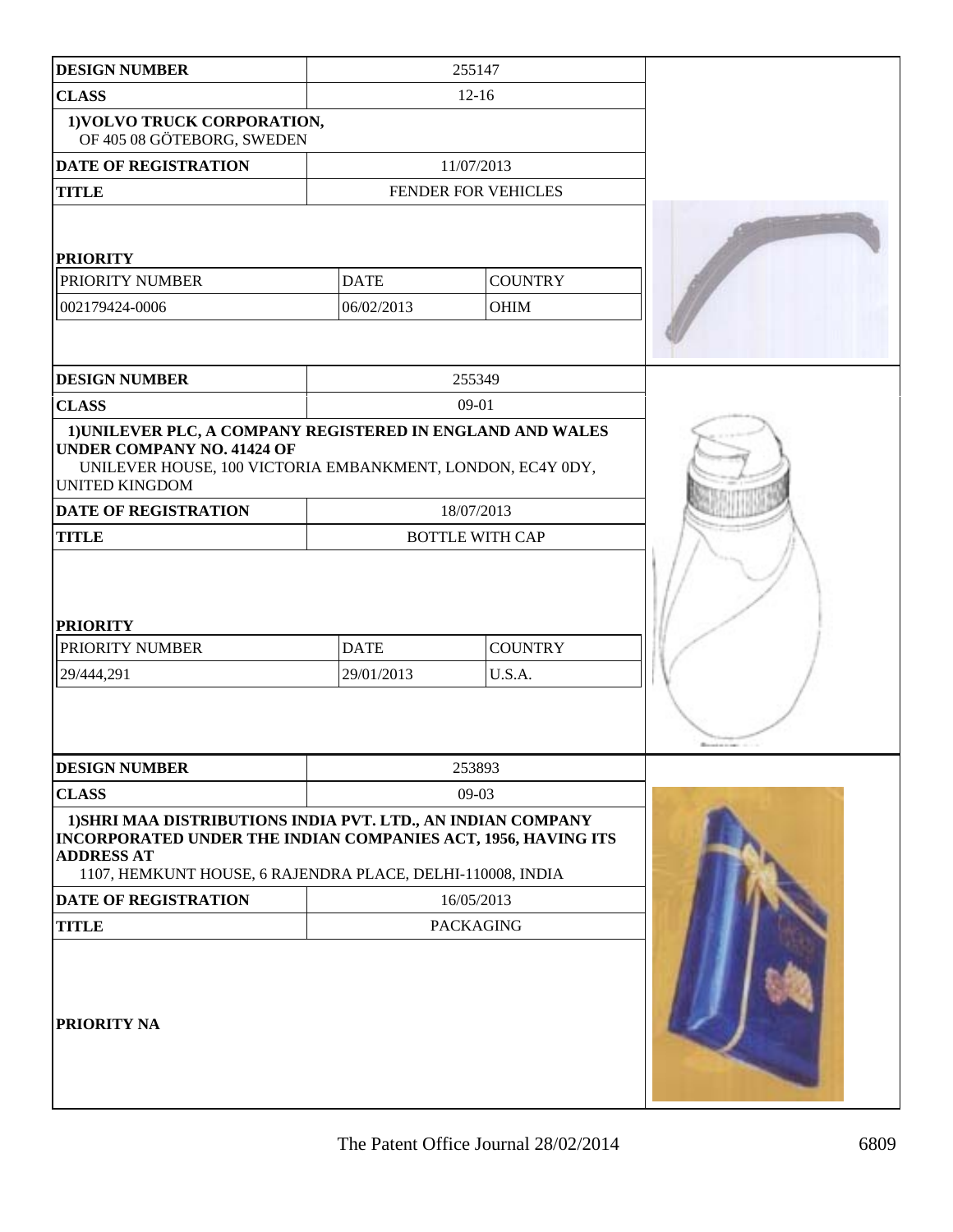| <b>DESIGN NUMBER</b>                                                                                                                                                             |             | 254138                           |  |
|----------------------------------------------------------------------------------------------------------------------------------------------------------------------------------|-------------|----------------------------------|--|
| <b>CLASS</b>                                                                                                                                                                     |             | $07-03$                          |  |
| 1) MOHD. SHAKEEL (PARTNER), NATIONALITY INDIAN TRADING AS VENUS<br><b>INDIA (INDIAN) WHOES ADDRESS IS</b><br>NEAR MINI BY PASS, MAINATHAIR, MORADABAD, UTTAR PARADESH<br>(INDIA) |             |                                  |  |
| <b>DATE OF REGISTRATION</b>                                                                                                                                                      |             | 29/05/2013                       |  |
| <b>TITLE</b>                                                                                                                                                                     |             | <b>FORK</b>                      |  |
| PRIORITY NA                                                                                                                                                                      |             |                                  |  |
| <b>DESIGN NUMBER</b>                                                                                                                                                             |             | 255142                           |  |
| <b>CLASS</b>                                                                                                                                                                     |             | $12 - 16$                        |  |
| 1) VOLVO TRUCK CORPORATION,<br>OF 40508 GOTEBORG, SWEDEN                                                                                                                         |             |                                  |  |
| <b>DATE OF REGISTRATION</b>                                                                                                                                                      |             | 11/07/2013                       |  |
| <b>TITLE</b>                                                                                                                                                                     |             | FRONT PANEL FOR VEHICLES         |  |
| <b>PRIORITY</b>                                                                                                                                                                  |             |                                  |  |
| PRIORITY NUMBER                                                                                                                                                                  | <b>DATE</b> | <b>COUNTRY</b>                   |  |
| 002179424-0001                                                                                                                                                                   | 06/02/2013  | <b>OHIM</b>                      |  |
| <b>DESIGN NUMBER</b>                                                                                                                                                             |             | 255168                           |  |
| <b>CLASS</b>                                                                                                                                                                     |             | 26-06                            |  |
| 1) VOLVO TRUCK CORPORATION,<br>OF 405 08 GÖTEBORG, SWEDEN                                                                                                                        |             |                                  |  |
| <b>DATE OF REGISTRATION</b>                                                                                                                                                      |             | 11/07/2013                       |  |
| <b>TITLE</b>                                                                                                                                                                     |             | DIRECTION INDICATOR FOR VEHICLES |  |
| <b>PRIORITY</b>                                                                                                                                                                  |             |                                  |  |
| PRIORITY NUMBER                                                                                                                                                                  | <b>DATE</b> | <b>COUNTRY</b>                   |  |
| 002179564-0002                                                                                                                                                                   | 06/02/2013  | <b>OHIM</b>                      |  |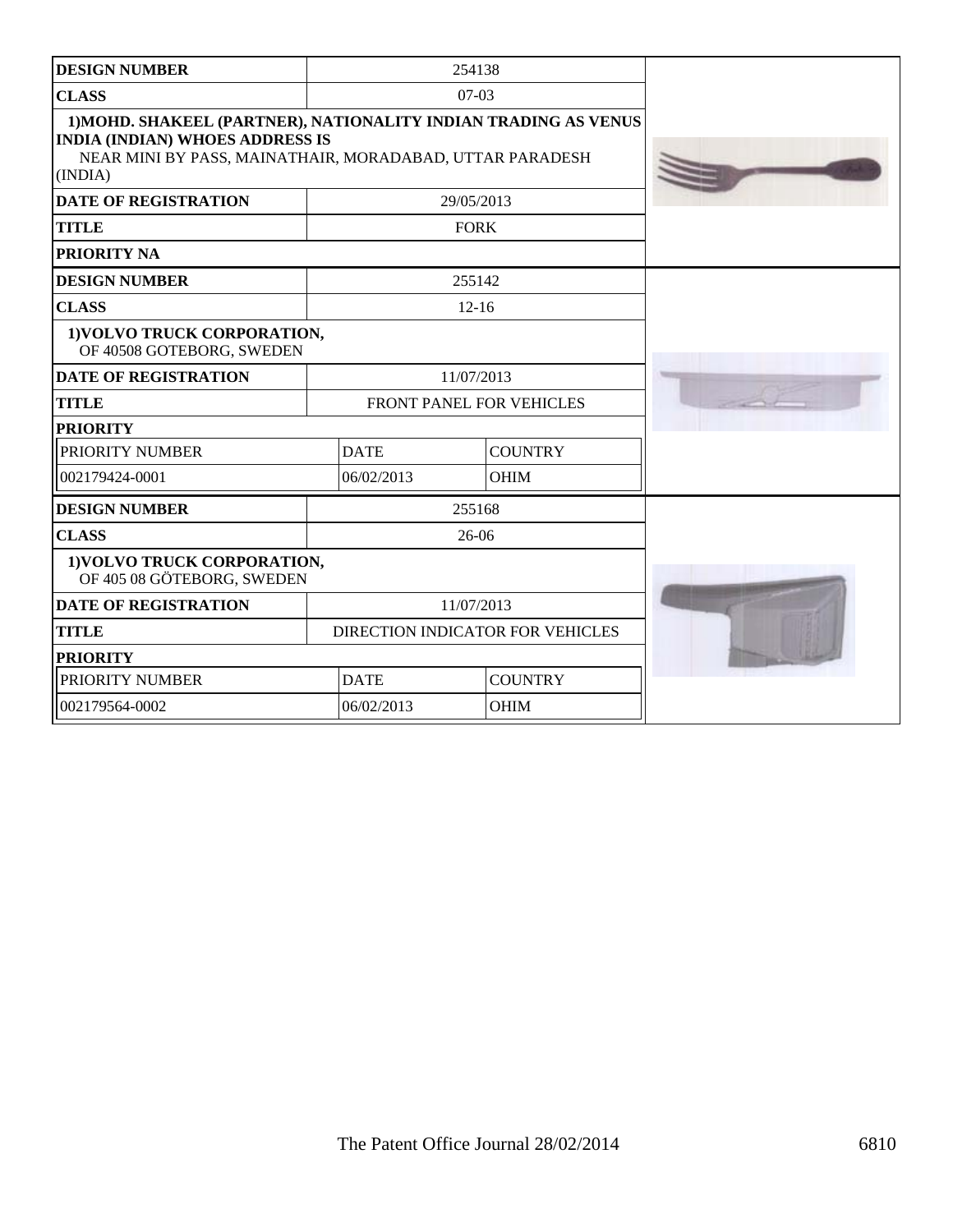| <b>DESIGN NUMBER</b>                                                                                                                                                                                                                         | 251024                                                          |  |
|----------------------------------------------------------------------------------------------------------------------------------------------------------------------------------------------------------------------------------------------|-----------------------------------------------------------------|--|
| <b>CLASS</b>                                                                                                                                                                                                                                 | $03-01$                                                         |  |
| 1) M/S. KANISH PLAST, HAVING ITS PLACE OF BUSINESS AT                                                                                                                                                                                        | C-1, KSHITEEJ, D.P. ROAD, POISAR, KANDIVALI WEST, MUMBAI-400067 |  |
| <b>DATE OF REGISTRATION</b>                                                                                                                                                                                                                  | 18/01/2013                                                      |  |
| <b>TITLE</b>                                                                                                                                                                                                                                 | <b>MONEY BANK</b>                                               |  |
| PRIORITY NA                                                                                                                                                                                                                                  |                                                                 |  |
| <b>DESIGN NUMBER</b>                                                                                                                                                                                                                         | 254731                                                          |  |
| <b>CLASS</b>                                                                                                                                                                                                                                 | $07-01$                                                         |  |
| 1) MA DESIGN INDIA PRIVATE LIMITED, A COMPANY INCORPORATED IN<br><b>INDIA HAVING ITS PRINCIPAL PLACE OF BUSINESS AT</b><br>A-41, SECTOR-80, PHASE-II, NOIDA-201305, U.P. INDIA                                                               |                                                                 |  |
| <b>DATE OF REGISTRATION</b>                                                                                                                                                                                                                  | 25/06/2013                                                      |  |
| <b>TITLE</b>                                                                                                                                                                                                                                 | <b>CHEESEBOARD</b>                                              |  |
| <b>PRIORITY NA</b>                                                                                                                                                                                                                           |                                                                 |  |
| <b>DESIGN NUMBER</b>                                                                                                                                                                                                                         | 254117                                                          |  |
| <b>CLASS</b>                                                                                                                                                                                                                                 | $12 - 10$                                                       |  |
| 1) M/S BHARAT ENGG. WORKS, VILLAGE LALHERI, P.O. HARION KALAN-<br>141401, TEHSIL KHANNA, DISTT. LUDHIANA (PUNJAB) INDIA<br>AN INDIAN PROPRIETORSHIP FIRM WHOSE PROPRIETOR IS:- TEJINDER<br>SINGH BEING INDIAN NATIONALS OF THE ABOVE ADDRESS |                                                                 |  |
| <b>DATE OF REGISTRATION</b>                                                                                                                                                                                                                  | 28/05/2013                                                      |  |
| <b>TITLE</b>                                                                                                                                                                                                                                 | TIPPER BODY FOR TRUCK                                           |  |
| PRIORITY NA                                                                                                                                                                                                                                  |                                                                 |  |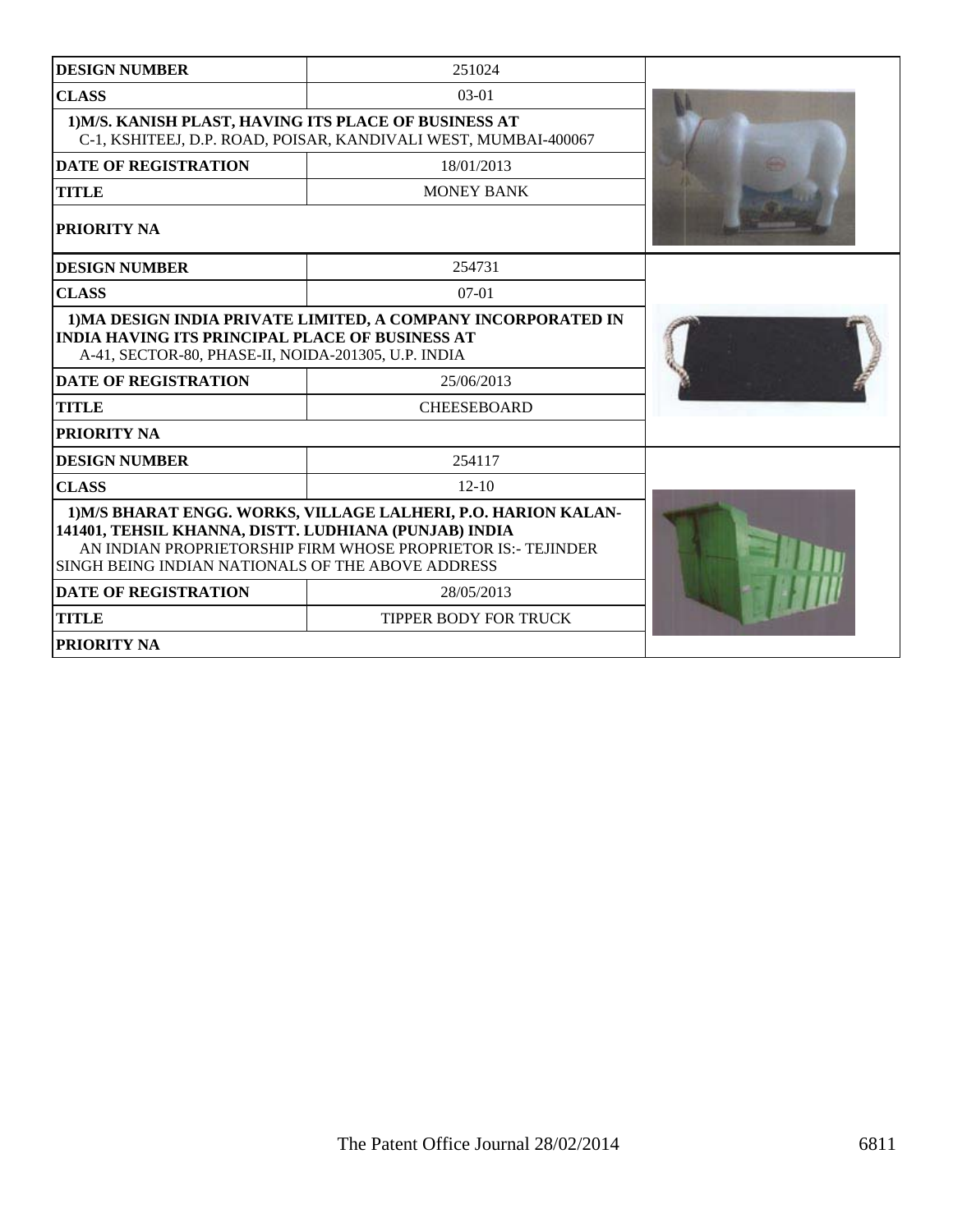| <b>DESIGN NUMBER</b>                                                                                                                                                           |                               | 255154                         |  |
|--------------------------------------------------------------------------------------------------------------------------------------------------------------------------------|-------------------------------|--------------------------------|--|
| <b>CLASS</b>                                                                                                                                                                   |                               | $12 - 16$                      |  |
| 1) VOLVO TRUCK CORPORATION,<br>OF 405 08 GÖTEBORG, SWEDEN                                                                                                                      |                               |                                |  |
| <b>DATE OF REGISTRATION</b>                                                                                                                                                    |                               | 11/07/2013                     |  |
| <b>TITLE</b>                                                                                                                                                                   |                               | <b>LAMP PANEL FOR VEHICLES</b> |  |
| <b>PRIORITY</b>                                                                                                                                                                |                               |                                |  |
| PRIORITY NUMBER                                                                                                                                                                | <b>DATE</b>                   | <b>COUNTRY</b>                 |  |
| 002179382-0004                                                                                                                                                                 | 06/02/2013                    | <b>OHIM</b>                    |  |
| <b>DESIGN NUMBER</b>                                                                                                                                                           |                               | 252126                         |  |
| <b>CLASS</b>                                                                                                                                                                   |                               | $21 - 01$                      |  |
| 1) INNOVATION FIRST, INC. ADDRESS AT<br>1519 INTERSTATE 30 WEST GREENVILLE, TEXAS 75402, UNITED STATES OF<br><b>AMERICA</b>                                                    |                               |                                |  |
| <b>DATE OF REGISTRATION</b>                                                                                                                                                    |                               | 06/03/2013                     |  |
| <b>TITLE</b>                                                                                                                                                                   |                               | <b>TOY</b>                     |  |
| <b>PRIORITY</b>                                                                                                                                                                |                               |                                |  |
| PRIORITY NUMBER                                                                                                                                                                | <b>DATE</b><br><b>COUNTRY</b> |                                |  |
| 29/432,774                                                                                                                                                                     | 20/09/2012                    | U.S.A.                         |  |
| <b>DESIGN NUMBER</b>                                                                                                                                                           |                               | 254727                         |  |
| <b>CLASS</b>                                                                                                                                                                   |                               | $16-06$                        |  |
| 1) MA DESIGN INDIA PRIVATE LIMITED, A COMPANY INCORPORATED IN<br><b>INDIA HAVING ITS PRINCIPAL PLACE OF BUSINESS AT</b><br>A-41, SECTOR-80, PHASE-II, NOIDA-201305, U.P. INDIA |                               |                                |  |
| <b>DATE OF REGISTRATION</b>                                                                                                                                                    |                               | 25/06/2013                     |  |
| <b>TITLE</b>                                                                                                                                                                   |                               | <b>MAGNIFYING GLASS</b>        |  |
| PRIORITY NA                                                                                                                                                                    |                               |                                |  |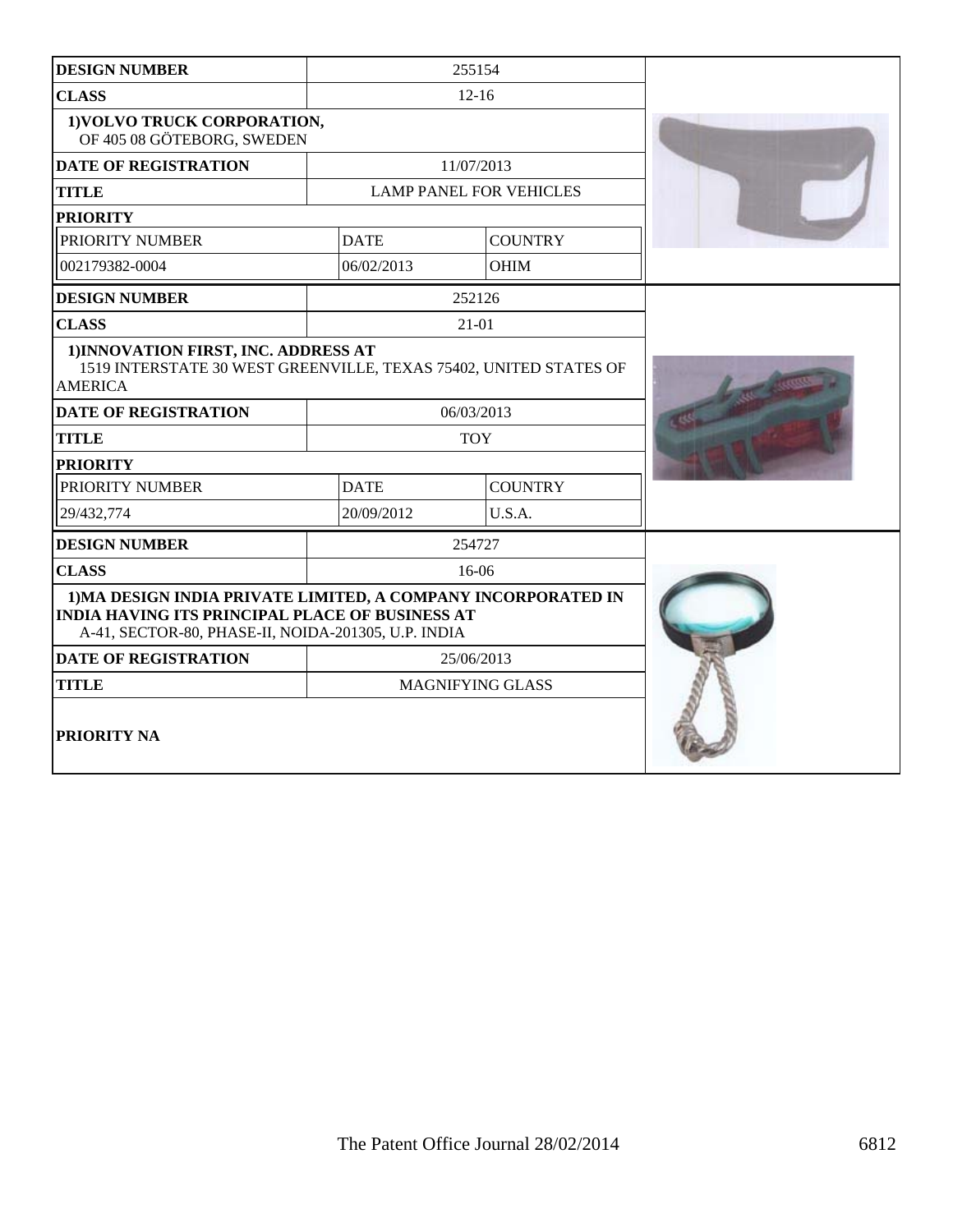| <b>DESIGN NUMBER</b>                                          | 255500                                                                                                                                                                                                                                                                                                        |                                     |
|---------------------------------------------------------------|---------------------------------------------------------------------------------------------------------------------------------------------------------------------------------------------------------------------------------------------------------------------------------------------------------------|-------------------------------------|
| <b>CLASS</b>                                                  | 09-01                                                                                                                                                                                                                                                                                                         |                                     |
| 400002, INDIA                                                 | 1) SHREE TRADERS, 38/42, 3RD FLOOR, SHAMSETH STREET, MUMBAI-<br>(AN INDIAN PROPRIETORSHIP FIRM WHOSE PROPRIETOR IS :- SH. KISHAN<br>MANNALAL MUNDHRA AN INDIAN NATIONAL OF THE ABOVE ADDRESS                                                                                                                  |                                     |
| DATE OF REGISTRATION                                          | 29/07/2013                                                                                                                                                                                                                                                                                                    |                                     |
| <b>TITLE</b>                                                  | <b>JAR</b>                                                                                                                                                                                                                                                                                                    |                                     |
| PRIORITY NA                                                   |                                                                                                                                                                                                                                                                                                               |                                     |
| <b>DESIGN NUMBER</b>                                          | 255577                                                                                                                                                                                                                                                                                                        |                                     |
| <b>CLASS</b>                                                  | $26-02$                                                                                                                                                                                                                                                                                                       |                                     |
| 1) EVEREADY INDUSTRIES INDIA LTD.<br>INDIA, AN INDIAN COMPANY | 1, MIDDLETON STREET, KOLKATA-700071, WEST BENGAL,                                                                                                                                                                                                                                                             |                                     |
| <b>DATE OF REGISTRATION</b>                                   | 31/07/2013                                                                                                                                                                                                                                                                                                    |                                     |
| <b>TITLE</b>                                                  | <b>TORCH</b>                                                                                                                                                                                                                                                                                                  |                                     |
| PRIORITY NA                                                   |                                                                                                                                                                                                                                                                                                               |                                     |
| <b>DESIGN NUMBER</b>                                          | 257054                                                                                                                                                                                                                                                                                                        |                                     |
| <b>CLASS</b>                                                  | $05-05$                                                                                                                                                                                                                                                                                                       |                                     |
| INDIA.                                                        | 1) M/S. BIBA APPARELS PRIVATE LIMITED, AN INDIAN PRIVATE<br>LIMITED COMPANY INCORPORATED UNDER THE PROVISION OF THE<br>COMPANIES ACT, 1956, AND HAVING ITS'S REGISTERED OFFICE AT<br>RELIABLE HOUSE, SITUATED AT HANUMAN SILK MILL COMPOUND,<br>KANJURMARG (WEST), OPP. HUMA MALL, MUMBAI-400078 MAHARASHTRA, |                                     |
| <b>DATE OF REGISTRATION</b>                                   | 30/09/2013                                                                                                                                                                                                                                                                                                    |                                     |
| <b>TITLE</b>                                                  | <b>TEXTILE FABRIC</b>                                                                                                                                                                                                                                                                                         |                                     |
| PRIORITY NA                                                   |                                                                                                                                                                                                                                                                                                               | <u> Harian Ang Managanan ang pa</u> |